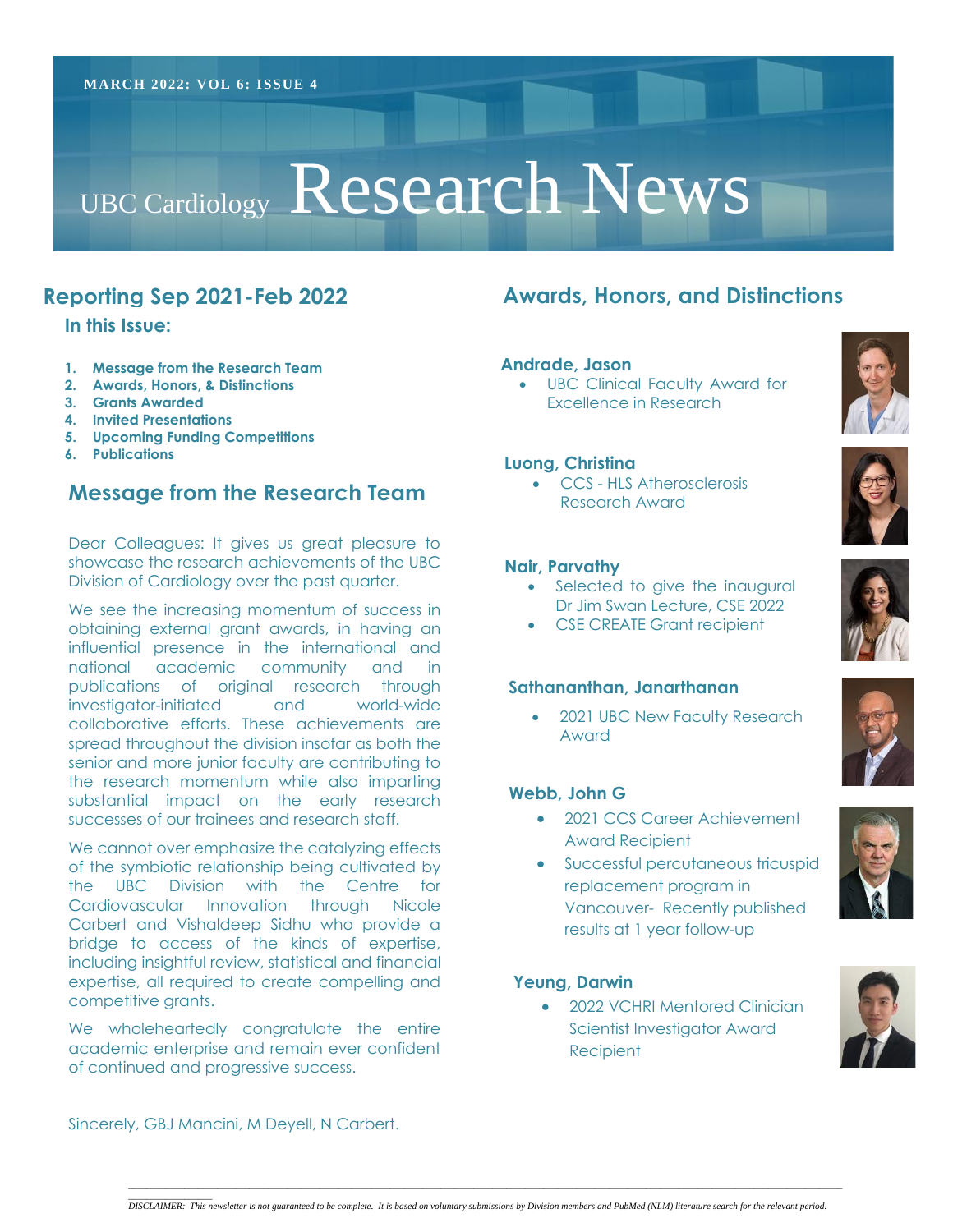# **Awards, Honors, and Distinctions (Cont'd)**

## **Akodad, Myriam (Fellow)**

• Top Oral Abstract, "Balloon-expandable Valve For Treatment Of Evolut Valve Failure: Implications On Neo-skirt Height And Leaflet Overhang," CRT 2022

#### **Kushneriuk, Dominique (Trainee)**

• Elected to Board of Directors (trainee representative), CSE 2021

#### **Lu, Nelson (Internal Medicine PGY2)**

• Top Research Award, "Deep Learning Model for Accurate Diagnosis of Atrial Fibrillation on Echocardiography," Canadian Society of Echo.

#### **Szeto, Ken (Sonographer)**

• Elected to Board of Directors member (sonographer), CSE 2021

## **Yim, Jeffrey (Student)**

• Featured Research Award Finalist, "Cardiac Phenotyping of Sars-Cov-2 in BC: A Prospective Echo Study with Strain Imaging," CCC 2021. PI: Dr. Teresa Tsang

# **Grants Awarded**

#### **Andrade, JG (Co-I), Deyell, M (Co-I), Hawkins, N (Co-I),** Tam R (PI), Ho K, & Hague, C

• "Machine Learning Prediction from cardiac scarring from ECGs". Principle Investigator: Roger Tam. Total funds awarded: \$420,000. UBC Supercluster Expansion Grant.

#### **Laksman, Zachary (PI)**

• **"**DNA Nanoball sequencing technology co-funding opportunity". 2021-2022. MGI Canada

#### **Laksman, Zachary (Co-I),** de Boer, Carl (PI)

• **"**Decoding human cis-regulatory logic in development and disease". 2022 -2027. Canadian Institutes of Health and Research Operating Grant.

#### **Luong, Christina**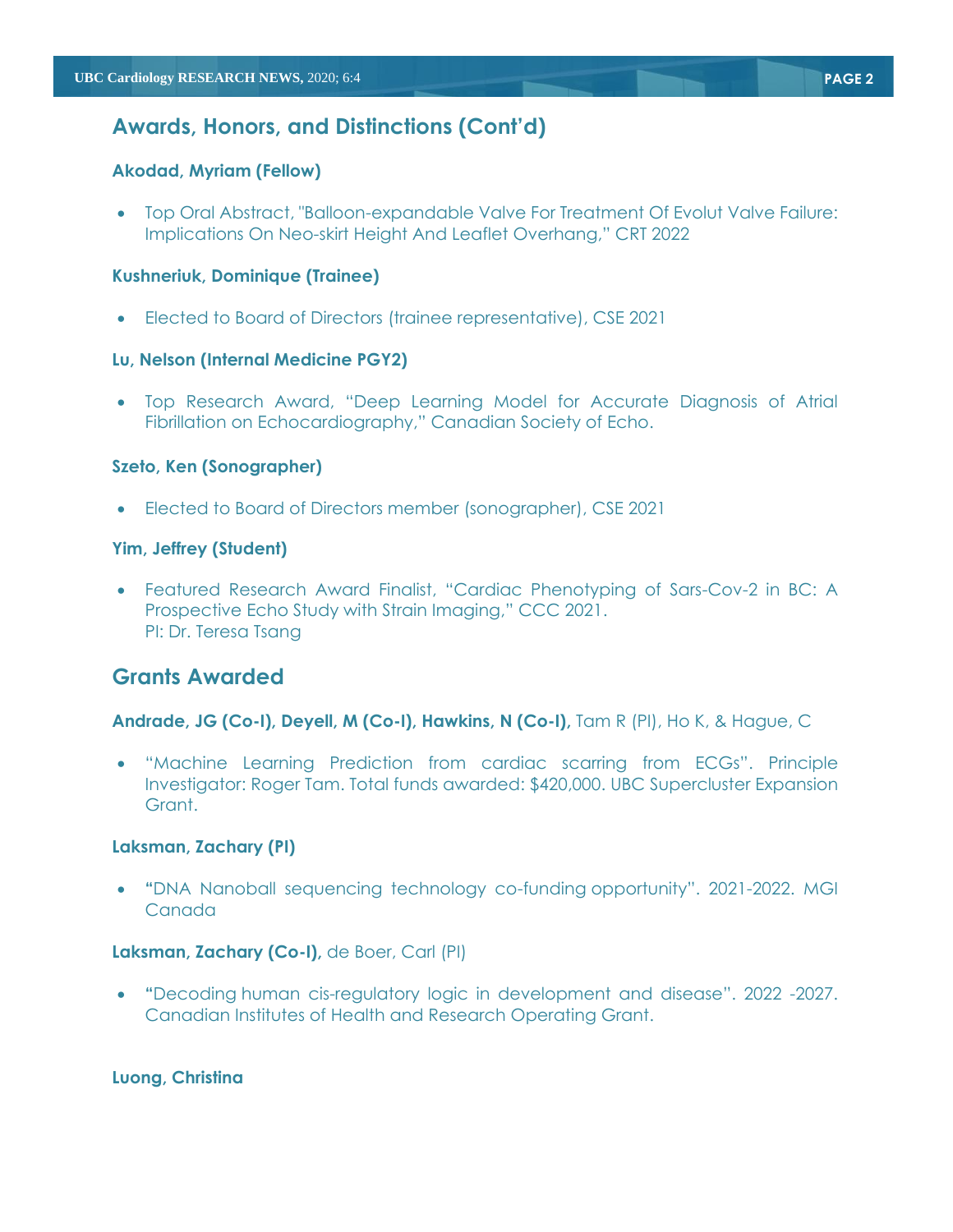• "Calcified carotid artery atheroma on standard dental radiographs: A public health opportunity for cardiovascular risk reduction". Total funds awarded: \$15,000. CCS-HLS Atherosclerosis Research Award.

#### **Sathananthan, Gnalini**

• Research Awardee. Total funds awarded: \$75,000. GE Healthcare Vivid Ultra Edition: Echocardiography for Structural Heart in October 2021.

## **Straatman, Lynn**

• "Breaking the Glass Ceiling: An Appreciative Inquiry and Recommendations for Faculty Gender Equity and Inclusivity in the UBC Faculty of Medicine". Strategic Initiative Fund Grant (FOM)

**Tsang, Teresa (PI),** Purang Abolmaesumi (Co-I), Oscar Benavente (Co-I), Kim McGrail (Co-I), **Christina Luong (Co-I)**, Eric Sayre (Co-I)

• Big Data, atrial imaging, and Stroke Risk Assessment and Management." Canadian Institutes of Health and Research Project Grant. Total funds awarded: \$581, 401 over 3 years.

Rohling, Robert., **Tsang Teresa**, Abolmaesumi, Purang., Salcudean, Septimiu

• "Intelligent Ultrasound (iUS): A User-Centric Approach for Democratizing Diagnostics" CFI 2023 Innovation fund competition – successful at the UBC VPRI level and moving to Federal level

# **Invited Presentations**

## **Andrade, Jason**

- "Comparing the CCS, EHRA and HRS AF Guidelines," Canadian Heart Rhythm Society (CHRS) Annual Meeting. September 11, 2021.
- "Point–by–Point vs. One Shot Ablation: Pros and Cons," Global EP Summit 2021. Cleveland Clinic. September 24, 2021.
- "AF Ablation as First-Line Therapy Are we there yet?" Taiwan Heart Rhythm Meeting. September 25, 2021.
- "First Paroxysmal AF Rate and Risk Control Is the First Choice," FAFA 2021, Frankfurt, Germany. September 25, 2021.
- "Atrial Fib & ATTR-CM" Vancouver BC. September 27, 2021.
- "How early can we consider AF ablation in a patient?" Adam Fitzpatrick Plenary Session. Heart Rhythm Congress. Bristol UK October 6, 2021.
- "Cryo ablation should be the index ablation for all (Pro)," Heart Rhythm Congress. Bristol UK October 6, 2021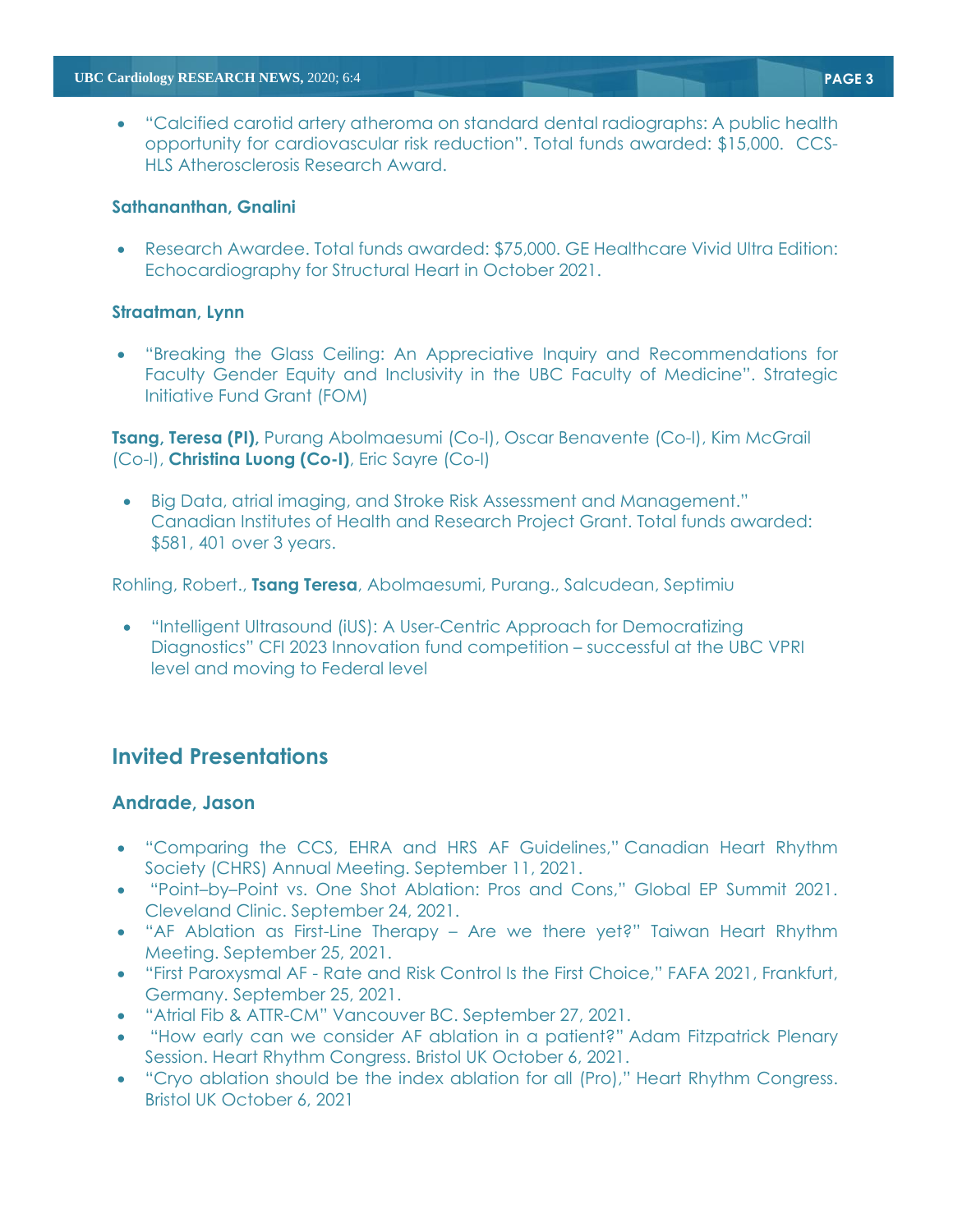#### **UBC Cardiology RESEARCH NEWS,** 2020; 6:4 **PAGE 4**

- "COMPARING AF GUIDELINES: Management of patients with concomitant AF and CAD," "AF Ablation as First-Line Therapy: An overview of the evidence," "My Worst Arrhythmia Nightmare: Secondary Atrial Fibrillation," "DELIVERY OF VIRTUAL HEALTHCARE PLENARY: Providing Virtual Healthcare To The Arrhythmia Patient," "CCS AF Guidelines Symposia: Secondary Atrial Fibrillation," "The Benefits of Early Detection of Cardiac Amyloidosis," Canadian Cardiovascular Congress. October 22, 2021.
- "Cryoballoon Ablation as Initial Treatment for Atrial Fibrillation," Medtronic Scientific Exchange. November 11, 2021.
- "Medical Management or Ablation for Atrial Fibrillation," St. Paul's CME conference for Primary Care Physicians. November 16, 2021.
- "State of AF Ablation," Abbott EnSite University. November 22, 2021.
- "Canadian Perspectives on the AHA 2021," Canadian Cardiovascular Society. December 1, 2021.
- "Cryoballoon Ablation of Atrial Fibrillation with Concomitant LAAC," Rhythm Interventions Online. December 1, 2021.
- "AMAZE-AF," Canadian AF Summit 2021. December 11, 2021.
- "The evidence supporting: EARLY Ablation for Atrial Fibrillation," Electrophysiology Collaborative Medicine Conference. San Diego, USA December 11, 2021.
- "The evidence supporting: EARLY Ablation for Atrial Fibrillation," AF Symposia. New York, January 13, 2022.
- "Management of VT/VF in association with SCAD," VanSCAD Conference. February 19, 2022.
- "How Often & How Should I Re-Ablate My AF Patient: Examples From My Practice," Western AF Park City Utah. February 25, 2022.
- "Early is Better," Western AF. Park City Utah. February 25, 2022.
- "First-Line Cryoablation Trials for PAF: STOP-AF FIRST, EARLY AF and CRYO. FIRST JACC," Asia. February 25, 2022.
- "If I Were To Design The Next AF In HF Trial," Western AF. Park City Utah. February 26, 2022.
- "Cryoablation for Atrial Fibrillation," State of the Art in Cardiovascular Medicine Plenary Lecture. CADECI: Congreso Anual de Cardiología Internacional. Mexico. February 26, 2022.

## **Krahn, Andrew**

- "Management of the Patient with a Prolonged QT Interval," Canadian Cardiovascular Congress. Quebec City. October 21, 2021.
- "Evaluation and Management of Sudden Cardiac Death," Great Wall International Congress of Cardiology, Beijing. October 31, 2021.
- Moderator: Future of CIED, Asia Pacific Heart Rhythm Society (APHRS), Suzhou, China. November 12, 2021.
- "Electrical Mass & Atrial Fibrillation: Implications for Therapy," 15th annual Western A-Fib Symposium, Utah. February 26, 2022.

# **Laksman, Zachary**

• Cardiogenetics Workshop Invited Speaker, Canadian Cardiovascular Society. 2021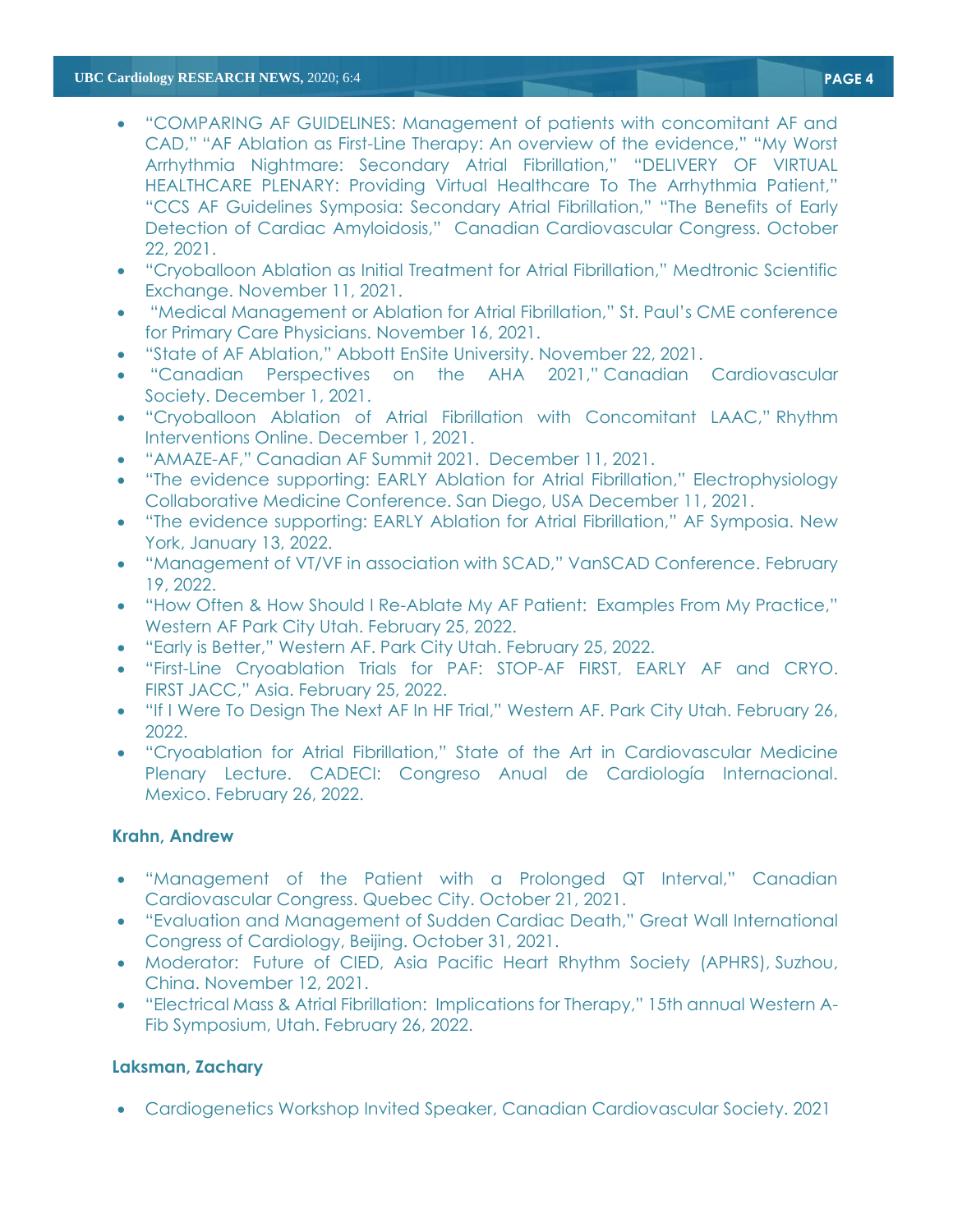- Expert EP SICD Implant Techniques Invited Speaker, National SICD Webinar Series. 2021
- Invited Speaker Canadian Hearth Rhythm Society, Online. 2021
- Interpretation of Genetic Variants in Arrhythmias and Cardiomyopathies Opening **Plenary**

#### **Mancini, GB John**

- Perspectives in Clinical Cardiology Lipids & Atherosclerosis "When Close is Not Enough," Canadian Cardiovascular Society Webinar. Sep 22, 2021.
- "New Lipid Thresholds," 18th Annual Hot Topics in Cardiology, Vancouver (and Virtual), Feb 26, 2022.

## **Sathananthan, Gnalini**

• "Green Light: Transcatheter Mitral Valve Repair," Transcatheter Cardiovascular Therapeutics 2021.

### **Saw, Jacqueline**

- "SCAD case management (Panelist)," EPIC Live, Sep 2021
- "Preprocedural CT imaging for LAAC," Boston Scientific Team Singapore, Sep 2021
- "Current data on endovascular LAAC," CLIMB, Sep 2021
- "Management of Patients with AF and Hemorrhagic Risk," AHA Virtual, Oct 2021.
- "MINOCA: An Interventionist's Perspective," "It's not all obstructive CAD, spectrum of ischemic heart disease," CCC Virtual, Oct 2021
- "LAAO Device Embolization," CLIMB, Oct 2021.
- "Featured Clinical Research Session (Guest discussant)," "SCAD, MINOCA, INOCA, Takotsubo Syndrome (Moderator)," "Antiplatelet Therapy Is Sufficient for DRT Prevention After LAAC", "Key Controversies in Transcatheter LAA closure (Discussant)," TCT, Nov2021.
- "Watchman FLX 3 different morphologies: Tips and tricks," CSI LAA, Nov 2021.
- "The latest registry and clinical trial data on LAAO," CSI America, Dec 2021.
- "The value of FEops HEARTguide as a new preoperative support in LAAO," CSI America, Dec 2021.
- "LAAC complications and DRT," "FEops for LAAC," AF Symposium NY, Jan 2022.
- "LAA device closure with Watchman Predictive Modeling & Imaging," iMagine Echo NY, Jan 2022.
- "Amulet case discussions (panelist): CATALYST study discussion," Abbott Vascular, Jan 2022
- "Optimizing outcomes with Amulet," "ICE-guidance for LAAC (panelist)," "Optimizing treatment for non-valvular AF," "Amulet live case implant (live discussant)," SCRIPPS Structural Conference, Feb 2022.
- "Angiographic diagnosis of SCAD," "VanSCAD Conference (Moderator)," VanSCAD Virtual, Feb 2022.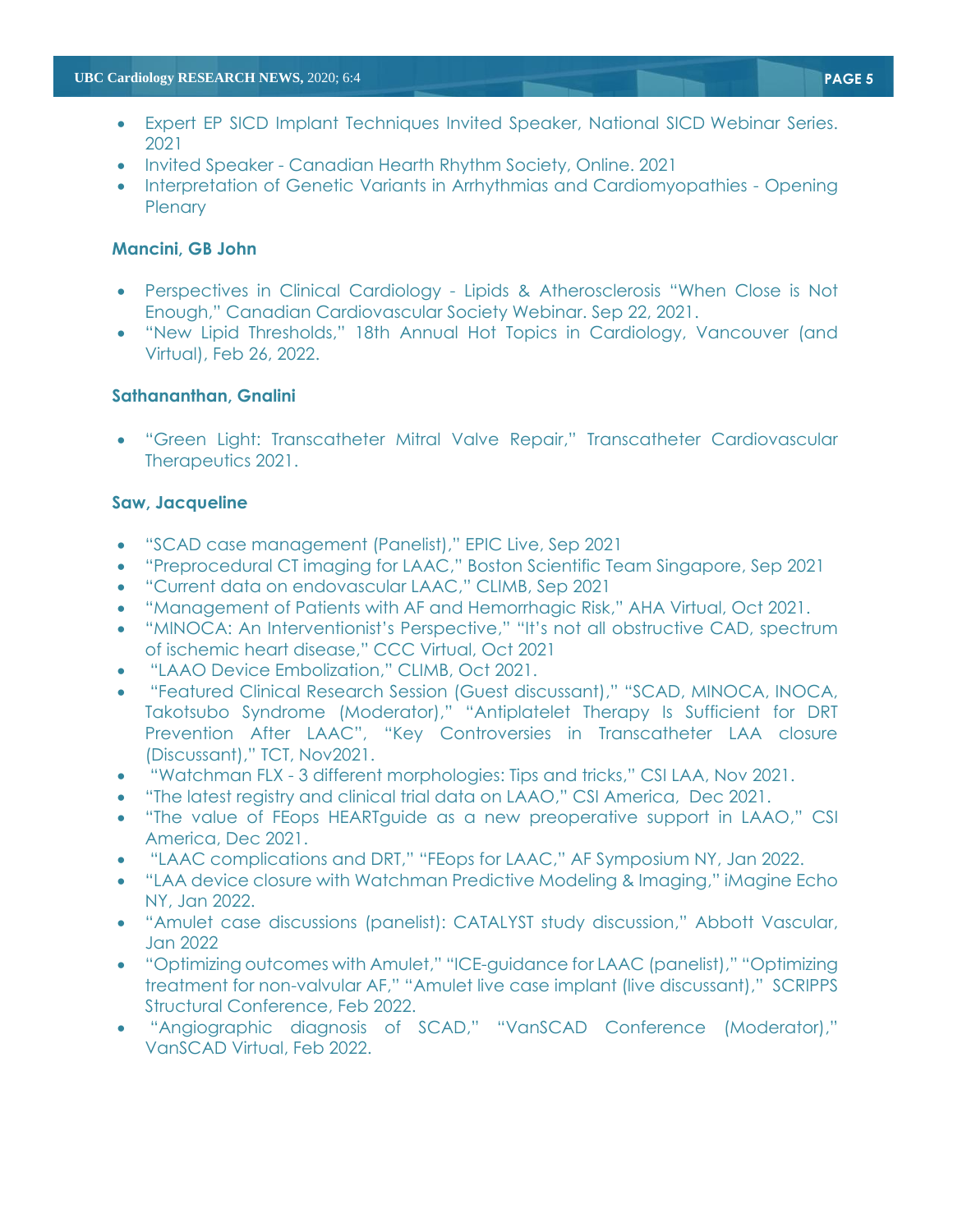• "LAAC live case (panelist)," "Is Antiplatelet Therapy Sufficient for DRT & Stroke Prevention after LAAC," "Current Trends in LAAC: Safety & Performance," "Watchman update on trial data (panelist)," CRT Washington, Feb 2022.

# **Tsang, Teresa SM**

- "State of the Art 2021 Echo Imaging of Patients with Increased Wall Thickness: Focus on Fabry Cardiomyopathy", CCS Hub Talk, October 2021
- "State of the Art Artificial Intelligence in Echo Imaging", 31st International Symposium on Adult Congenital Heart Disease, October 2021.
- Workshop on Strain Imaging: Invited by St. Mary's Cardiac Centre, Waterloo, Ontario December 2021
- Interviewed for AM 1320 (Vancouver radio station) regarding research and clinical work at VGH UBC Echo Lab, December 2021
- "Deep Video Networks for Automatic Assessment of Aortic Stenosis in Echocardiography," ASMUS2021.
- "Assessment of Atria", Canadian Society of Echo 2022 Annual Meeting, Feb 2022
- "Echo reporting and Strain Imaging", Hot Topics In Cardiology 2022, Feb 2022

# **Wood, David**

- "Unresolved Questions in Structural Heart Disease," 4TS Conference 2022- Digital, Dubai, Feb 11, 2022.
- "Optimizing TAVI Results in Patients with Small Aortic Annuli," Gulf PCR, Dubai, Dec 15, 2021.
- "Lifetime Management of Severe AS and when/if to perform repeat TAVI," Innovation in Cardiovascular Interventions (ICI) 2021, Tel Aviv, December 5-7, 2021.
- "What Matters in the long-term? Transcatheter Heart Valve Durability and Physiological Performance," PCR London Valves, London, Nov 22, 2021.
- Late-Breaking Trial: Standardized Invasive Hemodynamics Monitors Acute and Long-Term Valve Performance: DISCORDANCE TAVR, PCR London Valves, London, Nov 21, 2021.
- "Prosthetic Valve Selection and Implant Techniques for Prevention of PPM/High Residual Gradients Following SAVR, TAVR or Valve-in-Valve," TCT, Orlando, Nov 6, 2021
- Discussant, TCT Live Case, Orlando, Nov 5, 2021
- Discussant, ACS, STEMI & Cardiogenic Shock, TCT, Orlando, Nov 4, 2021
- Moderator Live Cases Canadian Cardiovascular Congress Virtual, October 22, 2021
- "The Clinical Impact of High Residual Gradients Post AVR is: Minimal," Virtual Heart Valve Collaboratory, Oct 1, 2021.
- "TAVR Repeatability: Current Considerations & Future Directions. Lifetime Management in Patients with Aortic Stenosis," Virtual Mahidol TAVI 2021, Thailand, Sept 24, 2021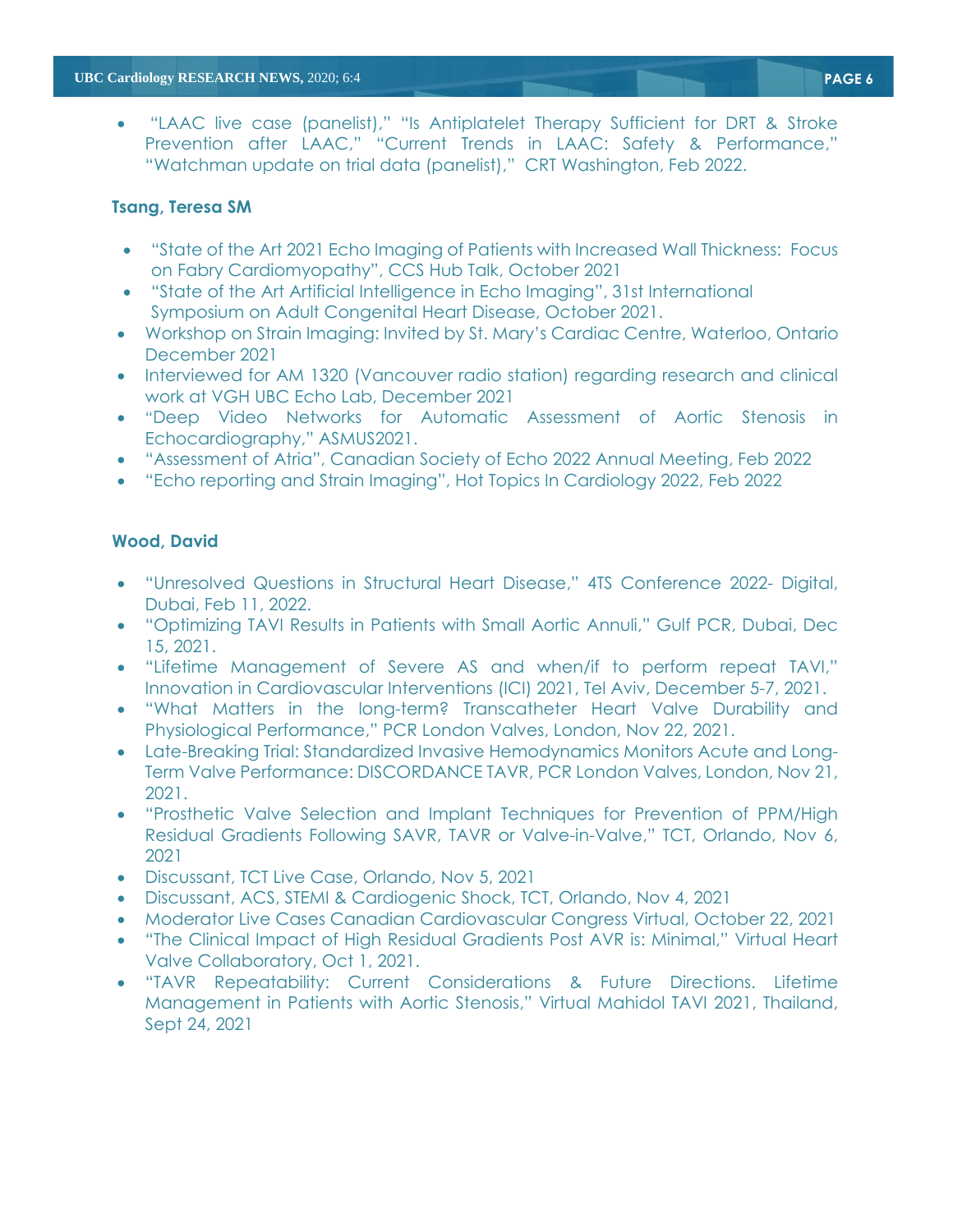# **Upcoming Funding Deadlines**



# **PUBLICATIONS**

- 1. Aguilar M, Macle L, **Deyell MW**, Yao R, **Hawkins NM**, Khairy P, **Andrade JG**. Influence of Monitoring Strategy on Assessment of Ablation Success and Postablation Atrial Fibrillation Burden Assessment: Implications for Practice and Clinical Trial Design. Circulation. 2022 Jan 4;145(1):21-30. doi: 10.1161/CIRCULATIONAHA.121.056109. Epub 2021 Nov 24. PMID: 34816727.
- 2. Ahmed FZ, Blomström-Lundqvist C, Bloom H, Cooper C, Ellis C, Goette A, Greenspon AJ, Love CJ, Johansen JB, Philippon F, Tarakji KG, Holbrook R, Sherfesee L, Xia Y, Seshadri S, Lexcen DR, **Krahn AD.** [Use of healthcare claims to validate the](https://pubmed.ncbi.nlm.nih.gov/33755136/)  [Prevention of Arrhythmia Device Infection Trial cardiac implantable electronic](https://pubmed.ncbi.nlm.nih.gov/33755136/)  [device infection risk score.](https://pubmed.ncbi.nlm.nih.gov/33755136/) Europace. 2021 Sep 8;23(9):1446-1455. doi: 10.1093/europace/euab028.PMID: 33755136
- 3. Akodad M, Sellers S, Gulsin GS, Tzimas G, Landes U, Chatfield AG, Chuang A, Meier D, **Leipsic J,** Blanke P, Ye J, Cheung A, **Wood DA**, Khan JM, **Webb JG, Sathananthan J.** Leaflet and Neoskirt Height in Transcatheter Heart Valves: Implications for Repeat Procedures and Coronary Access. JACC Cardiovasc Interv. 2021 Oct 25;14(20):2298-2300. doi: 10.1016/j.jcin.2021.07.034. Epub 2021 Sep 29. PMID: 34600879.
- 4. Akodad M, Sellers S, Landes U, Meier D, Tang GHL, Gada H, Rogers T, Caskey M, Rutkin B, Puri R, Rovin J, **Leipsic J,** Sondergaard L, Grubb KJ, Gleason P, Garde K, Tadros H, Teodoru S, **Wood DA, Webb JG, Sathananthan J**. Balloon-Expandable Valve for Treatment of Evolut Valve Failure: Implications on Neoskirt Height and Leaflet Overhang. JACC Cardiovasc Interv. 2022 Feb 28;15(4):368-377. doi: 10.1016/j.jcin.2021.12.021. PMID: 35210043.
- 5. Alansari H, Wald R, Deva DP, Ong J, Chang LD, Kiaii M, Karur GR, Ng MY, **Leipsic J**, Yan AT. Relationships between cardiac structural and functional assessment by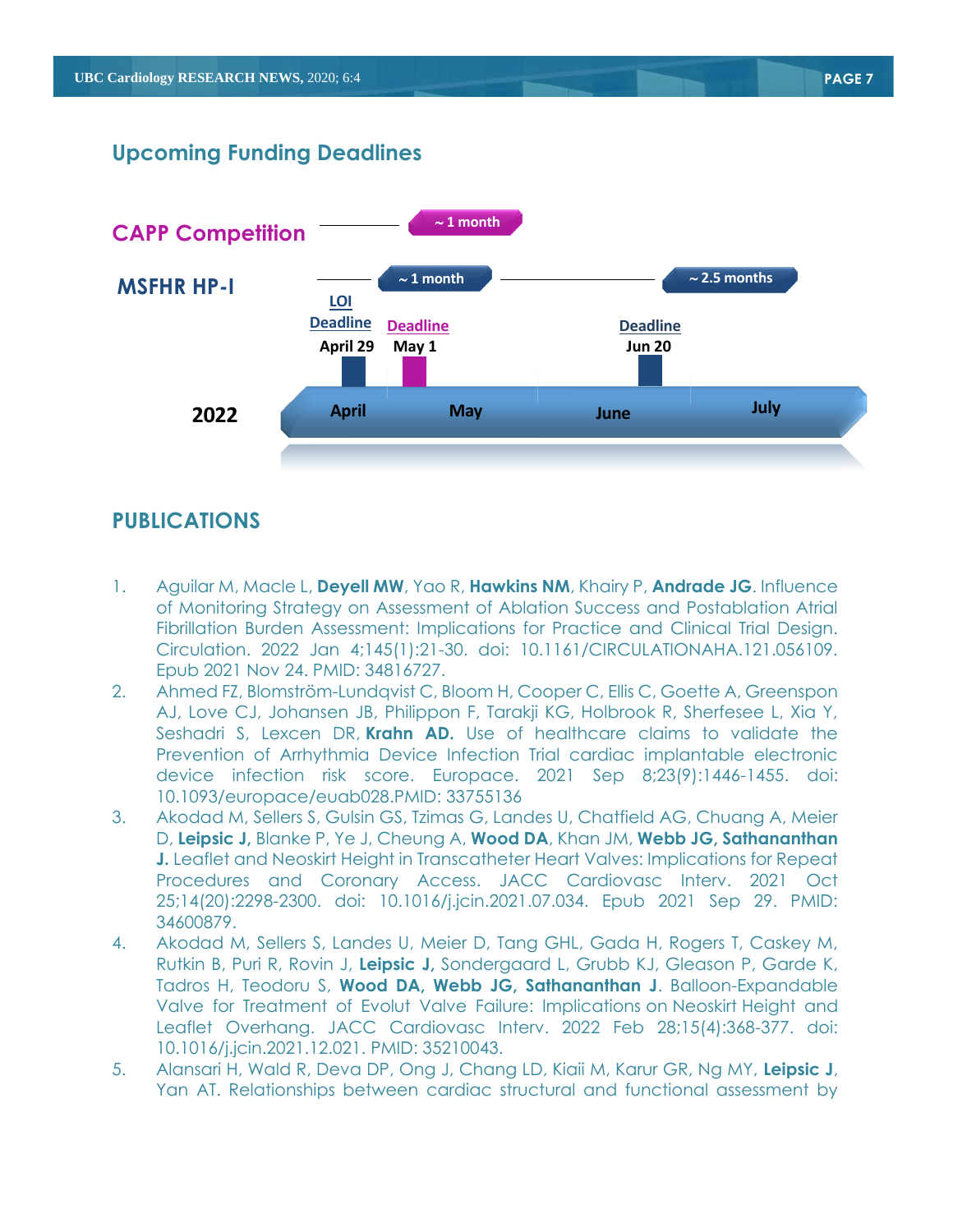cardiac MRI and hemoglobin in end-stage renal disease. J Nephrol. 2021 Oct;34(5):1561-1563. doi: 10.1007/s40620-021-01123-w. Epub 2021 Jul 19. PMID: 34279812.

- 6. Alfadhel M, Nestelberger T, Samuel R, McAlister C, **Saw J**. Left atrial appendage closure - Current status and future directions. Prog Cardiovasc Dis. 2021 Nov-Dec;69:101-109. doi: 10.1016/j.pcad.2021.11.013. Epub 2021 Nov 27. PMID: 34843811.
- 7. Alfonso F, de la Torre Hernández JM, Ibáñez B, Sabaté M, Pan M, Gulati R, **Saw J**, Angiolillo DJ, Adlam D, Sánchez-Madrid F. Rationale and design of the BA-SCAD (Beta-blockers and Antiplatelet agents in patients with Spontaneous Coronary Artery Dissection) randomized clinical trial. Rev Esp Cardiol (Engl Ed). 2021 Sep 21:S1885-5857(21)00248-6. English, Spanish. doi: 10.1016/j.rec.2021.08.003. Epub ahead of print. PMID: 34561195.
- 8. Alipour P, Azizi Z, Norris CM, Raparelli V, McMurtry MS, Macle L, **Andrade J,** Pilote L. Representation of Women in Atrial Fibrillation Clinical Practice Guidelines. Can J Cardiol. 2022 Jan 7:S0828-282X(22)00002-2. doi: 10.1016/j.cjca.2021.12.017. Epub ahead of print. PMID: 35007706.
- 9. Allen KB, Chhatriwalla AK, Saxon JT, Huded CP, **Sathananthan J**, Nguyen TC, Whisenant B, **Webb JG.** Bioprosthetic valve fracture: a practical guide. Ann Cardiothorac Surg. 2021 Sep;10(5):564-570. doi: 10.21037/acs-2021-tviv-25. PMID: 34733685; PMCID: PMC8505908.
- 10. **Andrade JG**, Macle L. Reply to Reed et al.-Exercise Targets in the 2020 CCS Guidelines for the Management of Patients With Atrial Fibrillation. Can J Cardiol. 2021 Oct;37(10):1680. doi: 10.1016/j.cjca.2021.05.005. Epub 2021 May 18. PMID: 34015464.
- 11. Anttonen E, Punkka O, Leivo J, Jolly SS, Džavík V, Koivumäki J, Tahvanainen M, Koivula K, Nikus K, Wang J, **Cairns JA,** Niemelä K, Eskola M. The Association of Atrial Fibrillation Before Percutaneous Coronary Intervention With 1-Year Outcome in ST-Elevation Myocardial Infarction Patients. CJC Open. 2021 Jun 4;3(10):1221-1229. doi: 10.1016/j.cjco.2021.06.001. PMID: 34888505; PMCID: PMC8636243.
- 12. Arbel Y, Patel AD, Goodman SG, Tan MK, Suskin N, McKelvie RS, Mathew AL, Ahmed F, Lutchmedial S, Dehghani P, Lavoie AJ, Huynh T, Lavi S, Khan R, Yan AT, **Fordyce CB**, Heffernan M, Jedrzkiewicz S, Madan M, Ahmed S, Barry C, Dery JP, Bagai A. Provision of a DAPT Score to Cardiologists and Extension of Dual Antiplatelet Therapy Beyond 1 Year After ACS: Randomized Substudy of the Prospective Canadian ACS Reflective II Study. CJC Open. 2021 Jul 23;3(12):1463-1470. doi: 10.1016/j.cjco.2021.07.013. PMID: 34993458; PMCID: PMC8712544.
- 13. Ashraf M, Khalilitousi M, **Laksman Z**. Applying Machine Learning to Stem Cell Culture and Differentiation. Curr Protoc. 2021 Sep;1(9):e261. doi: 10.1002/cpz1.261. PMID: 34529356.
- 14. Avila RS, Fain SB, Hatt C, Armato SG 3rd, Mulshine JL, Gierada D, Silva M, Lynch DA, Hoffman EA, Ranallo FN, **Mayo JR**, Yankelevitz D, Estepar RSJ, Subramaniam R, Henschke CI, Guimaraes A, Sullivan DC. QIBA guidance: Computed tomography imaging for COVID-19 quantitative imaging applications. Clin Imaging. 2021 Sep;77:151-157. doi: 10.1016/j.clinimag.2021.02.017. Epub 2021 Feb 25. PMID: 33684789; PMCID: PMC7906537.
- 15. Barker M, Abbas AE, **Webb JG**, Pibarot P, **Sathananthan J, Brunner N**, Wang DD, Wang J, Leon MB, **Wood DA**. Standardized Invasive Hemodynamics for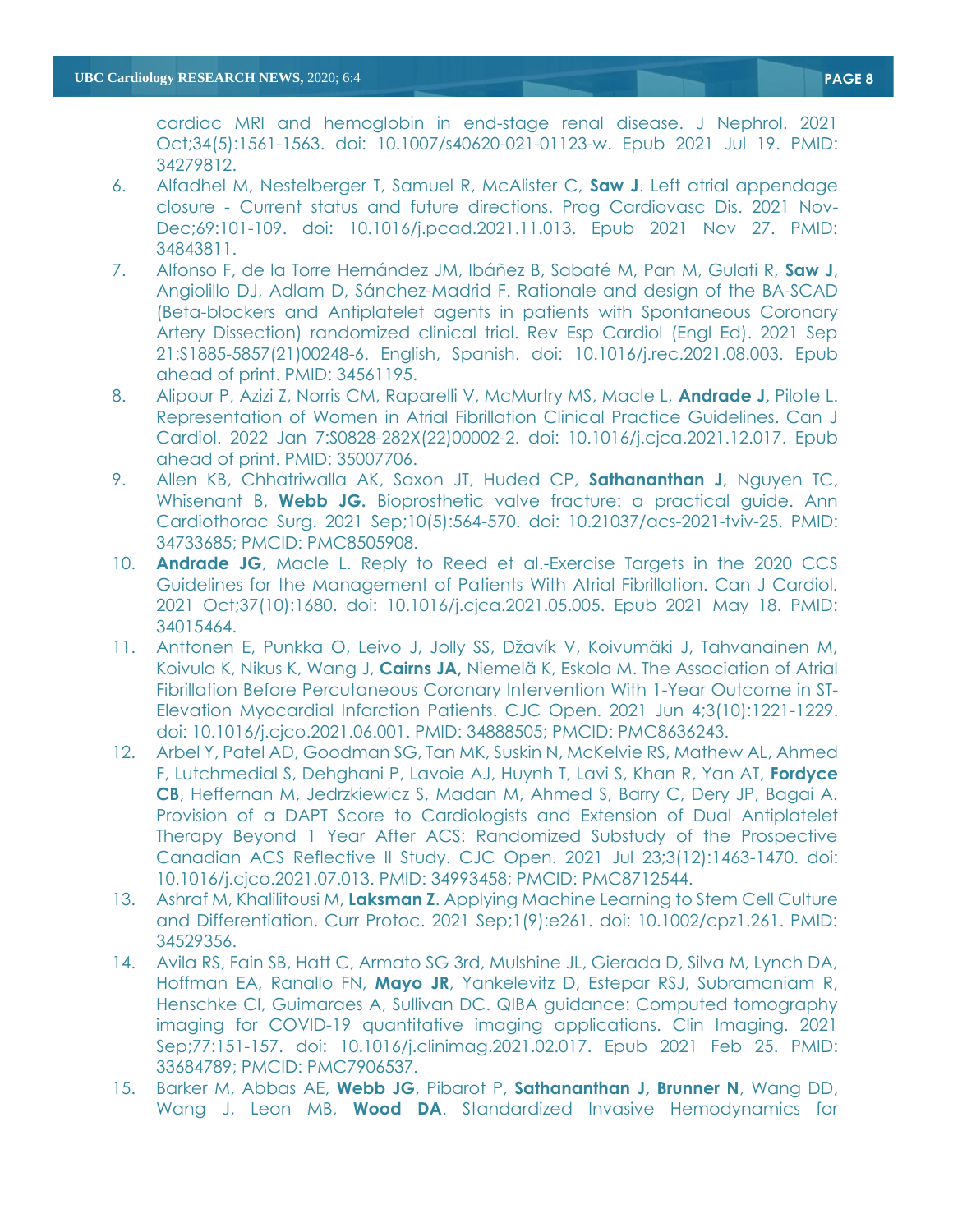Management of Patients With Elevated Echocardiographic Gradients Post-Transcatheter Aortic Valve Replacement at Midterm Follow-Up. Circ Cardiovasc Interv. 2022 Jan;15(1):e011243. doi: 10.1161/CIRCINTERVENTIONS.121.011243. Epub 2021 Nov 21. PMID: 34802254.

- 16. Barker M, Mehran R, **Wong GC**, Nair P, **Chou A**, **Aymong E**, Butler C, Chen-Tournoux A, Coverett K, DeJong P, Essadiqi B, Froeschl M, Hazra S, Huitema A, Kass M, Kavanagh K, Khoo C, Korley V, Ly H, Moeller A, Morin J, Sibbald M, **Gin K, Sathananthan J.** Perspectives of Female Cardiology Trainees on Interventional Cardiology Training and Careers: A Canadian Nationwide Survey. Can J Cardiol. 2022 Jan 21:S0828-282X(22)00059-9. doi: 10.1016/j.cjca.2022.01.014. Epub ahead of print. PMID: 35074415.
- 17. Bashir J, Lee AJ, Philippon F, Mondesert B, **Krahn AD,** Sadek MM, Exner D, Pak M, Legare JF, Karim S, Fedoruk L, Peng D, Cusimano RJ, Parkash R, Tyers GFO, **Andrade J**. Predictors of perforation during lead extraction: Results of the Canadian Lead ExtrAction Risk (CLEAR) study. Heart Rhythm. 2021 Oct 22:S1547-5271(21)02310-9. doi: 10.1016/j.hrthm.2021.10.019. Epub ahead of print. PMID: 34695576.
- 18. Bax AM, Yoon YE, Gianni U, Ma X, Lu Y, Lee BC, Goebel B, Han D, Lee SE, Sung JM, Andreini D, Al-Mallah MH, Budoff MJ, Cademartiri F, Chinnaiyan K, Choi JH, Chun EJ, Conte E, Gottlieb I, Hadamitzky M, Kim YJ, Lee BK, **Leipsic JA**, Maffei E, Marques H, Gonçalves PA, Pontone G, Shin S, Narula J, Lin FY, Shaw LJ, Chang HJ. Plaque Character and Progression According to the Location of Coronary Atherosclerotic Plaque. Am J Cardiol. 2021 Nov 1;158:15-22. doi: 10.1016/j.amjcard.2021.07.040. Epub 2021 Aug 29. PMID: 34465463.
- 19. Ben Zekry S, Sreedharan S, Han D, Sellers S, Ahmadi AA, Blanke P, Hadamitzky M, Kim YJ, Conte E, Andreini D, Pontone G, Budoff MJ, Gottlieb I, Lee BK, Chun EJ, Cademartiri F, Maffei E, Marques H, Shin S, Choi JH, Virmani R, Samady H, Stone PH, Berman DS, Narula J, Shaw LJ, Bax JJ, **Leipsic J**, Chang HJ. Comparison of coronary atherosclerotic plaque progression in East Asians and Caucasians by serial coronary computed tomographic angiography: A PARADIGM substudy. J Cardiovasc Comput Tomogr. 2021 Oct 14:S1934-5925(21)00445-7. doi: 10.1016/j.jcct.2021.09.012. Epub ahead of print. PMID: 34736879.
- 20. **Bennett MT**, Brown ML, Koehler J, Lexcen DR, Cheng A, Cheung JW. Trends in implantable cardioverter-defibrillator programming practices and its impact on therapies: Insights from a North American Remote Monitoring Registry 2007-2018. Heart Rhythm. 2022 Feb;19(2):219-225. doi: 10.1016/j.hrthm.2021.10.010. Epub 2021 Oct 15. PMID: 34656774.
- 21. Berti S, Pastormerlo LE, Korsholm K, **Saw J**, Alkhouli M, Costa MP, Odenstedt J, Packer EJ, Tondo C, Santoro G, Nielsen-Kudsk JE. Intracardiac echocardiography for guidance of transcatheter left atrial appendage occlusion: An expert consensus document. Catheter Cardiovasc Interv. 2021 Oct;98(4):815-825. doi: 10.1002/ccd.29791. Epub 2021 Jun 4. PMID: 34086394.
- 22. Besola L, Cheung A, Ye J, Akodad M, Chatfield A, **Sathananthan G, Moss R**, **Webb J.** Access options for transcatheter mitral valve implantation in patients with prior surgical bioprosthesis. Ann Cardiothorac Surg. 2021 Sep;10(5):621-629. doi: 10.21037/acs-2021-tviv-19. PMID: 34733689; PMCID: PMC8505927.
- 23. Bhatt AS, Berg DD, Bohula EA, Alviar CL, Baird-Zars VM, Barnett CF, Burke JA, Carnicelli AP, Chaudhry SP, Daniels LB, Fang JC, **Fordyce CB**, Gerber DA, Guo J, Jentzer JC, Katz JN, Keller N, Kontos MC, Lawler PR, Menon V, Metkus TS, Nativi-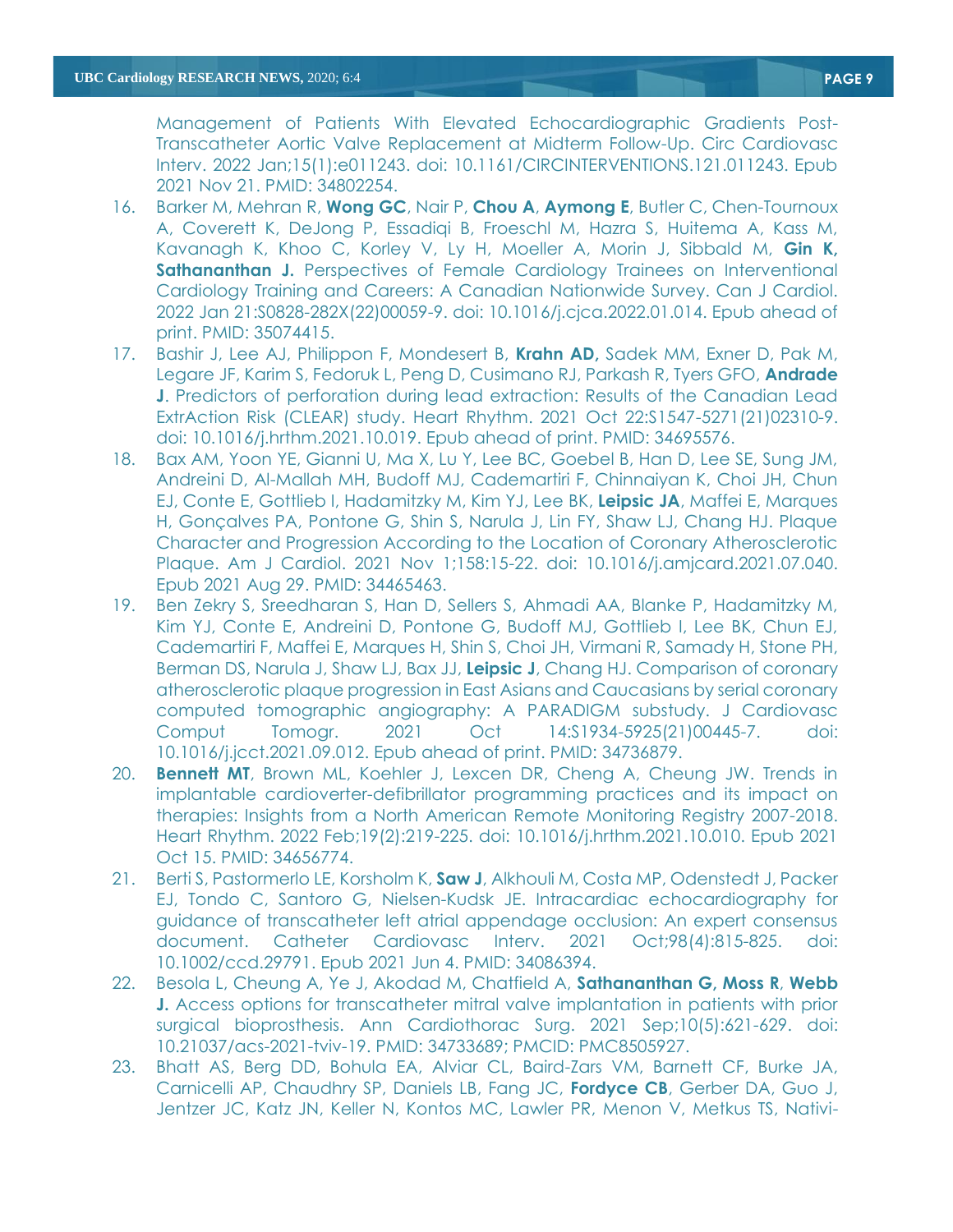Nicolau J, Phreaner N, Roswell RO, Sinha SS, Jeffrey Snell R, Solomon MA, Van Diepen S, Morrow DA. De Novo vs Acute-on-Chronic Presentations of Heart Failure-Related Cardiogenic Shock: Insights from the Critical Care Cardiology Trials Network Registry. J Card Fail. 2021 Oct;27(10):1073-1081. doi: 10.1016/j.cardfail.2021.08.014. PMID: 34625127; PMCID: PMC8514080.

- 24. Bing R, Deutsch MA, Sellers SL, Corral CA, Andrews JPM, van Beek EJR, Bleiziffer S, Burchert W, Clark T, Dey D, Friedrichs K, Gummert JF, Koglin N, **Leipsic JA**, Lindner O, MacAskill MG, Milting H, Pessotto R, Preuss R, Raftis JB, Rudolph TK, Rudolph V, Slomka P, Stephens AW, Tavares A, Tzolos E, Weir N, White AC, Williams MC, Zabel R, Dweck MR, Hugenberg V, Newby DE. 18F-GP1 Positron Emission Tomography and Bioprosthetic Aortic Valve Thrombus. JACC Cardiovasc Imaging. 2022 Jan 11:S1936- 878X(21)00845-7. doi: 10.1016/j.jcmg.2021.11.015. Epub ahead of print. PMID: 35033495.
- 25. Boulet J, Allard C, **Andrade JG**, Nattel S, Roy D, O'Meara E, Macle L. Atrial fibrillation in heart failure: A practical approach for the clinician. Can J Cardiol. 2022 Feb 10:S0828-282X(22)00085-X. doi: 10.1016/j.cjca.2022.02.003. Epub ahead of print. PMID: 35151779.
- 26. Brinkmann C, Abdel-Wahab M, Bedogni F, Bhadra OD, Charbonnier G, Conradi L, Hildick-Smith D, Kargoli F, Latib A, Van Mieghem NM, Miura M, Mylotte D, Landes U, Pilgrim T, Riess FC, Taramasso M, Tchétché D, Testa L, Thiele H, **Webb J,** Windecker S, Witt J, Wohlmuth P, Wolf A, Schofer J. Bioprosthetic valve fracture: Predictors of outcome and follow-up. Results from a multicenter study. Catheter Cardiovasc Interv. 2021 Oct;98(4):756-764. doi: 10.1002/ccd.29755. Epub 2021 May 15. PMID: 33991385.
- 27. Brinkmann C, Abdel-Wahab M, Bedogni F, Bhadra OD, Charbonnier G, Conradi L, Hildick-Smith D, Kargoli F, Latib A, Van Mieghem NM, Mylotte D, Landes U, Pilgrim T, Stripling J, Taramasso M, Tchétché D, Testa L, Thiele H, **Webb J,** Windecker S, Witt J, Wohlmuth P, Schofer J. Outcomes of valve-in-valve transcatheter aortic valve implantation with and without bioprosthetic valve fracture. EuroIntervention. 2021 Nov 19;17(10):848-855. doi: 10.4244/EIJ-D-21-00254. PMID: 34031022.
- 28. Budde RPJ, Nous FMA, Roest S, Constantinescu AA, Nieman K, Brugts JJ, Koweek LM, Hirsch A, **Leipsic J,** Manintveld OC. CT-derived fractional flow reserve (FFRct) for functional coronary artery evaluation in the follow-up of patients after heart transplantation. Eur Radiol. 2022 Mar;32(3):1843-1852. doi: 10.1007/s00330-021- 08246-5. Epub 2021 Sep 15. PMID: 34523009; PMCID: PMC8831350.
- 29. Byrne D, English JC, Atkar-Khattra S, Lam S, Yee J, Myers R, Bilawich AM, **Mayo JR**, Mets OM. Cystic Primary Lung Cancer: Evolution of Computed Tomography Imaging Morphology Over Time. J Thorac Imaging. 2021 Nov 1;36(6):373-381. doi: 10.1097/RTI.0000000000000594. PMID: 34029281.
- 30. **Cairns JA,** Healey JS, Epstein AE, Themeles E, Balasubramanian K, Connolly SJ. Prospective long-term follow-up of silicone-polyurethane-insulated implantable cardioverter-defibrillator leads. Heart Rhythm O2. 2021 Dec 1;3(1):57-64. doi: 10.1016/j.hroo.2021.11.014. PMID: 35243436; PMCID: PMC8859782.
- 31. Campens L, Baris L, Scott NS, Broberg CS, Bondue A, Jondeau G, **Grewal J,** Johnson MR, Hall R, De Backer J, Roos-Hesselink JW; ROPAC investigators group. Pregnancy outcome in thoracic aortic disease data from the Registry Of Pregnancy And Cardiac disease. Heart. 2021 Nov;107(21):1704-1709. doi: 10.1136/heartjnl-2020- 318183. Epub 2021 Jan 19. PMID: 33468574; PMCID: PMC8522458.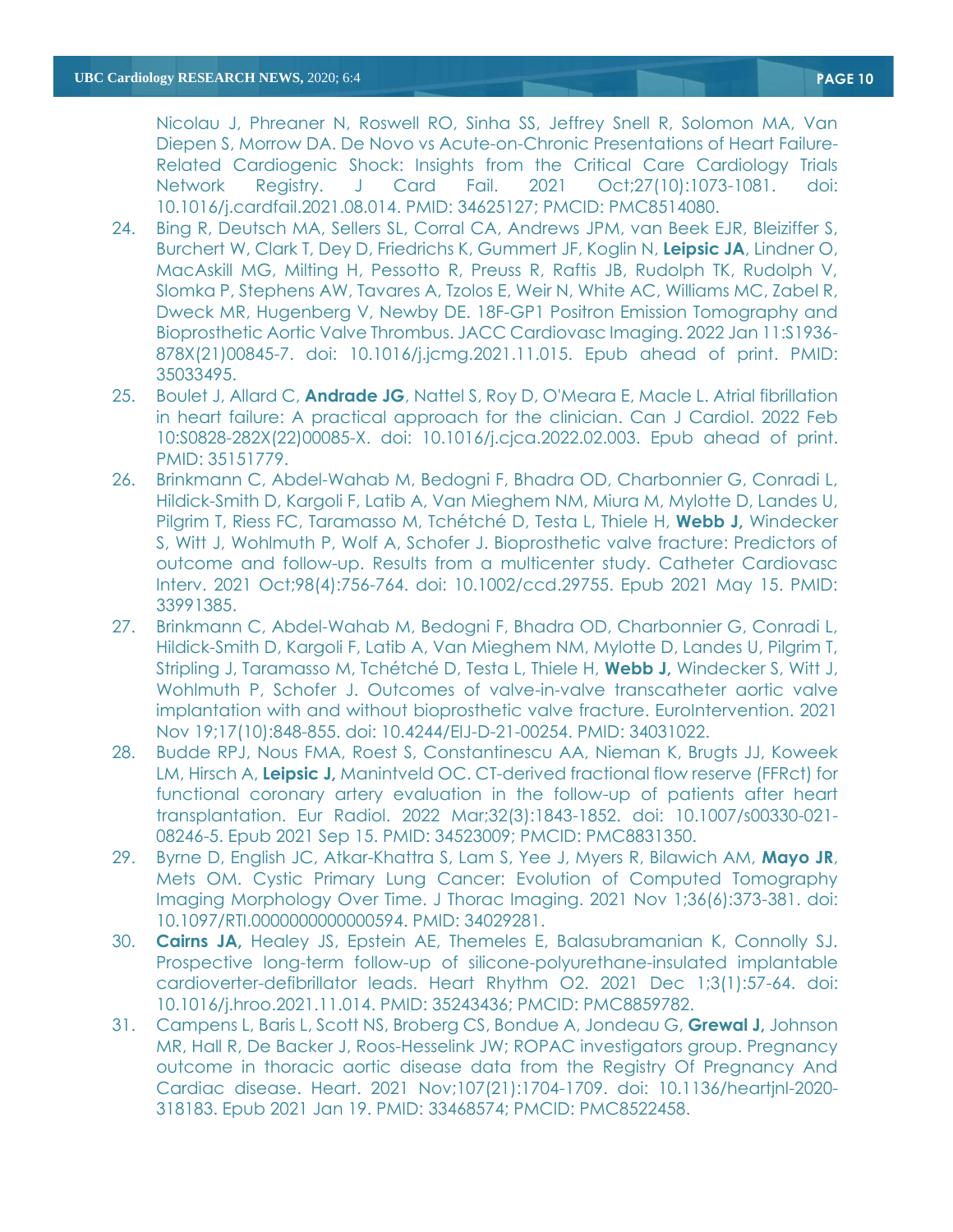- 32. Carlson S, Habib G, Chen T, **Leipsic J,** Sarano M, Cavalcante JL. Multimodality imaging for prosthetic valves evaluation: Current understanding and future directions. Prog Cardiovasc Dis. 2022 Feb 17:S0033-0620(22)00020-2. doi: 10.1016/j.pcad.2022.02.002. Epub ahead of print. PMID: 35183554.
- 33. **Chakrabarti S**, Gibson JA, **Bennett MT**, **Toma M**, Verma AT, **Chow R**, Plewes L, Redpath CJ, Mondésert B, Sterns L, **Krahn AD.** [Cardiac Implantable Devices](https://pubmed.ncbi.nlm.nih.gov/34010633/)  [Management in Medical Assistance in Dying \(MAiD\): Review and](https://pubmed.ncbi.nlm.nih.gov/34010633/)  [Recommendations for Cardiac Device Clinics.](https://pubmed.ncbi.nlm.nih.gov/34010633/) Can J Cardiol. 2021 Oct;37(10):1648- 1650. doi: 10.1016/j.cjca.2021.05.004. Epub 2021 May 16.PMID: 34010633 Review.
- 34. Chandra N, Fryer M, Nadra I, **Wood DA, Webb JG**, Ding L, Hardiman S, **Fung A**, **Aymong E**, Chan A, Hodge S, Horgan K, Levin A, Robinson SD, Della Siega A, Iqbal MB. The Impact of Pre-Procedural Renal Impairment on Outcomes Following Percutaneous Coronary Intervention: An Analysis of 45,287 Patients From the British Columbia Cardiac Registry. Heart Lung Circ. 2022 Jan 18:S1443-9506(21)01357-3. doi: 10.1016/j.hlc.2021.11.009. Epub ahead of print. PMID: 35063378.
- 35. Chang SA, Khakh P, Janzen M, **Kiess M**, Rychel V, **Grewal J.** Pregnancy related changes in Doppler gradients and left ventricular mechanics in women with subvalvular or valvular aortic stenosis. Echocardiography. 2021 Oct;38(10):1754-1761. doi: 10.1111/echo.15208. Epub 2021 Oct 21. PMID: 34672021.
- 36. Chang SA, Yim J, Yeung DF, **Gin K, Jue J, Nair P**, **Tsang MYC**, Kelliher E, **Tsang TSM**. Relationship between enlarged cardiac silhouette on chest X-ray and left ventricular size on transthoracic echocardiography. Int J Cardiovasc Imaging. 2021 Dec 29. doi: 10.1007/s10554-021-02465-z. Epub ahead of print. PMID: 34966961.
- 37. Chatfield AG, Cheung A, Akodad M, Chuang A, Besola L, Sellers S**, Wood DA**, **Sathananthan J, Webb J.** Transcatheter solutions for transcatheter aortic valve replacement dysfunction: is redo transcatheter aortic valve replacement a durable option? Ann Cardiothorac Surg. 2021 Sep;10(5):571-584. doi: 10.21037/acs-2021 tviv-85. PMID: 34733686; PMCID: PMC8505912.
- 38. Cheng T, Horbay B, Nocos R, Lutes L, **Lear SA**. The Role of Tailored Public Health Messaging to Young Adults during COVID-19: "There's a lot of ambiguity around what it means to be safe". PLoS One. 2021 Oct 1;16(10):e0258121. doi: 10.1371/journal.pone.0258121. PMID: 34597332; PMCID: PMC8486094.
- 39. Choi JI, Chang AS, Cook RC, **Fordyce CB**. *Histoplasma capsulatum* culturenegative prosthetic valve endocarditis presenting as a cystic mass. BMJ Case Rep. 2022 Feb 9;15(2):e244914. doi: 10.1136/bcr-2021-244914. PMID: 35140080; PMCID: PMC8830100.
- 40. Chua A, Adams D, Dey D, Blankstein R, Fairbairn T, **Leipsic J,** Ihdayhid AR, Ko B. Coronary artery disease in East and South Asians: differences observed on cardiac CT. Heart. 2022 Feb;108(4):251-257. doi: 10.1136/heartjnl-2020-318929. Epub 2021 May 13. PMID: 33985989.
- 41. Collet C, Sonck J, **Leipsic J**, Monizzi G, Buytaert D, Kitslaar P, Andreini D, De Bruyne B. Implementing Coronary Computed Tomography Angiography in the Catheterization Laboratory. JACC Cardiovasc Imaging. 2021 Sep;14(9):1846-1855. doi: 10.1016/j.jcmg.2020.07.048. Epub 2020 Nov 25. PMID: 33248968.
- 42. Comber DA, Davies B, Roberts JD, Tadros R, Green MS, Healey JS, Simpson CS, Sanatani S, Steinberg C, MacIntyre C, Angaran P, Duff H, Hamilton R, Arbour L, Leather R, Seifer C, Fournier A, Atallah J, Kimber S, Makanjee B, Alqarawi W, Cadrin-Tourigny J, Joza J, Gibbs K, Robb L, Zahavich L, Gardner M, Talajic M, Virani A, **Krahn**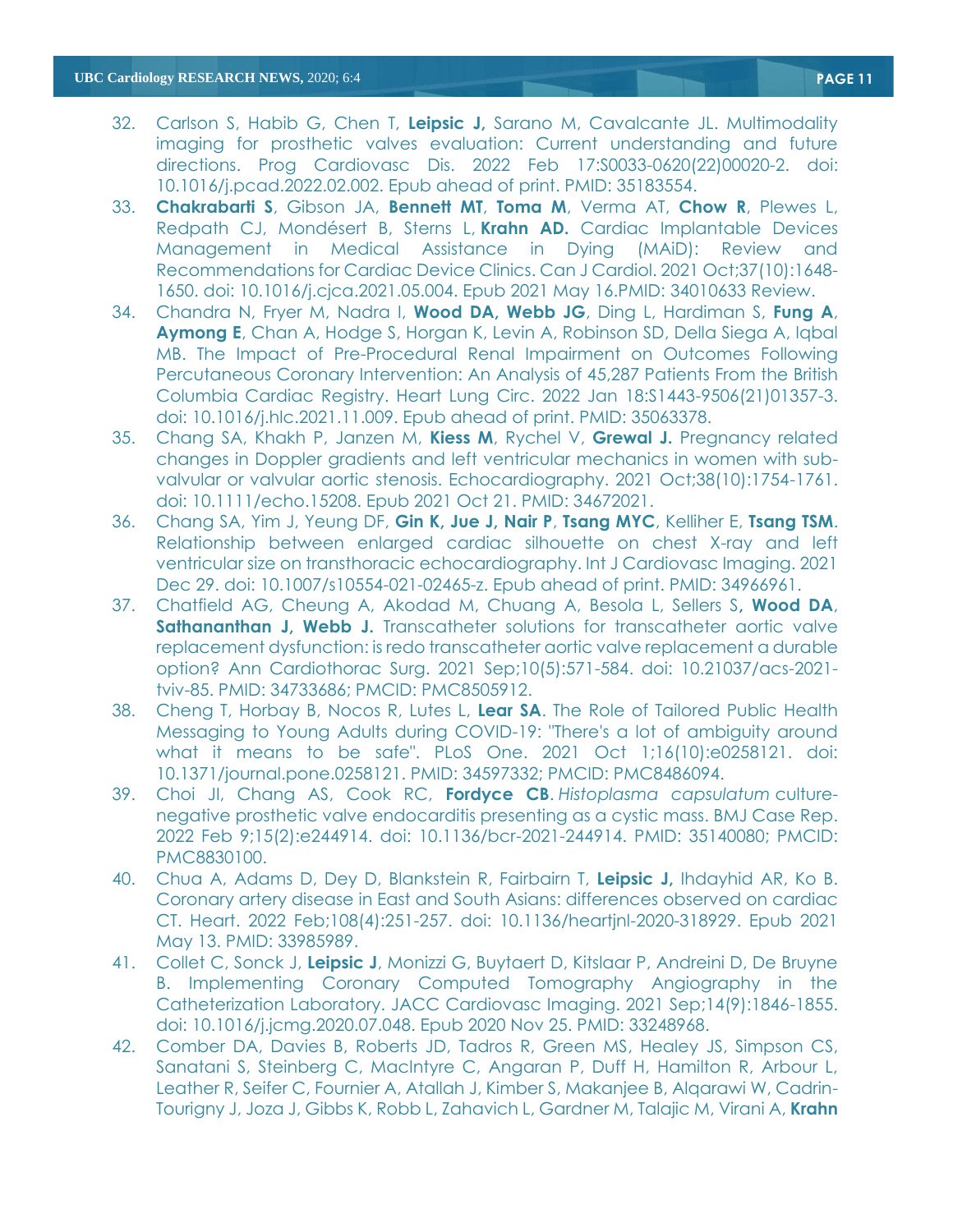**AD,** Lehman A, **Laksman ZWM.** Return of Results Policies for Genomic Research: Current Practices and the Hearts in Rhythm Organization (HiRO) Approach. Can J Cardiol. 2021 Oct 27:S0828-282X(21)00807-2. doi: 10.1016/j.cjca.2021.10.006. Epub ahead of print. PMID: 34715283.

- 43. Comber DA, DeGraaf A, Human D, Barlow A, Indraratna P, **Sathananthan G, Laksman Z**. Arrhythmic Mitral Valve Prolapse and Mitral Annulus Disjunction in Heritable Aortic Disease. CJC Open. 2021 Jul 1;3(11):1396-1399. doi: 10.1016/j.cjco.2021.06.013. PMID: 34901810; PMCID: PMC8640620.
- 44. **Davis MK**, Lim H, Lee AYY. Direct Oral Anticoagulants in Patients With Cancer and Nonvalvular Atrial Fibrillation. JACC CardioOncol. 2021 Sep 21;3(3):425-427. doi: 10.1016/j.jaccao.2021.07.003. PMID: 34604803; PMCID: PMC8463732.
- 45. Del Val D, Abdel-Wahab M, Linke A, Durand E, Ihlemann N, Urena M, Pellegrini C, Giannini F, Landt M, Auffret V, Sinning JM, Cheema A, Nombela-Franco L, Chamandi C, Campelo-Parada F, Munoz-Garcia A, Herrmann HC, Testa L, Won-Keun K, Castillo JC, Alperi A, Tchetche D, Bartorelli A, Kapadia S, Stortecky S, Amat-Santos I, Wijeysundera HC, Lisko J, Gutiérrez-Ibanes E, Serra V, Salido L, Alkhodair A, Livi U, Chakravarty T, Lerakis S, Vilalta V, Regueiro A, Romaguera R, Barbanti M, Masson JB, Maes F, Fiorina C, Miceli A, Kodali S, Ribeiro HB, Mangione JA, de Brito FS, Actis Dato GM, Rosato F, Ferreira MC, Lima VC, Colafranceschi AS, Abizaid A, Marino MA, Esteves V, Andrea J, Godinho RR, Eltchaninoff H, Søndergaard L, Himbert D, Husser O, Latib A, Le Breton H, Servoz C, Pascual I, Siddiqui S, Olivares P, Hernandez-Antolin R, **Webb JG,** Sponga S, Makkar R, Kini AS, Boukhris M, Mangner N, Crusius L, Holzhey D, Rodés-Cabau J. Temporal Trends, Characteristics, and Outcomes of Infective Endocarditis After Transcatheter Aortic Valve Replacement. Clin Infect Dis. 2021 Dec 6;73(11):e3750-e3758. doi: 10.1093/cid/ciaa1941. PMID: 33733675.
- 46. Del Val D, Abdel-Wahab M, Mangner N, Durand E, Ihlemann N, Urena M, Pellegrini C, Giannini F, Gasior T, Wojakowski W, Landt M, Auffret V, Sinning JM, Cheema AN, Nombela-Franco L, Chamandi C, Campelo-Parada F, Munoz-Garcia E, Herrmann HC, Testa L, Won-Keun K, Castillo JC, Alperi A, Tchetche D, Bartorelli AL, Kapadia S, Stortecky S, Amat-Santos I, Wijeysundera HC, Lisko J, Gutiérrez-Ibanes E, Serra V, Salido L, Alkhodair A, Vendramin I, Chakravarty T, Lerakis S, Vilalta V, Regueiro A, Romaguera R, Kappert U, Barbanti M, Masson JB, Maes F, Fiorina C, Miceli A, Kodali S, Ribeiro HB, Mangione JA, Sandoli de Brito F Jr, Actis Dato GM, Rosato F, Ferreira MC, Corriea de Lima V, Colafranceschi AS, Abizaid A, Marino MA, Esteves V, Andrea J, Godinho RR, Alfonso F, Eltchaninoff H, Søndergaard L, Himbert D, Husser O, Latib A, Le Breton H, Servoz C, Pascual I, Siddiqui S, Olivares P, Hernandez-Antolin R, **Webb JG**, Sponga S, Makkar R, Kini AS, Boukhris M, Gervais P, Linke A, Crusius L, Holzhey D, Rodés-Cabau J. Infective Endocarditis Caused by Staphylococcus aureus After Transcatheter Aortic Valve Replacement. Can J Cardiol. 2022 Jan;38(1):102-112. doi: 10.1016/j.cjca.2021.10.004. Epub 2021 Oct 21. PMID: 34688853.
- 47. **Deyell MW,** Doucette S, Parkash R, Nault I, Gula L, Gray C, Gardner M, Sterns LD, Healey JS, Essebag V, Sapp JL. Ventricular tachycardia characteristics and outcomes with catheter ablation vs. antiarrhythmic therapy: insights from the VANISH trial. Europace. 2022 Jan 14:euab328. doi: 10.1093/europace/euab328. Epub ahead of print. PMID: 35030257.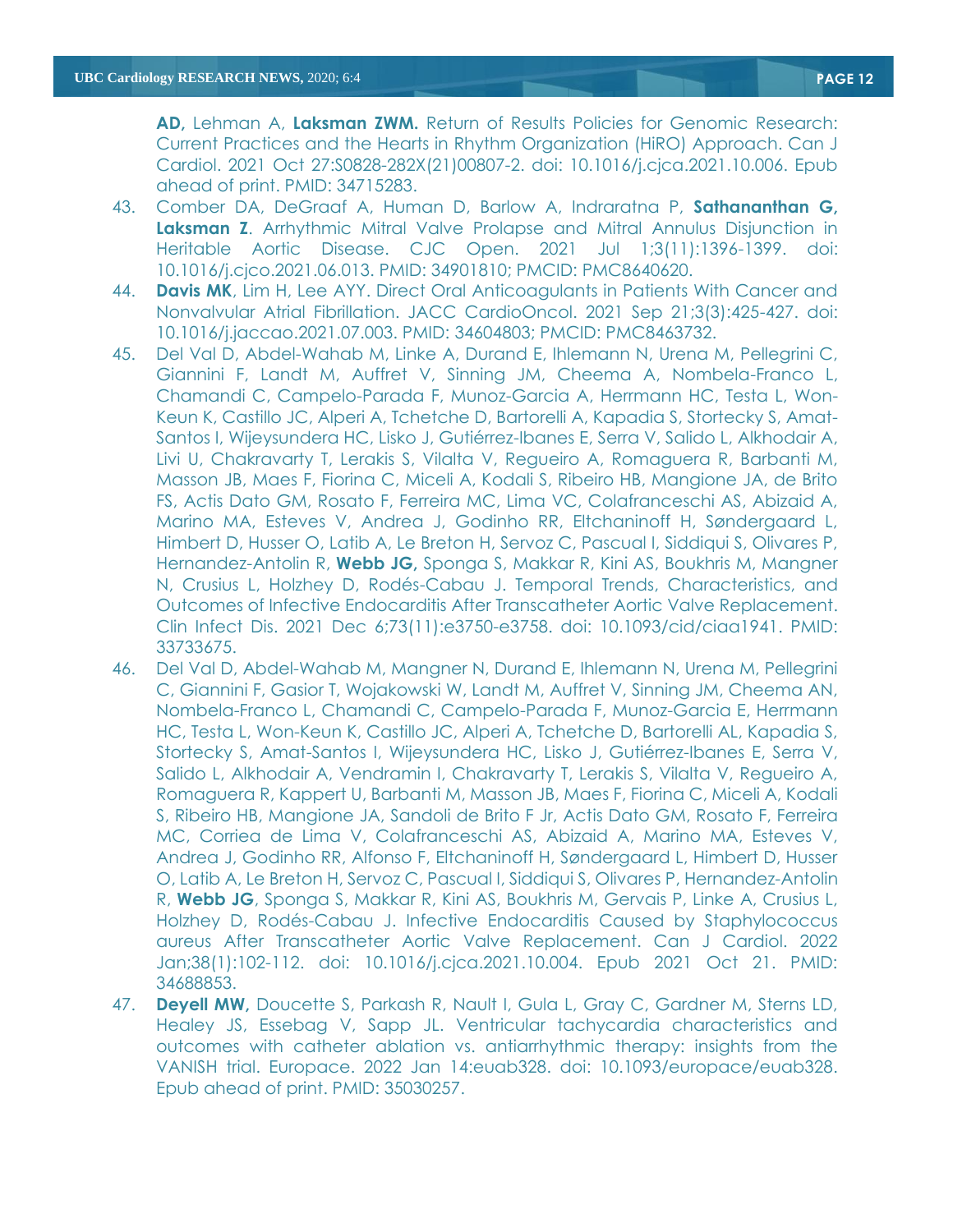- 48. **Deyell MW**, **Hawkins NM.** Odd couple: premature ventricular contractions and heart failure. Heart. 2022 Jan;108(2):86-87. doi: 10.1136/heartjnl-2021-319986. Epub 2021 Oct 19. PMID: 34667089.
- 49. Diamant MJ, **Andrade JG, Virani SA**, Jhund PS, Petrie MC, **Hawkins NM**. Heart failure and atrial flutter: a systematic review of current knowledge and practices. ESC Heart Fail. 2021 Dec;8(6):4484-4496. doi: 10.1002/ehf2.13526. Epub 2021 Sep 10. PMID: 34505352; PMCID: PMC8712920.
- 50. Doost A, Rankin J, Sapontis J, Ko B, Lo S, Jaltotage B, Dwivedi G, **Wood D,** Byrne J, **Sathananthan J**, Ihdayhid AR. Contemporary Evidence-Based Diagnosis and Management of Severe Coronary Artery Calcification. Heart Lung Circ. 2022 Feb 25:S1443-9506(22)00039-7. doi: 10.1016/j.hlc.2022.01.011. Epub ahead of print. PMID: 35227609.
- 51. Durrani R, Friedrich MG, Schulze KM, Awadalla P, Balasubramanian K, Black SE, Broet P, Busseuil D, Desai D, Dummer T, Dick A, Hicks J, Iype T, Kelton D, Kirpalani A, **Lear SA, Leipsic J**, Li W, McCreary CR, Moody AR, Noseworthy MD, Parraga G, Poirier P, Rangarajan S, Szczesniak D, Szuba A, Tardif JC, Teo K, Vena JE, Zatonska K, Zimny A, Lee DS, Yusuf S, Anand SS, Smith EE. Effect of Cognitive Reserve on the Association of Vascular Brain Injury With Cognition: Analysis of the PURE and CAHHM Studies. Neurology. 2021 Oct 26;97(17):e1707-e1716. doi: 10.1212/WNL.0000000000012765. Epub 2021 Sep 9. PMID: 34504021; PMCID: PMC8605614.
- 52. El Sabbagh A, Al-Hijji M, Wang DD, Eleid M, Urena M, Himbert D, Chakravarty T, Holzhey D, Pershad A, Fang HK, Nejjari M, Zahr F, Dvir D, Sardar MR, Cheema AN, Alnasser S, Iyer V, Kaddissi G, **Webb J,** Makkar R, Vahanian A, O'Neill W, Rihal C, Guerrero M. Predictors of Left Ventricular Outflow Tract Obstruction After Transcatheter Mitral Valve Replacement in Severe Mitral Annular Calcification: An Analysis of the Transcatheter Mitral Valve Replacement in Mitral Annular Calcification Global Registry. Circ Cardiovasc Interv. 2021 Oct;14(10):e010854. doi: 10.1161/CIRCINTERVENTIONS.121.010854. Epub 2021 Oct 19. Erratum in: Circ Cardiovasc Interv. 2021 Dec;14(12):e000084. PMID: 34665654.
- 53. Elsayed M, Abdelfattah OM, Sayed A, Prasad RM, Barakat AF, Elgendy IY, **Andrade J,** Jared Bunch T, Thosani A, Saliba WI, Wazni OM, Hussein AA. Bayesian network meta-analysis comparing cryoablation, radiofrequency ablation, and antiarrhythmic drugs as initial therapies for atrial fibrillation. J Cardiovasc Electrophysiol. 2022 Feb;33(2):197-208. doi: 10.1111/jce.15308. Epub 2021 Dec 11. PMID: 34855270.
- 54. Fazelpour S, Sadek MM, Nery PB, Beanlands RS, Tzemos N, **Toma M,** Birnie DH. Corticosteroid and Immunosuppressant Therapy for Cardiac Sarcoidosis: A Systematic Review. J Am Heart Assoc. 2021 Sep 7;10(17):e021183. doi: 10.1161/JAHA.121.021183. Epub 2021 Sep 2. PMID: 34472360; PMCID: PMC8649244.
- 55. **Fordyce CB**, Giugliano RP, Cannon CP, Roe MT, Sharma A, Page C, White JA, Lokhnygina Y, Braunwald E, Blazing MA. Cardiovascular Events and Long-Term Risk of Sudden Death Among Stabilized Patients After Acute Coronary Syndrome: Insights From IMPROVE-IT. J Am Heart Assoc. 2022 Feb 15;11(4):e022733. doi: 10.1161/JAHA.121.022733. Epub 2022 Feb 3. PMID: 35112882.
- 56. **Fordyce CB,** Hill CL, Mark DB, Alhanti B, Pellikka PA, Hoffmann U, Patel MR, Douglas PS; PROMISE Investigators. Physician judgement in predicting obstructive coronary artery disease and adverse events in chest pain patients. Heart. 2022 Feb 2:heartjnl-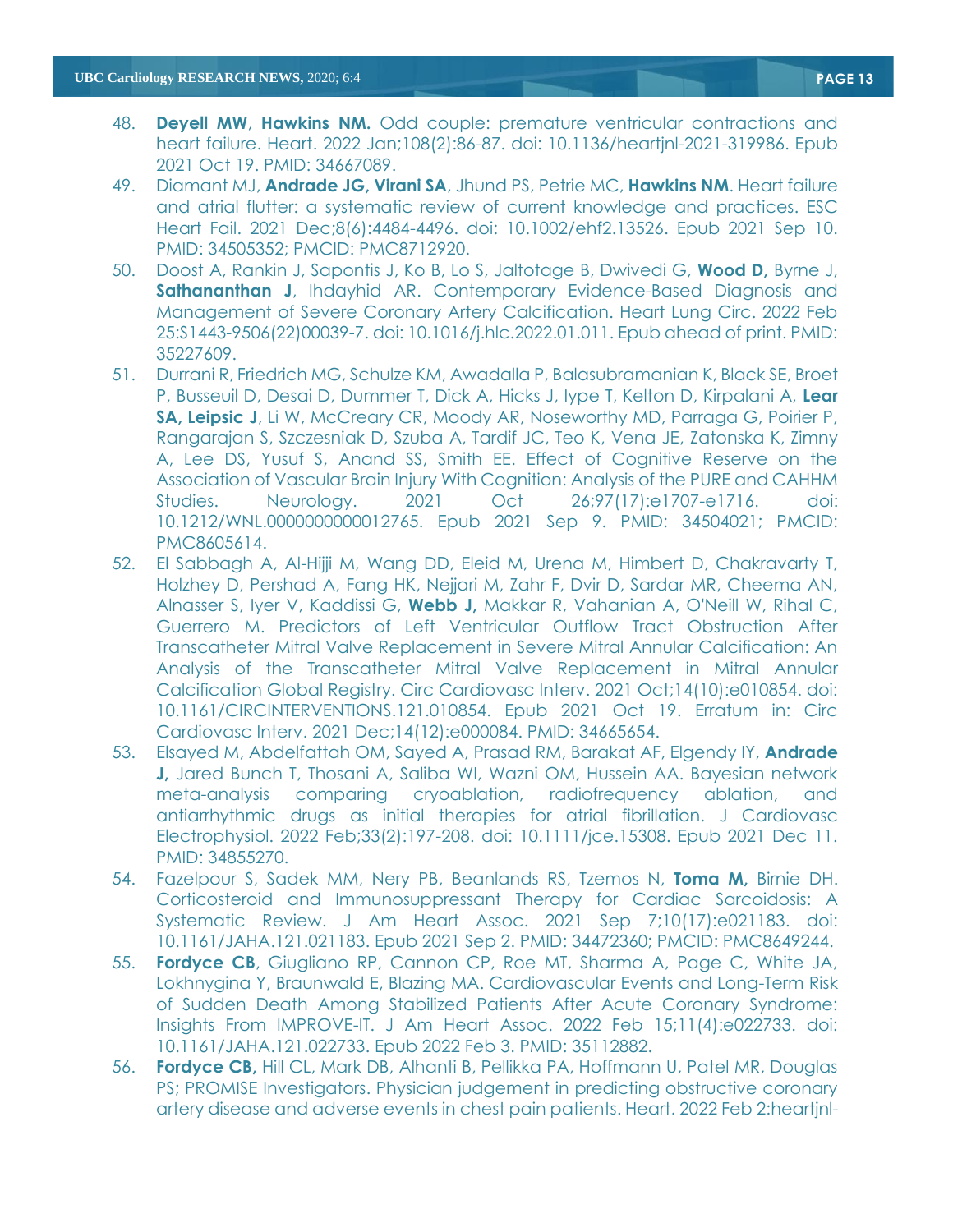2021-320275. doi: 10.1136/heartjnl-2021-320275. Epub ahead of print. PMID: 35110385.

- 57. Gao Y, Wang W, Wang H, Zhou Z, Xu P, Jiang M, Yang L, Wang H, Wen H, Sun Z, **Leipsic JA**, Zhang L, Xu L. Impact of Sublingual Nitroglycerin on the Assessment of Computed Tomography-derived Fractional Flow Reserve: An Intraindividual Comparison Study. J Comput Assist Tomogr. 2022 Jan-Feb 01;46(1):23-28. doi: 10.1097/RCT.0000000000001244. PMID: 35099133.
- 58. Garcia S, Cubeddu RJ, Hahn RT, Ternacle J, Kapadia SR, Kodali SK, Thourani VH, Jaber WA, Asher CR, Elmariah S, Makkar R, **Webb JG**, Herrmann HC, Lu M, Devireddy CM, Malaisrie SC, Smith CR, Mack MJ, Sorajja P, Cavalcante JL, Goessl M, Shroff GR, Leon MB, Pibarot P. 5-Year Outcomes Comparing Surgical Versus Transcatheter Aortic Valve Replacement in Patients With Chronic Kidney Disease. JACC Cardiovasc Interv. 2021 Sep 27;14(18):1995-2005. doi: 10.1016/j.jcin.2021.07.004. PMID: 34556273.
- 59. Gilhofer TS, Abdellatif W, Nicolaou S, Jalal S, Powell J, Inohara T, Starovoytov A, **Saw J.** Cardiac CT angiography after percutaneous left atrial appendage closure: early versus delayed scanning after contrast administration. Diagn Interv Radiol. 2021 Nov;27(6):703-709. doi: 10.5152/dir.2021.20349. PMID: 34792023; PMCID: PMC8621642.
- 60. Girnius A, Zentner D, Valente AM, Pieper PG, Economy KE, Ladouceur M, Roos-Hesselink JW, Warshak C, Partington SL, Gao Z, Ollberding N, Faust M, Girnius S, Kaemmerer H, Nagdyman N, Cohen S, Canobbio M, Akagi T, **Grewal J,** Bradley E, Buber Y, Palumbo J, Walker N, Aboulhosn J, Oechslin E, Baumgartner H, Kurdi W, Book WM, Mulder BJM, Veldtman GR. Bleeding and thrombotic risk in pregnant women with Fontan physiology. Heart. 2021 Sep;107(17):1390-1397. doi: 10.1136/heartjnl-2020-317397. Epub 2020 Nov 24. PMID: 33234672.
- 61. Graham JJ, Bagai A, Wijeysundera H, Weisz G, Rinfret S, Dick A, Jolly SS, Schaempert E, Mansour S, Dzavik V, Henriques JPS, Elbarouni B, Vo MN, Teefy P, Goodhart D, **Mancini GBJ**, Strauss BH, Buller CE. Collagenase to facilitate guidewire crossing in chronic total occlusion PCI-The Total Occlusion Study in Coronary Arteries-5 (TOSCA-5) trial. Catheter Cardiovasc Interv. 2022 Jan 25. doi: 10.1002/ccd.30101. Epub ahead of print. PMID: 35077606.
- 62. **Grewal J**, Siu SC, d'Souza R, Lee T, Singer J, Rychel V, **Kiess M**, Sermer M, Silversides CK. Cardiac Risk Score to Predict Small for Gestational Age Infants in Pregnant Women With Heart Disease. Can J Cardiol. 2021 Dec;37(12):1915-1922. doi: 10.1016/j.cjca.2021.03.023. Epub 2021 Apr 8. PMID: 33839244.
- 63. **Grewal J,** Windram J, Silversides C. Cardio-Obstetrics: Past, Present and Future. Can J Cardiol. 2021 Dec;37(12):1902-1903. doi: 10.1016/j.cjca.2021.09.010. Epub 2021 Sep 16. PMID: 34537258.
- 64. Grunau B, Kawano T, Rea TD, Okubo M, Scheuermeyer FX, Reynolds JC, Heidet M, Drennan IR, Cheskes S, **Fordyce CB**, Twaites B, Christenson J. Emergency medical services employing intra-arrest transport less frequently for out-of-hospital cardiac arrest have higher survival and favorable neurological outcomes. Resuscitation. 2021 Nov;168:27-34. doi: 10.1016/j.resuscitation.2021.09.004. Epub 2021 Sep 9. PMID: 34509554.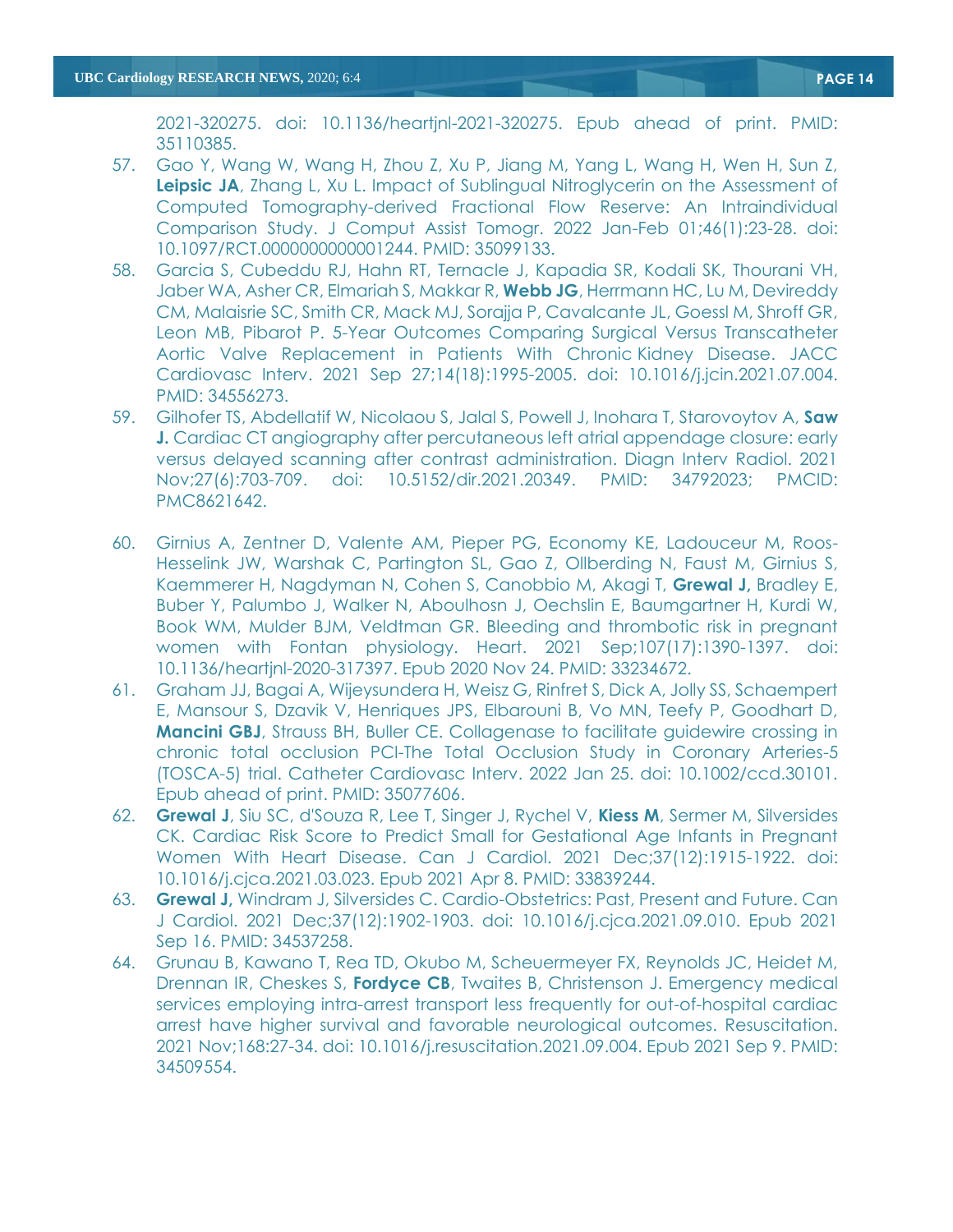- 65. Gulsin GS, McVeigh N, **Leipsic JA**, Dodd JD. Cardiovascular CT and MRI in 2020: Review of Key Articles. Radiology. 2021 Nov;301(2):263-277. doi: 10.1148/radiol.2021211002. Epub 2021 Sep 7. PMID: 34491130.
- 66. Gupta D, Mandrola J, **Andrade J.** Improvement in hard outcomes following catheter ablation for atrial fibrillation: the debate is far from over. Europace. 2022 Feb 2;24(2):348-349. doi: 10.1093/europace/euab223. PMID: 34477844.
- 67. Han D, Chen B, Gransar H, Achenbach S, Al-Mallah MH, Budoff MJ, Cademartiri F, Maffei E, Callister TQ, Chinnaiyan K, Chow BJW, DeLago A, Hadamitzky M, Hausleiter J, Kaufmann PA, Villines TC, Kim YJ, **Leipsic J,** Feuchtner G, Cury RC, Pontone G, Andreini D, Marques H, Rubinshtein R, Chang HJ, Lin FY, Shaw LJ, Min JK, Berman DS. Prognostic significance of plaque location in non-obstructive coronary artery disease: from the CONFIRM registry. Eur Heart J Cardiovasc Imaging. 2021 Nov 15:jeab223. doi: 10.1093/ehjci/jeab223. Epub ahead of print. PMID: 34791117.
- 68. Hanson PJ, Liu-Fei F, Lai C, **Toma M**, McManus BM. COVID-19-positivity in a heart transplant recipient-antibody-mediated rejection or SARS-CoV-2-associated cardiac injury? Oxf Med Case Reports. 2022 Jan 24;2022(1):omab143. doi: 10.1093/omcr/omab143. PMID: 35083057; PMCID: PMC8787635.
- 69. Hartley A, Shalhoub J, Ng FS, **Krahn AD**, **Laksman Z**, **Andrade JG, Deyell MW**, Kanagaratnam P, Sikkel MB. Size matters in atrial fibrillation: the underestimated importance of reduction of contiguous electrical mass underlying the effectiveness of catheter ablation. Europace. 2021 Nov 8;23(11):1698-1707. doi: 10.1093/europace/euab078.PMID: 33948648.
- 70. Hatoum H, Gooden SCM, **Sathananthan J,** Sellers S, Kutting M, Marx P, Lilly SM, Ihdayhid AR, Thourani VH, Dasi LP. Neosinus and Sinus Flow After Self-Expanding and Balloon-Expandable Transcatheter Aortic Valve Replacement. JACC Cardiovasc Interv. 2021 Dec 27;14(24):2657-2666. doi: 10.1016/j.jcin.2021.09.013. Epub 2021 Nov 24. PMID: 34838462.
- 71. **Hawkins NM,** Peterson S, Ezzat AM, Vijh R, **Virani SA**, Gibb A, **Mancini GBJ,** Wong ST. Control of Cardiovascular Risk Factors in Patients with Chronic Obstructive Pulmonary Disease. Ann Am Thorac Soc. 2022 Jan 10. doi: 10.1513/AnnalsATS.202104-463OC. Epub ahead of print. PMID: 35007497.
- 72. Hoiland RL, Rikhraj KJK, Thiara S, **Fordyce C**, Kramer AH, Skrifvars MB, Wellington CL, Griesdale DE, Fergusson NA, Sekhon MS. Neurologic Prognostication After Cardiac Arrest Using Brain Biomarkers: A Systematic Review and Meta-analysis. JAMA Neurol. 2022 Feb 28:e215598. doi: 10.1001/jamaneurol.2021.5598. Epub ahead of print. PMID: 35226054; PMCID: PMC8886448.
- 73. Ihdayhid AR, Fairbairn TA, Gulsin GS, Tzimas G, Danehy E, Updegrove A, Jensen JM, Taylor CA, Bax JJ, Sellers SL, **Leipsic JA**, Nørgaard BL. Cardiac computed tomography-derived coronary artery volume to myocardial mass. J Cardiovasc Comput Tomogr. 2021 Oct 29:S1934-5925(21)00452-4. doi: 10.1016/j.jcct.2021.10.007. Epub ahead of print. PMID: 34740557.
- 74. Ihdayhid AR, **Leipsic J,** Hahn RT, Pibarot P, Thourani V, Makkar R, Kodali S, Russo M, Kapadia S, Chen Y, Mack M, **Webb J**, Bax J, Leon MB, Blanke P. Impact of Annular Oversizing on Paravalvular Regurgitation and Valve Hemodynamics: New Insights From PARTNER 3. JACC Cardiovasc Interv. 2021 Oct 11;14(19):2158-2169. doi: 10.1016/j.jcin.2021.07.018. PMID: 34620395.
- 75. Ihdayhid AR, **Sathananthan J**. Patient-specific CT-Simulation in TAVR: An emerging guide in the lifetime journey of aortic valve disease. J Cardiovasc Comput Tomogr.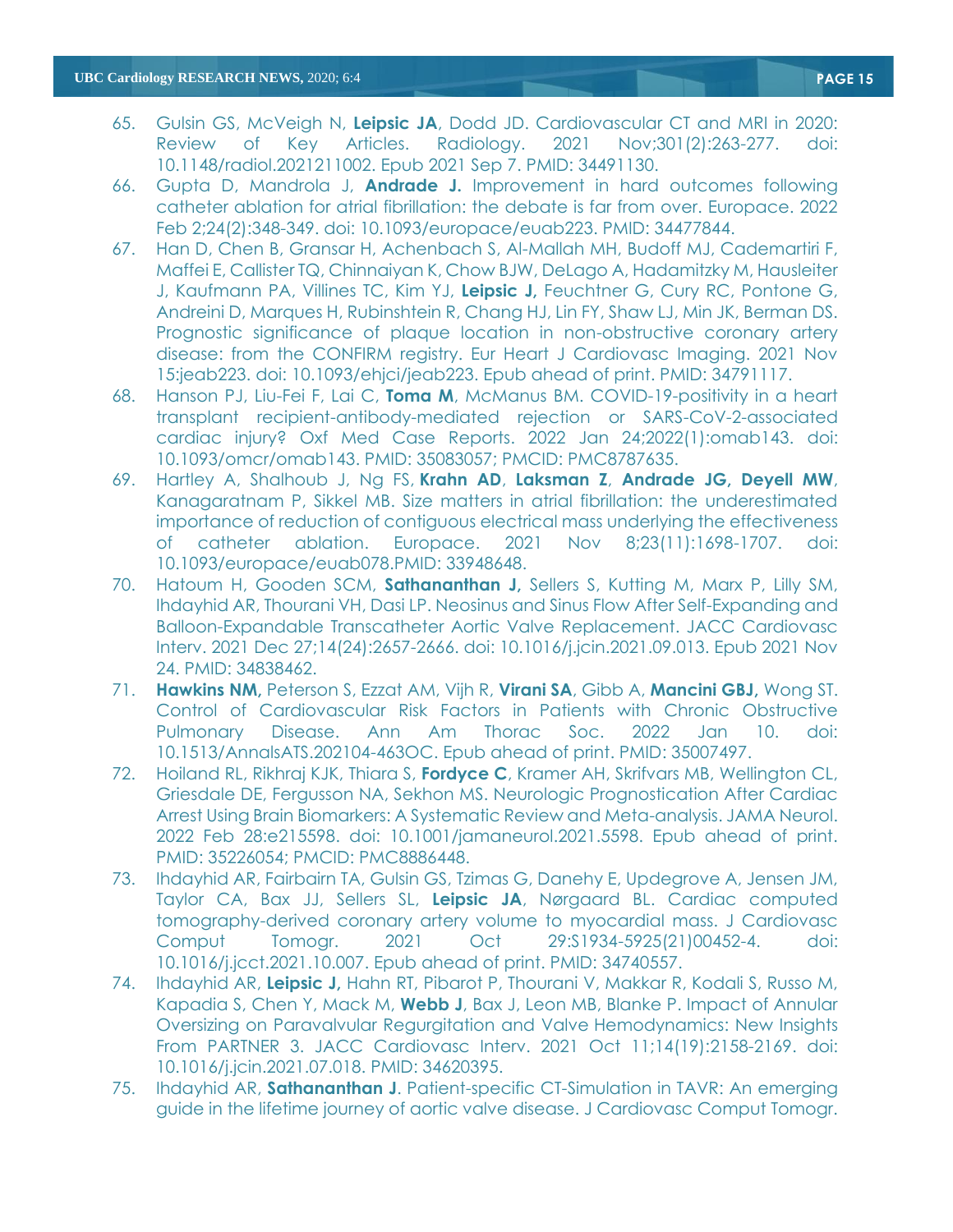2022 Jan 31:S1934-5925(22)00017-X. doi: 10.1016/j.jcct.2022.01.006. Epub ahead of print. PMID: 35144900.

- 76. Imberti JF, Ding WY, Kotalczyk A, Zhang J, Boriani G, Lip G, **Andrade J,** Gupta D. Catheter ablation as first-line treatment for paroxysmal atrial fibrillation: a systematic review and meta-analysis. Heart. 2021 Oct;107(20):1630-1636. doi: 10.1136/heartjnl-2021-319496. Epub 2021 Jul 14. PMID: 34261737.
- 77. Indraratna P, Khasanova E, Gulsin GS, Tzimas G, Takagi H, Park KH, Lin FY, Shaw LJ, Lee SE, Narula J, Bax JJ, Chang HJ, **Leipsic J**; PARADIGM investigators. Plaque progression: Where, why, and how fast? A review of what we have learned from the analysis of patient data from the PARADIGM registry. J Cardiovasc Comput Tomogr. 2021 Nov 14:S1934-5925(21)00464-0. doi: 10.1016/j.jcct.2021.11.004. Epub ahead of print. PMID: 34824029.
- 78. Inohara T, Alfadhel M, Choi D, Starovoytov A, **Saw J**. Coronary Angiographic Manifestations and Outcomes in Spontaneous Coronary Artery Dissection Patients With and Without Fibromuscular Dysplasia. Can J Cardiol. 2021 Nov;37(11):1725- 1732. doi: 10.1016/j.cjca.2021.08.019. Epub 2021 Sep 1. PMID: 34478855.
- 79. Inohara T, Gilhofer T, **Luong C**, **Tsang M, Saw J.** VersaCross radiofrequency system reduces time to left atrial access versus conventional mechanical needle. J Interv Card Electrophysiol. 2022 Jan;63(1):9-12. doi: 10.1007/s10840-020-00931-7. Epub 2021 Jan 22. PMID: 33479854.
- 80. Iqbal MB, Moore PT, Nadra IJ, Robinson SD, Fretz E, Ding L, **Fung A**, **Aymong E**, Chan AW, Hodge S, **Webb J**, Sheth T, Jolly SS, Mehta SR, **Sathananthan J, Wood DA**, Della Siega A; British Columbia Cardiac Registry Investigators. Complete revascularization in stable multivessel coronary artery disease: A real world analysis from the British Columbia Cardiac Registry. Catheter Cardiovasc Interv. 2022 Feb;99(3):627-638. doi: 10.1002/ccd.29564. Epub 2021 Mar 4. PMID: 33660326.
- 81. Jafari MH, **Luong C**, **Tsang M**, Gu AN, Van Woudenberg N, Rohling R, **Tsang T**, Abolmaesumi P. U-LanD: Uncertainty-Driven Video Landmark Detection. IEEE Trans Med Imaging. 2021 Oct 27;PP. doi: 10.1109/TMI.2021.3123547. Epub ahead of print. PMID: 34705639.
- 82. Kandiah JW, Blumberger DM, **Rabkin SW.** The fundamental basis of palpitations: a neurocardiology approach. Curr Cardiol Rev. 2021 Sep 9. doi: 10.2174/1573403X17666210909123930. Epub ahead of print. PMID: 34503434.
- 83. Kidson KM, Lapinsky S, **Grewal J.** A Detailed Review of Critical Care Considerations for the Pregnant Cardiac Patient. Can J Cardiol. 2021 Dec;37(12):1979-2000. doi: 10.1016/j.cjca.2021.08.020. Epub 2021 Sep 15. PMID: 34534620.
- 84. König S, **Andrade JG**, Bollmann A. Administrative data confirm safety of same-day discharge following catheter ablation of atrial fibrillation: all good or is there a fly in the ointment? Europace. 2022 Feb 9:euac009. doi: 10.1093/europace/euac009. Epub ahead of print. PMID: 35138369.
- 85. Kris-Etherton PM, Petersen KS, Després JP, Braun L, de Ferranti SD, Furie KL, **Lear SA**, Lobelo F, Morris PB, Sacks FM. Special Considerations for Healthy Lifestyle Promotion Across the Life Span in Clinical Settings: A Science Advisory From the American Heart Association. Circulation. 2021 Dec 14;144(24):e515-e532. doi: 10.1161/CIR.0000000000001014. Epub 2021 Oct 25. PMID: 34689570.
- 86. Kuneman JH, El Mahdiui M, van Rosendael AR, van den Hoogen IJ, Patel MR, Nørgaard BL, Fairbairn TA, Nieman K, Akasaka T, Berman DS, Hurwitz Koweek LM, Pontone G, Kawasaki T, Rønnow Sand NP, Jensen JM, Amano T, Poon M, Øvrehus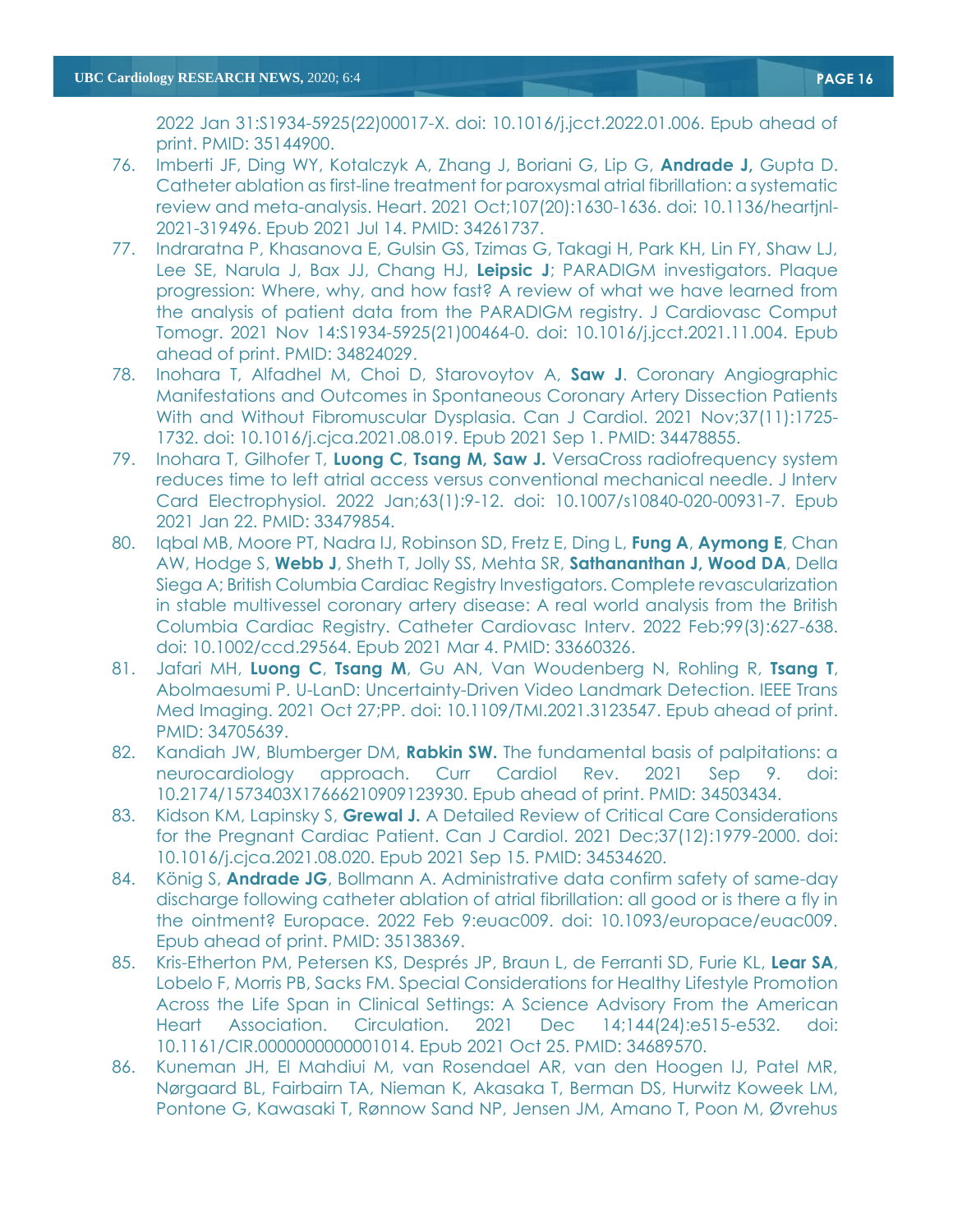KA, Sonck J, Rabbat MG, De Bruyne B, Rogers C, Matsuo H, Bax JJ, **Leipsic JA,** Knuuti J. Coronary volume to left ventricular mass ratio in patients with diabetes mellitus. J Cardiovasc Comput Tomogr. 2022 Feb 1:S1934-5925(22)00004-1. doi: 10.1016/j.jcct.2022.01.004. Epub ahead of print. PMID: 35190274.

- 87. Kwiecinski J, Tzolos E, Cartlidge TRG, Fletcher A, Doris MK, Bing R, Tarkin JM, Seidman MA, Gulsin GS, Cruden NL, Barton AK, Uren NG, Williams MC, van Beek EJR, **Leipsic J,** Dey D, Makkar RR, Slomka PJ, Rudd JHF, Newby DE, Sellers SL, Berman DS, Dweck MR. Native Aortic Valve Disease Progression and Bioprosthetic Valve Degeneration in Patients With Transcatheter Aortic Valve Implantation. Circulation. 2021 Oct 26;144(17):1396-1408. doi: 10.1161/CIRCULATIONAHA.121.056891. Epub 2021 Aug 29. PMID: 34455857; PMCID: PMC8542078.
- 88. Kwiecinski J, Tzolos E, Fletcher AJ, Nash J, Meah MN, Cadet S, Adamson PD, Grodecki K, Joshi N, Williams MC, van Beek EJR, Lai C, Tavares AAS, MacAskill MG, Dey D, Baker AH, **Leipsic J**, Berman DS, Sellers SL, Newby DE, Dweck MR, Slomka PJ. Bypass Grafting and Native Coronary Artery Disease Activity. JACC Cardiovasc Imaging. 2022 Feb 16:S1936-878X(21)00905-0. doi: 10.1016/j.jcmg.2021.11.030. Epub ahead of print. PMID: 35216930.
- 89. La Vieille S, Gillespie Z, Bonvalot Y, Benkhedda K, Grinberg N, Rotstein J, Barber J, **Krahn AD.** Caffeinated energy [drinks in the Canadian context: health risk](https://pubmed.ncbi.nlm.nih.gov/34000209/)  [assessment with a focus on cardiovascular effects.](https://pubmed.ncbi.nlm.nih.gov/34000209/) Appl Physiol Nutr Metab. 2021 Sep;46(9):1019-1028. doi: 10.1139/apnm-2021-0245. Epub 2021 May 17.PMID: 34000209.
- 90. Lam J, Ahmad K, **Gin K**, Chow CM. Deliver Cardiac Virtual Care: A Primer for Cardiovascular Professionals in Canada. CJC Open. 2022 Feb;4(2):148-157. doi: 10.1016/j.cjco.2021.10.001. Epub 2021 Oct 9. PMID: 34661090; PMCID: PMC8502077.
- 91. Lauck SB, Baron SJ, Irish W, Borregaard B, Moore KA, Gunnarsson CL, Clancy S, **Wood DA,** Thourani VH, **Webb JG,** Wijeysundera HC. Temporal Changes in Mortality After Transcatheter and Surgical Aortic Valve Replacement: Retrospective Analysis of US Medicare Patients (2012-2019). J Am Heart Assoc. 2021 Oct 19;10(20):e021748. doi: 10.1161/JAHA.120.021748. Epub 2021 Sep 28. PMID: 34581191; PMCID: PMC8751862.
- 92. **Lear SA**, Norena M, Banner D, Whitehurst DGT, Gill S, Burns J, Kandola DK, Johnston S, Horvat D, Vincent K, Levin A, Kaan A, Van Spall HGC, Singer J. Assessment of an Interactive Digital Health-Based Self-management Program to Reduce Hospitalizations Among Patients With Multiple Chronic Diseases: A Randomized Clinical Trial. JAMA Netw Open. 2021 Dec 1;4(12):e2140591. doi: 10.1001/jamanetworkopen.2021.40591. PMID: 34962560.
- 93. Leblanc K, MacGillivray J, Carroccia A, Macle L, **Andrade JG**. The 2020 CCS atrial fibrillation guidelines for pharmacists: Top 10 takeaways. Can Pharm J (Ott). 2021 Nov 17;155(2):107-118. doi: 10.1177/17151635211058160. PMID: 35300017; PMCID: PMC8922222.
- 94. Lee M, Wood T, **Chan S**, Marziali E, Tang T, Banner D, **Lear SA**. Cardiac rehabilitation program: An exploration of patient experiences and perspectives on program dropout. Worldviews Evid Based Nurs. 2022 Feb;19(1):56-63. doi: 10.1111/wvn.12554. Epub 2022 Jan 17. PMID: 35040245.
- 95. Leiter LA, Banach M, Catapano AL, Duell PB, Gotto AM Jr, Laufs U, **Mancini GBJ,** Ray KK, Hanselman JC, Ye Z, Bays HE. Bempedoic acid in patients with type 2 diabetes mellitus, prediabetes, and normoglycaemia: A post hoc analysis of efficacy and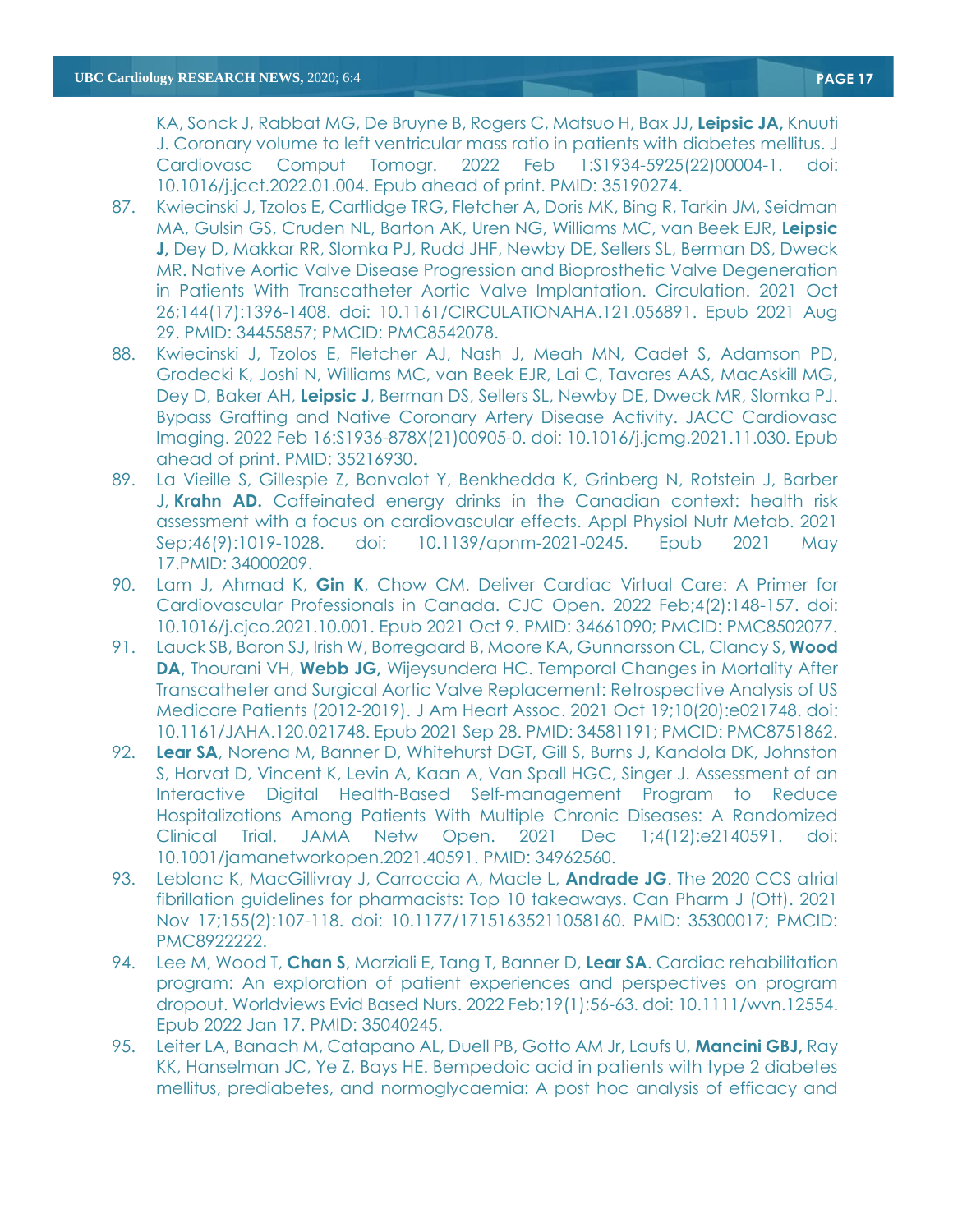glycaemic control using pooled data from phase 3 clinical trials. Diabetes Obes Metab. 2022 Jan 3. doi: 10.1111/dom.14645. Epub ahead of print. PMID: 34981622.

- 96. Liang LD, Chan TCY, Leung KHB, Scheuermeyer F, **Chakrabarti S**, Andelius L, Deakin J, Heidet M, **Fordyce CB**, Helmer J, Christenson J, Al Assil R, Grunau B. Utilization and cost-effectiveness of school and community center AED deployment models in Canadian cities. Resuscitation. 2022 Mar;172:194-200. doi: 10.1016/j.resuscitation.2021.12.035. Epub 2022 Jan 11. PMID: 35031391.
- 97. Longtin Y, Gervais P, Birnie DH, Wang J, Alings M, Philippon F, Parkash R, Manlucu J, Angaran P, Rinne C, Coutu B, Low RA, Essebag V, Morillo C, Redfearn D, Toal S, Becker G, Degrâce M, Thibault B, Crystal E, **Tung S,** LeMaitre J, Sultan O, **Bennett M**, Bashir J, Ayala-Paredes F, Rioux L, Hemels MEW, Bouwels LHR, Exner DV, Dorian P, Connolly SJ, **Krahn AD.** Impact of Choice of Prophylaxis on the Microbiology of Cardiac Implantable Electronic Device Infections: Insights From the Prevention of Arrhythmia Device Infection Trial (PADIT).Open Forum Infect Dis. 2021 Oct 14;8(11):ofab513. doi: 10.1093/ofid/ofab513. eCollection 2021 Nov.PMID: 34859113.
- 98. **Luong C**, Saboktakin Rizi S, **Gin K**, **Jue J**, Yeung DF, **Tsang MYC**, Sayre EC, **Tsang TSM**. Prevalence of left ventricular systolic dysfunction by single echocardiographic view: towards an evidence-based point of care cardiac ultrasound scanning protocol. Int J Cardiovasc Imaging. 2021 Nov 2:1–8. doi: 10.1007/s10554-021-02460- 4. Epub ahead of print. PMID: 34727254; PMCID: PMC8562377.
- 99. Lutter G, Puehler T, Cyganek L, Seiler J, Rogler A, Herberth T, Knueppel P, Gorb SN, **Sathananthan J**, Sellers S, Müller OJ, Frank D, Haben I. Biodegradable Poly-ε-Caprolactone Scaffolds with ECFCs and iMSCs for Tissue-Engineered Heart Valves. Int J Mol Sci. 2022 Jan 4;23(1):527. doi: 10.3390/ijms23010527. PMID: 35008953; PMCID: PMC8745109.
- 100. Macri F, Niu BT, Erdelyi S, **Mayo JR**, Khosa F, Nicolaou S, Brubacher JR. Impact of 24/7 Onsite Emergency Radiology Staff Coverage on Emergency Department Workflow. Can Assoc Radiol J. 2022 Feb;73(1):249-258. doi: 10.1177/08465371211023861. Epub 2021 Jul 6. PMID: 34229465.
- 101. Malhi N, Moghaddam N, Hosseini F, Singer J, Lee T, Turgeon RD, **Wong GC**, **Fordyce CB.** Care and Outcomes of ST-Segment-Elevation Myocardial Infarction across multiple Coronavirus Disease 2019 (COVID-19) waves. Can J Cardiol. 2022 Feb 10:S0828-282X(22)00089-7. doi: 10.1016/j.cjca.2022.01.033. Epub ahead of print. PMID: 35151778; PMCID: PMC8830145.
- 102. **Mancini GBJ**, Kamimura C, Yeoh E, Ryomoto A, Mazer CD. Measurement of Plaque Characteristics Using Coronary Computed Tomography Angiography: Achieving High Interobserver Performance. CJC Open. 2021 Sep 30;4(2):189-196. doi: 10.1016/j.cjco.2021.09.022. PMID: 35198936; PMCID: PMC8843959.
- 103. Mansfield JT, **Bennett M**. Scheuermann Disease. 2021 Nov 3. In: StatPearls [Internet]. Treasure Island (FL): StatPearls Publishing; 2022 Jan–. PMID: 29763141.
- 104. Marchand M, **Gin K.** The Cardiovascular System in Heat Stroke. CJC Open. 2021 Oct 12;4(2):158-163. doi: 10.1016/j.cjco.2021.10.002. PMID: 35198932; PMCID: PMC8843991.
- 105. Marquis-Gravel G, Goodman SG, Anderson TJ, Bell AD, Bewick D, Cox J, Grégoire JC, Gupta A, Huynh T, Kertland H, Kouz S, L'Allier PL, Madan M, **Mancini GBJ,** McPherson R, So DYF, Welsh RC, **Wong G,** Tardif JC. Colchicine for Prevention of Atherothrombotic Events in Patients With Coronary Artery Disease: Review and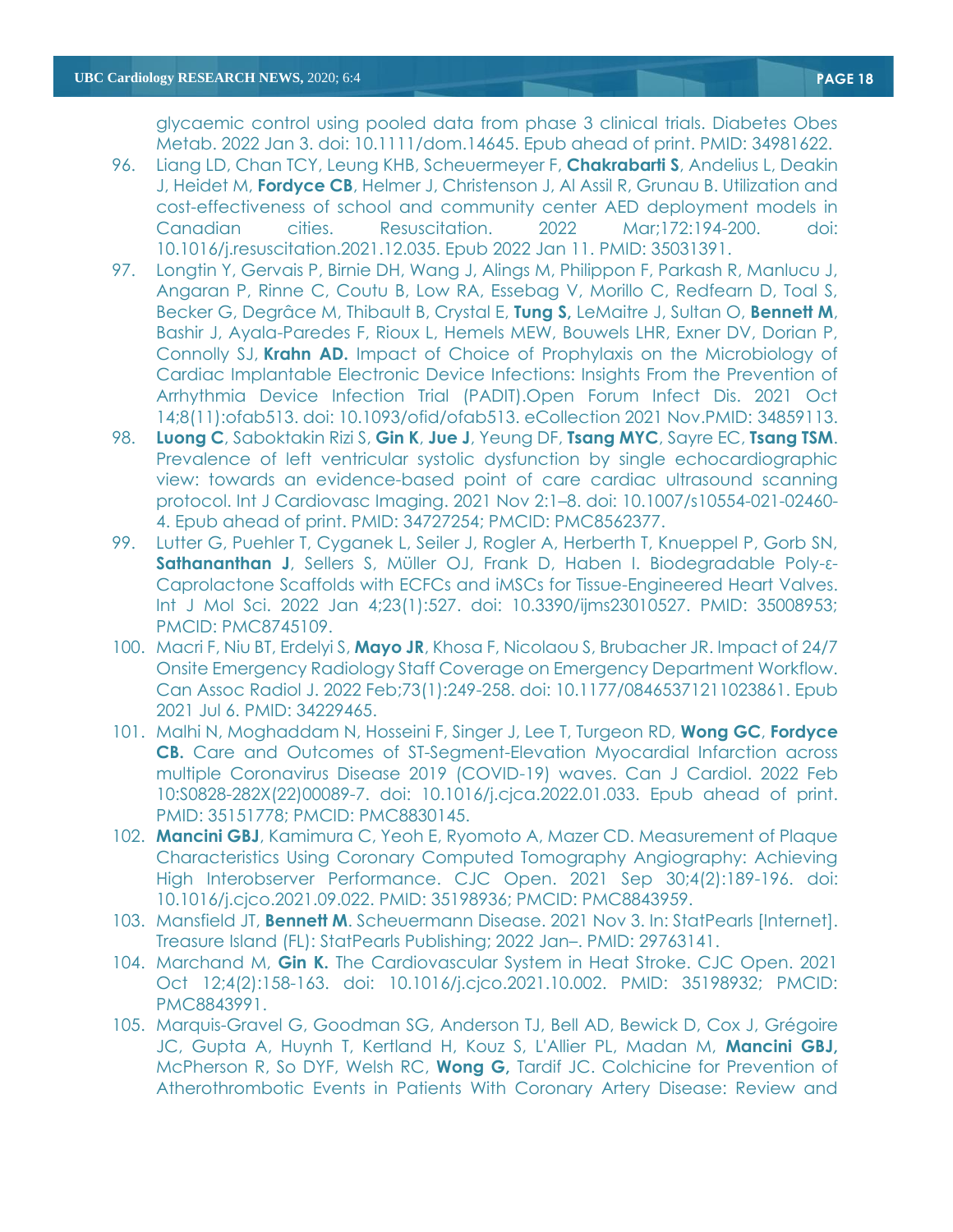Practical Approach for Clinicians. Can J Cardiol. 2021 Nov;37(11):1837-1845. doi: 10.1016/j.cjca.2021.08.009. Epub 2021 Aug 18. PMID: 34418482.

- 106. Masoudkabir F, Malekzadeh R, Yavari N, Zendehdel K, Mani A, Vasheghani-Farahani A, **Ignaszewski A**, **Toma M,** Roayaei P, Turk-Adawi K, Sarrafzadegan N. [Does Opium Consumption Have Shared Impact on Atherosclerotic Cardiovascular](https://pubmed.ncbi.nlm.nih.gov/35128912/)  [Disease and Cancer?](https://pubmed.ncbi.nlm.nih.gov/35128912/) Arch Iran Med. 2022 Jan 1;25(1):50-63. doi: 10.34172/aim.2022.08.PMID: 35128912.
- 107. McCalmont G, Durand E, Lauck S, Muir DF, Spence MS, Vasa-Nicotera M, **Wood D**, Saia F, Chatel N, Lüske CM, Kurucova J, Bramlage P, Frank D. Setting a benchmark for resource utilization and quality of care in patients undergoing transcatheter aortic valve implantation in Europe-Rationale and design of the international BENCHMARK registry. Clin Cardiol. 2021 Oct;44(10):1344-1353. doi: 10.1002/clc.23711. Epub 2021 Sep 9. PMID: 34499383; PMCID: PMC8495089.
- 108. Mellor GJ, Tadros R, **Krahn AD.** [Cardiomyopathy Genes and Idiopathic VF: A Known](https://pubmed.ncbi.nlm.nih.gov/35103492/)  [Unknown?](https://pubmed.ncbi.nlm.nih.gov/35103492/) Circ Genom Precis Med. 2022 Feb;15(1):e003680. doi: 10.1161/CIRCGEN.122.003680. Epub 2022 Feb 1.PMID: 35103492.
- 109. Michelena HI, Della Corte A, Evangelista A, Maleszewski JJ, Edwards WD, Roman MJ, Devereux RB, Fernández B, Asch FM, Barker AJ, Sierra-Galan LM, De Kerchove L, Fernandes SM, Fedak PWM, Girdauskas E, Delgado V, Abbara S, Lansac E, Prakash SK, Bissell MM, Popescu BA, Hope MD, Sitges M, Thourani VH, Pibarot P, Chandrasekaran K, Lancellotti P, Borger MA, Forrest JK, **Webb J,** Milewicz DM, Makkar R, Leon MB, Sanders SP, Markl M, Ferrari VA, Roberts WC, Song JK, Blanke P, White CS, Siu S, Svensson LG, Braverman AC, Bavaria J, Sundt TM, El Khoury G, De Paulis R, Enriquez-Sarano M, Bax JJ, Otto CM, Schäfers HJ. International consensus statement on nomenclature and classification of the congenital bicuspid aortic valve and its aortopathy, for clinical, surgical, interventional and research purposes. J Thorac Cardiovasc Surg. 2021 Sep;162(3):e383-e414. doi: 10.1016/j.jtcvs.2021.06.019. Epub 2021 Jul 22. PMID: 34304896.
- 110. Moghaddam N, Malhi N, **Toma M**. Impact of oral soluble guanylate cyclase stimulators in heart failure: A systematic review and Meta-analysis of randomized controlled trials. Am Heart J. 2021 Nov;241:74-82. doi: 10.1016/j.ahj.2021.07.003. Epub 2021 Jul 18. PMID: 34283990.
- 111. Mooney L, **Hawkins NM,** Jhund PS, Redfield MM, Vaduganathan M, Desai AS, Rouleau JL, Minamisawa M, Shah AM, Lefkowitz MP, Zile MR, Van Veldhuisen DJ, Pfeffer MA, Anand IS, Maggioni AP, Senni M, Claggett BL, Solomon SD, McMurray JJV. Impact of Chronic Obstructive Pulmonary Disease in Patients With Heart Failure With Preserved Ejection Fraction: Insights From PARAGON-HF. J Am Heart Assoc. 2021 Dec 7;10(23):e021494. doi: 10.1161/JAHA.121.021494. Epub 2021 Nov 19. PMID: 34796742.
- 112. Morrison BN, Zwaiman I, **Isserow S**, Taunton J, MacDonald M, Cater C, Velghe J, Hirsch A, Warburton DER, **McKinney J.** Masters Athlete Screening Study (MASS): Insights Into the Psychological Impact of Cardiovascular Preparticipation Screening. Clin J Sport Med. 2021 Nov 1;31(6):494-500. doi: 10.1097/JSM.0000000000000802. PMID: 32058450.
- 113. Mortensen MB, Gaur S, Frimmer A, Bøtker HE, Sørensen HT, Kragholm KH, Niels Peter SR, Steffensen FH, Jensen RV, Mæng M, Kanstrup H, Blaha MJ, Shaw LJ, Dzaye O, **Leipsic J**, Nørgaard BL, Jensen JM. Association of Age With the Diagnostic Value of Coronary Artery Calcium Score for Ruling Out Coronary Stenosis in Symptomatic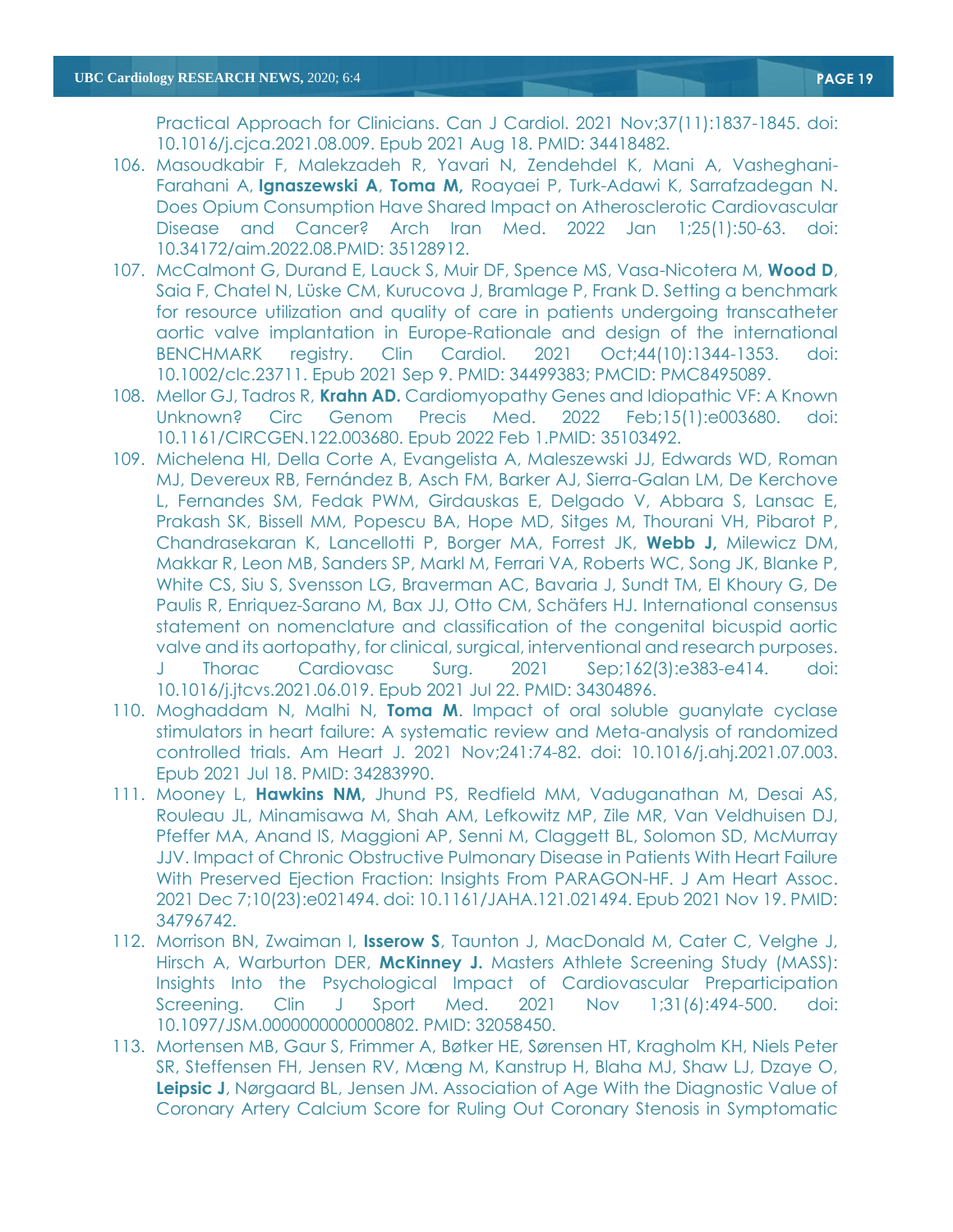- 114. Moulson N, **Isserow S**, **McKinney J.** Lifestyle Considerations in Genetic Cardiac Conditions Associated With Sudden Cardiac Death. Can J Cardiol. 2021 Dec 31:S0828-282X(21)00968-5. doi: 10.1016/j.cjca.2021.12.014. Epub ahead of print. PMID: 34979282.
- 115. Muller DWM, Sorajja P, Duncan A, Bethea B, Dahle G, Grayburn P, Babaliaros V, Guerrero M, Thourani VH, Bedogni F, Denti P, Dumonteil N, Modine T, Jansz P, Chuang ML, Blanke P, **Leipsic J**, Badhwar V. 2-Year Outcomes of Transcatheter Mitral Valve Replacement in Patients With Severe Symptomatic Mitral Regurgitation. J Am Coll Cardiol. 2021 Nov 9;78(19):1847-1859. doi: 10.1016/j.jacc.2021.08.060. PMID: 34736561.
- 116. Mulvagh SL, Mullen KA, Nerenberg KA, Kirkham AA, Green CR, Dhukai AR, **Grewal J,** Hardy M, Harvey PJ, Ahmed SB, Hart D, Levinsson ALE, Parry M, Foulds HJA, Pacheco C, Dumanski SM, Smith G, Norris CM. The Canadian Women's Heart Health Alliance Atlas on the Epidemiology, Diagnosis, and Management of Cardiovascular Disease in Women - Chapter 4: Sex- and Gender-Unique Disparities: CVD Across the Lifespan of a Woman. CJC Open. 2021 Sep 25;4(2):115-132. doi: 10.1016/j.cjco.2021.09.013. PMID: 35198930; PMCID: PMC8843896.
- 117. Nanna MG, Vemulapalli S, **Fordyce CB**, Mark DB, Patel MR, Al-Khalidi HR, Kelsey M, Martinez B, Yow E, Mullen S, Stone GW, Ben-Yehuda O, Udelson JE, Rogers C, Douglas PS. The prospective randomized trial of the optimal evaluation of cardiac symptoms and revascularization: Rationale and design of the PRECISE trial. Am Heart J. 2022 Mar;245:136-148. doi: 10.1016/j.ahj.2021.12.004. Epub 2021 Dec 23. PMID: 34953768.
- 118. Nazarali S, Robinson CH, Khan F, Pocsai T, Desai D, De Souza RJ, Bhatt G, Dart A, Dionne J, Elmansy S, Kandasamy S, **Lear SA,** Obeid J, Parekh R, Punthakee Z, Sinha R, Thabane L, Wahi G, Zappitelli M, Anand SS, Chanchlani R. Deriving Normative Data on 24-Hour Ambulatory Blood Pressure Monitoring for South Asian Children (ASHA): A Clinical Research Protocol. Can J Kidney Health Dis. 2022 Jan 31;9:20543581211072329. doi: 10.1177/20543581211072329. PMID: 35127105; PMCID: PMC8808039.
- 119. Newman JD, Anthopolos R, **Mancini GBJ**, Bangalore S, Reynolds HR, Kunichoff DF, Senior R, Peteiro J, Bhargava B, Garg P, Escobedo J, Doerr R, Mazurek T, Gonzalez-Juanatey J, Gajos G, Briguori C, Cheng H, Vertes A, Mahajan S, Guzman LA, Keltai M, Maggioni AP, Stone GW, Berger JS, Rosenberg YD, Boden WE, Chaitman BR, Fleg JL, Hochman JS, Maron DJ. Outcomes of Participants With Diabetes in the ISCHEMIA Trials. Circulation. 2021 Oct 26;144(17):1380-1395. doi: 10.1161/CIRCULATIONAHA.121.054439. Epub 2021 Sep 15. PMID: 34521217; PMCID: PMC8545918.
- 120. Nørgaard BL, Gaur S, Fairbairn TA, Douglas PS, Jensen JM, Patel MR, Ihdayhid AR, Ko BSH, Sellers SL, Weir-McCall J, Matsuo H, Sand NPR, Øvrehus KA, Rogers C, Mullen S, Nieman K, Parner E, **Leipsic J**, Abdulla J. Prognostic value of coronary computed tomography angiographic derived fractional flow reserve: a systematic review and meta-analysis. Heart. 2022 Feb;108(3):194-202. doi: 10.1136/heartjnl-2021-319773. Epub 2021 Oct 22. PMID: 34686567; PMCID: PMC8762006.
- 121. Nørgaard BL, Mortensen MB, Parner E, **Leipsic J,** Steffensen FH, Grove EL, Mathiassen ON, Sand NP, Pedersen K, Riedl KA, Engholm M, Bøtker HE, Jensen JM. Clinical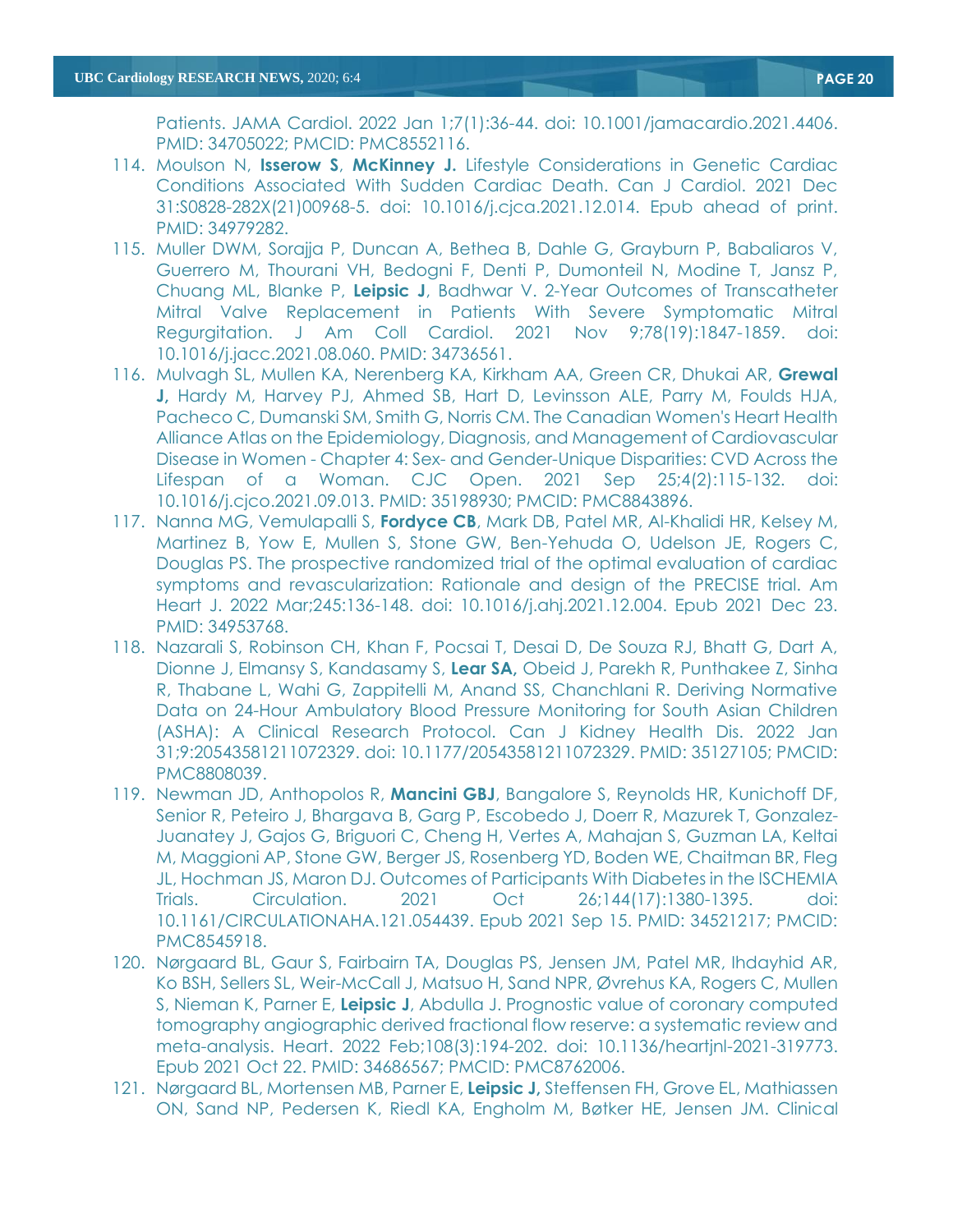outcomes following real-world computed tomography angiography-derived fractional flow reserve testing in chronic coronary syndrome patients with calcification. Eur Heart J Cardiovasc Imaging. 2021 Sep 20;22(10):1182-1189. doi: 10.1093/ehjci/jeaa173. PMID: 32793947.

- 122. Nuis RJ, **Wood D**, Kroon H, van Wiechen M, Bigelow D, Buller C, Daemen J, de Jaegere P, Krajcer Z, **Webb J**, Van Mieghem N. Frequency, Impact, and Predictors of Access Complications With Plug-Based Large-Bore Arteriotomy Closure - A Patient-Level Meta-Analysis. Cardiovasc Revasc Med. 2022 Jan;34:69-74. doi: 10.1016/j.carrev.2021.02.017. Epub 2021 Feb 15. PMID: 33612412.
- 123. Orlandi M, Dover DC, Sandhu RK, **Hawkins NM**, Kaul P, McAlister FA. The Introduction of Direct Oral Anticoagulants Has Not Resolved Treatment Gaps for Frail Patients With Nonvalvular Atrial Fibrillation. Can J Cardiol. 2022 Jan;38(1):77-84. doi: 10.1016/j.cjca.2021.09.021. Epub 2021 Dec 20. PMID: 35034713.
- 124. Orvin K, Perl L, Landes U, Dvir D, **Webb JG,** Stelzmüller ME, Wisser W, Nazif TM, George I, Miura M, Taramasso M, Pilgrim T, Fürholz M, Sinning JM, Nickenig G, Rumer C, Tarantini G, Masiero G, Bunc M, Radsel P, Latib A, Kargoli F, Ielasi A, Medda M, Nombela-Franco L, Vaknin-Assa H, Kornowski R. Percutaneous mechanical circulatory support from the collaborative multicenter Mechanical Unusual Support in TAVI (MUST) Registry. Catheter Cardiovasc Interv. 2021 Nov 15;98(6):E862-E869. doi: 10.1002/ccd.29747. Epub 2021 May 7. PMID: 33961729.
- 125. Panagides V, Del Val D, Abdel-Wahab M, Mangner N, Durand E, Ihlemann N, Urena M, Pellegrini C, Giannini F, Gasior T, Wojakowski W, Landt M, Auffret V, Sinning JM, Cheema AN, Nombela-Franco L, Chamandi C, Campelo-Parada F, Munoz-Garcia E, Herrmann HC, Testa L, Won-Keun K, Castillo JC, Alperi A, Tchetche D, Bartorelli AL, Kapadia S, Stortecky S, Amat-Santos I, Wijeysundera HC, Lisko J, Gutiérrez-Ibanes E, Serra V, Salido L, Alkhodair A, Livi U, Chakravarty T, Lerakis S, Vilalta V, Regueiro A, Romaguera R, Kappert U, Barbanti M, Masson JB, Maes F, Fiorina C, Miceli A, Kodali S, Ribeiro HB, Mangione JA, Sandoli de Brito F Jr, Actis Dato GM, Rosato F, Ferreira MC, Correia de Lima V, Colafranceschi AS, Abizaid A, Marino MA, Esteves V, Andrea J, Godinho RR, Alfonso F, Eltchaninoff H, Søndergaard L, Himbert D, Husser O, Latib A, Le Breton H, Servoz C, Pascual I, Siddiqui S, Olivares P, Hernandez-Antolin R, **Webb JG,** Sponga S, Makkar R, Kini AS, Boukhris M, Gervais P, Linke A, Crusius L, Holzhey D, Rodés-Cabau J. Perivalvular Extension of Infective Endocarditis after Transcatheter Aortic Valve Replacement. Clin Infect Dis. 2021 Dec 11:ciab1004. doi: 10.1093/cid/ciab1004. Epub ahead of print. PMID: 34894124.
- 126. Pearman CM, Walia J, Alqarawi W, Larsen JM, Leach E, **Krahn AD**, Laksman Z. [The](https://pubmed.ncbi.nlm.nih.gov/34648655/)  [clinical utility of procainamide-induced late potentials on the signal averaged ECG.](https://pubmed.ncbi.nlm.nih.gov/34648655/) Pacing Clin Electrophysiol. 2021 Dec;44(12):2046-2053. doi: 10.1111/pace.14379. Epub 2021 Oct 26.PMID: 34648655.
- 127. Peltenburg PJ, Kallas D, Bos JM, Lieve KVV, Franciosi S, Roston TM, Denjoy I, Sorensen KB, Ohno S, Roses-Noguer F, Aiba T, Maltret A, LaPage MJ, Atallah J, Giudicessi JR, Clur SB, Blom NA, Tanck M, Extramiana F, Kato K, Barc J, Borggrefe M, Behr ER, Sarquella-Brugada G, Tfelt-Hansen J, Zorio E, Swan H, Kammeraad JAE, **Krahn AD**, Davis A, Sacher F, Schwartz PJ, Roberts JD, Skinner JR, van den Berg MP, Kannankeril PJ, Drago F, Robyns T, Haugaa K, Tavacova T, Semsarian C, Till J, Probst V, Brugada R, Shimizu W, Horie M, Leenhardt A, Ackerman MJ, Sanatani S, van der Werf C, Wilde AAM. [An International Multicenter Cohort Study on β](https://pubmed.ncbi.nlm.nih.gov/34874747/)-Blockers for the Treatment of [Symptomatic Children With Catecholaminergic Polymorphic Ventricular](https://pubmed.ncbi.nlm.nih.gov/34874747/)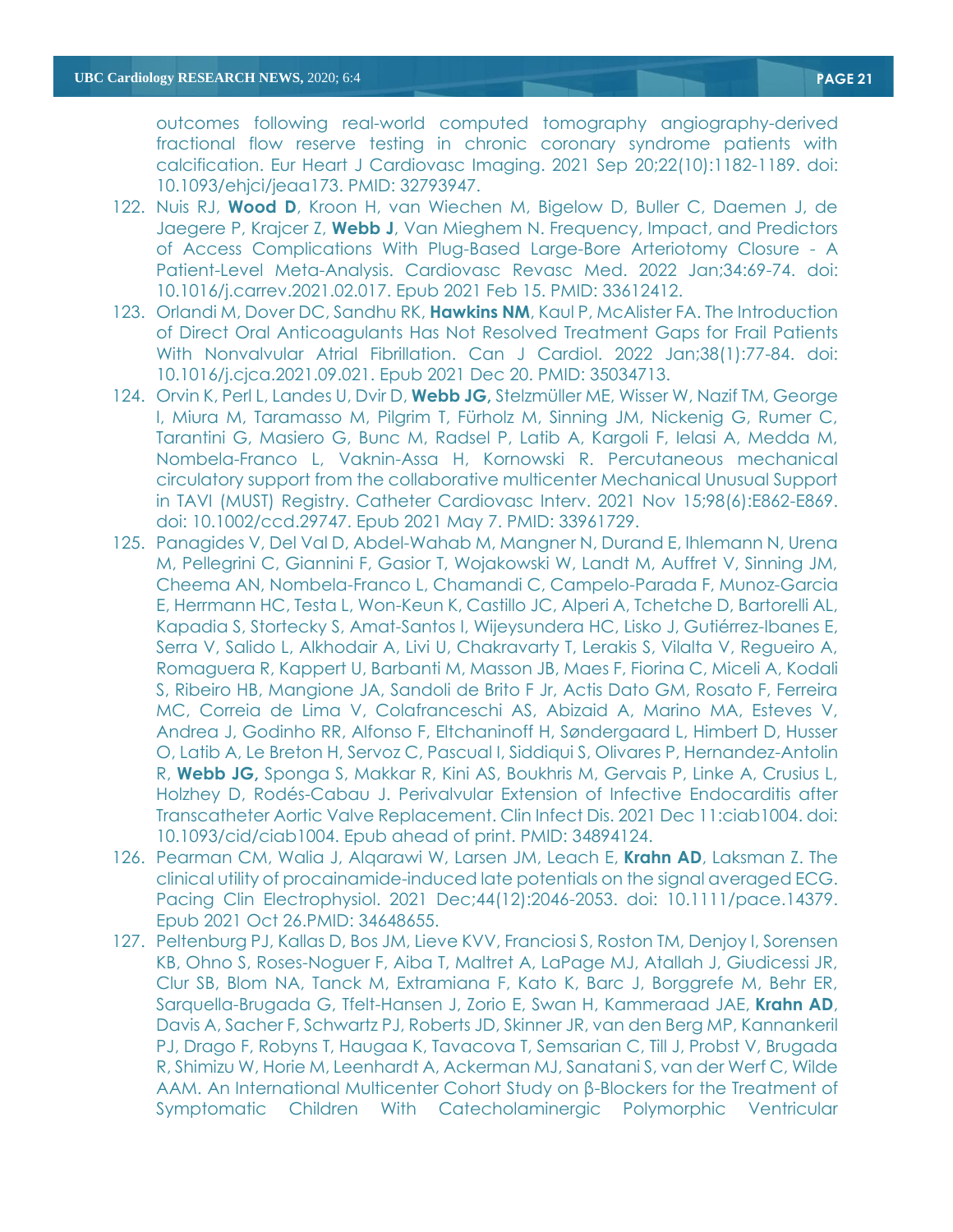[Tachycardia.](https://pubmed.ncbi.nlm.nih.gov/34874747/) Circulation. 2022 Feb;145(5):333-344. doi: 10.1161/CIRCULATIONAHA.121.056018. Epub 2021 Dec 7.PMID: 34874747.

- 128. Pinthus JH, Duivenvoorden WCM, Klotz L, Mukherjee SD, Siemens R, Niazi T, Fradet V, Foster W, Duceppe E, Taussky D, Hamilton R, Lavallee L, Brown I, Chin J, Gopaul D, Wassef A, Kassouf W, **Davis M**, Violette PD, Agapay S, Balasubramanian K, Mian R, Rangarajan S, Sener A, Shayegan B, Devereaux PJ, Leong DP. Low Serum Testosterone in Men with Newly Diagnosed Androgen-Deprivation Therapy-Naïve Prostate Cancer and Its Relationship to Cardiovascular Risk Factors: A RADICAL-PC Substudy. J Urol. 2022 Jan 3:101097JU0000000000002384. doi: 10.1097/JU.0000000000002384. Epub ahead of print. PMID: 34978211.
- 129. Plecash AR, Byrne D, Flexman A, **Toma M**, Field TS. Stroke in Patients with Left Ventricular Assist Devices. Cerebrovasc Dis. 2022;51(1):3-13. doi: 10.1159/000517454. Epub 2021 Sep 10. PMID: 34510039.
- 130. **Rabkin SW**, Tang JKK. Clozapine-Induced Myocarditis: Pathophysiologic Mechanisms and implications for therapeutic approaches. Curr Mol Pharmacol. 2022 Feb 11. doi: 10.2174/1874467215666220211094910. Epub ahead of print. PMID: 35152873.
- 131. Rano J, Jalal S, **Sedlak T**, Butler J, Khan MS, Manning WJ, Khosa F. Sex Disparity Among Canadian Cardiologists in Academic Medicine: Differences in Scholarly Productivity and Academic Rank. Cureus. 2021 Oct 11;13(10):e18687. doi: 10.7759/cureus.18687. PMID: 34786263; PMCID: PMC8580548.
- 132. Reynolds HR, Bairey Merz CN, Berry C, Samuel R, **Saw J**, Smilowitz NR, de Souza ACDAH, Sykes R, Taqueti VR, Wei J. Coronary Arterial Function and Disease in Women With No Obstructive Coronary Arteries. Circ Res. 2022 Feb 18;130(4):529- 551. doi: 10.1161/CIRCRESAHA.121.319892. Epub 2022 Feb 17. PMID: 35175840; PMCID: PMC8911308.
- 133. Riedl KA, Jensen JM, Ko BS, **Leipsic J**, Grove EL, Mathiassen ON, Bøtker HE, Nørgaard BL. Coronary CT angiography derived FFR in patients with left main disease. Int J Cardiovasc Imaging. 2021 Nov;37(11):3299-3308. doi: 10.1007/s10554-021-02371-4. Epub 2021 Aug 12. PMID: 34383150; PMCID: PMC8557153.
- 134. Rinfret S, Jahan I, McKenzie K, Dendukuri N, Bainey KR, Mansour S, Natarajan M, Ybarra LF, Chong AY, Bérubé S, Breton R, Curtis MJ, Rodés-Cabau J, Shy Shoaib A, Bagherli A, Ball W, Barolet A, Beydoun HK, Brass N, Chan AW, Colizza F, Constance C, Fam NP, Gobeil F, Haghighat T, Hodge S, Joyal D, Kim HH, Lutchmedial S, MacDougall A, Malik P, Miner S, Minhas K, Orvold J, Palisaitis D, Parfrey B, Potvin JM, Puley G, Radhakrishnan S, Spaziano M, Tanguay JF, Vijayaraghaban R, **Webb JG**, Zimmermann RH, **Wood DA,** Brophy JM. The COVID-19 Pandemic and Coronary Angiography for ST-Elevation Myocardial Infarction, Use of Mechanical Support, and Mechanical Complications in Canada: A Canadian Association of Interventional Cardiology National Survey. CJC Open. 2021 Sep;3(9):1125-1131. doi: 10.1016/j.cjco.2021.04.017. Epub 2021 May 12. PMID: 33997751; PMCID: PMC8114614.
- 135. Roston TM, Islam S, **Hawkins NM, Laksman ZW**, Sanatani S, **Krahn AD,** Sandhu R, Kaul P. A Population-Based Study of Unexplained/Lone Atrial Fibrillation: Temporal Trends, Management, and Outcomes. CJC Open. 2021 Sep 14;4(1):65-74. doi: 10.1016/j.cjco.2021.09.006. PMID: 35072029; PMCID: PMC8767123.
- 136. Roston TM, Wei J, Guo W, Li Y, Zhong X, Wang R, Estillore JP, Peltenburg PJ, Noguer FRI, Till J, Eckhardt LL, Orland KM, Hamilton R, LaPage MJ, **Krahn AD**, Tadros R,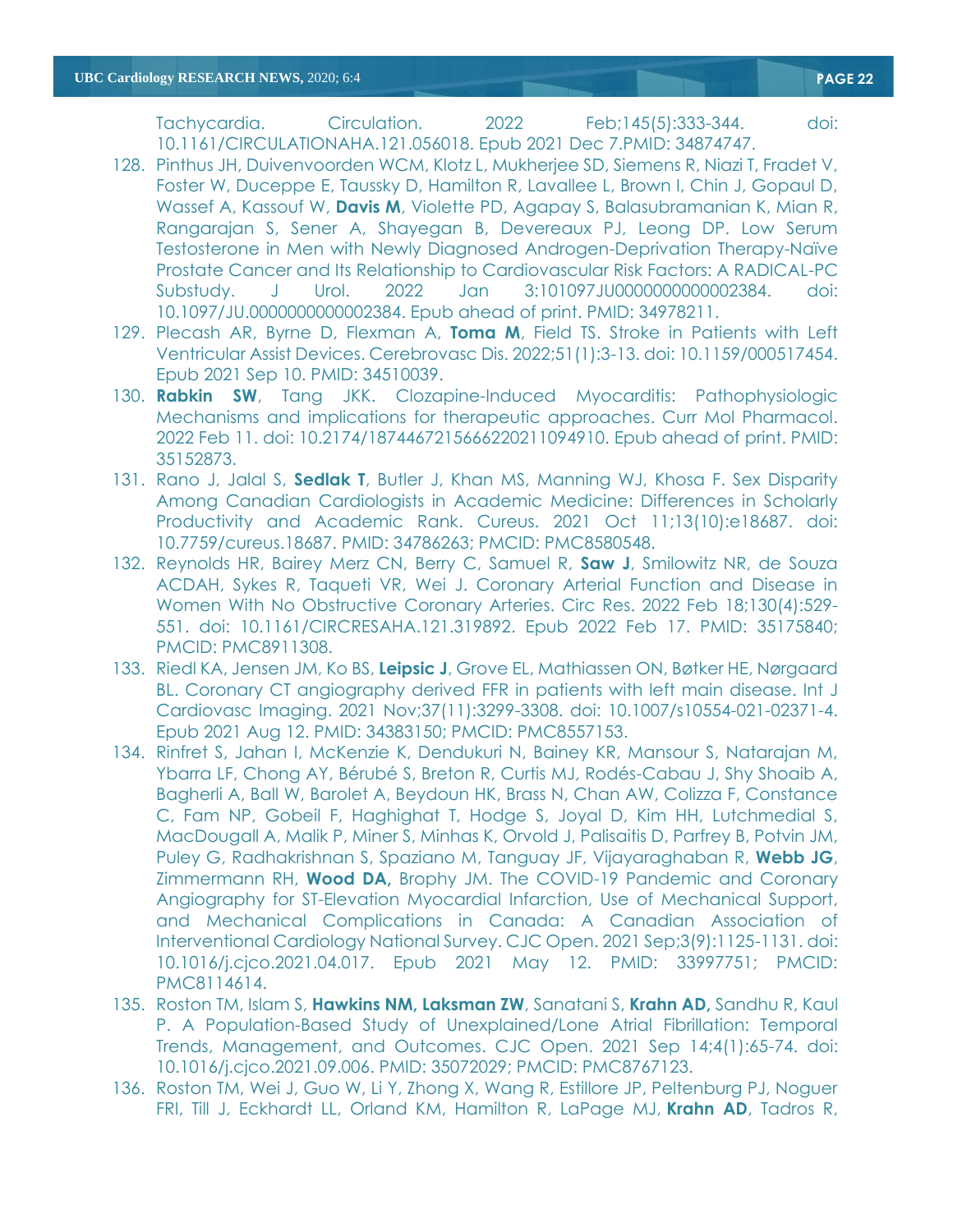Vinocur JM, Kallas D, Franciosi S, Roberts JD, Wilde AAM, Jensen HK, Sanatani S, Chen SRW. [Clinical and Functional Characterization of Ryanodine Receptor 2](https://pubmed.ncbi.nlm.nih.gov/34730774/)  [Variants Implicated in Calcium-Release Deficiency Syndrome.](https://pubmed.ncbi.nlm.nih.gov/34730774/) JAMA Cardiol. 2022 Jan 1;7(1):84-92. doi: 10.1001/jamacardio.2021.4458.PMID: 34730774.

- 137. Russo MJ, Thourani VH, Cohen DJ, Malaisrie SC, Szeto WY, George I, Kodali SK, Makkar R, Lu M, Williams M, Nguyen T, Aldea G, Genereux P, Fang HK, Alu MC, Rogers E, Okoh A, Herrmann HC, Kapadia S, **Webb JG,** Smith CR, Leon MB, Mack MJ. Minimally Invasive versus Full Sternotomy for Isolated Aortic Valve Replacement in Low-risk Patients. Ann Thorac Surg. 2021 Dec 24:S0003-4975(21)02134-2. doi: 10.1016/j.athoracsur.2021.11.048. Epub ahead of print. PMID: 34958771.
- 138. Salimian S, **Deyell MW**, **Andrade JG, Chakrabarti S, Bennett MT, Krahn AD, Hawkins NM.** Heart failure treatment in patients with cardiac implantable electronic devices: Opportunity for improvement. Heart Rhythm O2. 2021 Dec 17;2(6Part B):698-709. doi: 10.1016/j.hroo.2021.09.010. PMID: 34988519; PMCID: PMC8710628.
- 139. Salmasi S, Adelakun A, Safari A, Kwan L, MacGillivray J, **Andrade JG,** Deyell MW, Kapanen A, Loewen P. Satisfaction With Oral Anticoagulants Among Patients With Atrial Fibrillation: A Prospective Observational Study. CJC Open. 2021 Jun 29;3(11):1347-1356. doi: 10.1016/j.cjco.2021.06.015. PMID: 34901803; PMCID: PMC8640622.
- 140. Salmasi S, De Vera MA, Safari A, Lynd LD, Koehoorn M, Barry AR, **Andrade JG, Deyell MW**, Rush K, Zhao Y, Loewen P. Longitudinal Oral Anticoagulant Adherence Trajectories in Patients With Atrial Fibrillation. J Am Coll Cardiol. 2021 Dec 14;78(24):2395-2404. doi: 10.1016/j.jacc.2021.09.1370. PMID: 34886959.
- 141. Salmasi S, Högg T, Safari A, De Vera MA, Lynd LD, Koehoorn M, Barry AR, **Andrade JG**, Loewen P. The Random Effects Warfarin Days' Supply (REWarDS) model: Development and validation of a novel method to estimate exposure to warfarin using administrative data. Am J Epidemiol. 2022 Jan 6:kwab295. doi: 10.1093/aje/kwab295. Epub ahead of print. PMID: 35015808.
- 142. Samuel M, Khairy P, Champagne J, **Deyell MW,** Macle L, Leong-Sit P, Novak P, Badra-Verdu M, Sapp J, Tardif JC, **Andrade JG.** Association of Atrial Fibrillation Burden With Health-Related Quality of Life After Atrial Fibrillation Ablation: Substudy of the Cryoballoon vs Contact-Force Atrial Fibrillation Ablation (CIRCA-DOSE) Randomized Clinical Trial. JAMA Cardiol. 2021 Nov 1;6(11):1324-1328. doi: 10.1001/jamacardio.2021.3063. PMID: 34406350; PMCID: PMC8374730.
- 143. Samuel R, Alfadhel M, McAlister C, Nestelberger T, **Saw J**. Cardiac rehabilitation following coronary artery dissection: recommendations and patient considerations. Expert Rev Cardiovasc Ther. 2021 Nov;19(11):1005-1012. doi: 10.1080/14779072.2021.2013812. PMID: 34965826.
- 144. Samuel R, Alfadhel M, McAlister C, Nestelberger T, **Saw J**. Coronary Events in the Pregnant Patient: Who Is at Risk and How Best to Manage? Can J Cardiol. 2021 Dec;37(12):2026-2034. doi: 10.1016/j.cjca.2021.09.009. Epub 2021 Sep 14. PMID: 34530109.
- 145. Santosa A, Rosengren A, Ramasundarahettige C, Rangarajan S, Chifamba J, **Lear SA**, Poirier P, Yeates KE, Yusuf R, Orlandini A, Weida L, Sidong L, Yibing Z, Mohan V, Kaur M, Zatonska K, Ismail N, Lopez-Jaramillo P, Iqbal R, Palileo-Villanueva LM, Yusufali AH, AlHabib KF, Yusuf S. Psychosocial Risk Factors and Cardiovascular Disease and Death in a Population-Based Cohort From 21 Low-, Middle-, and High-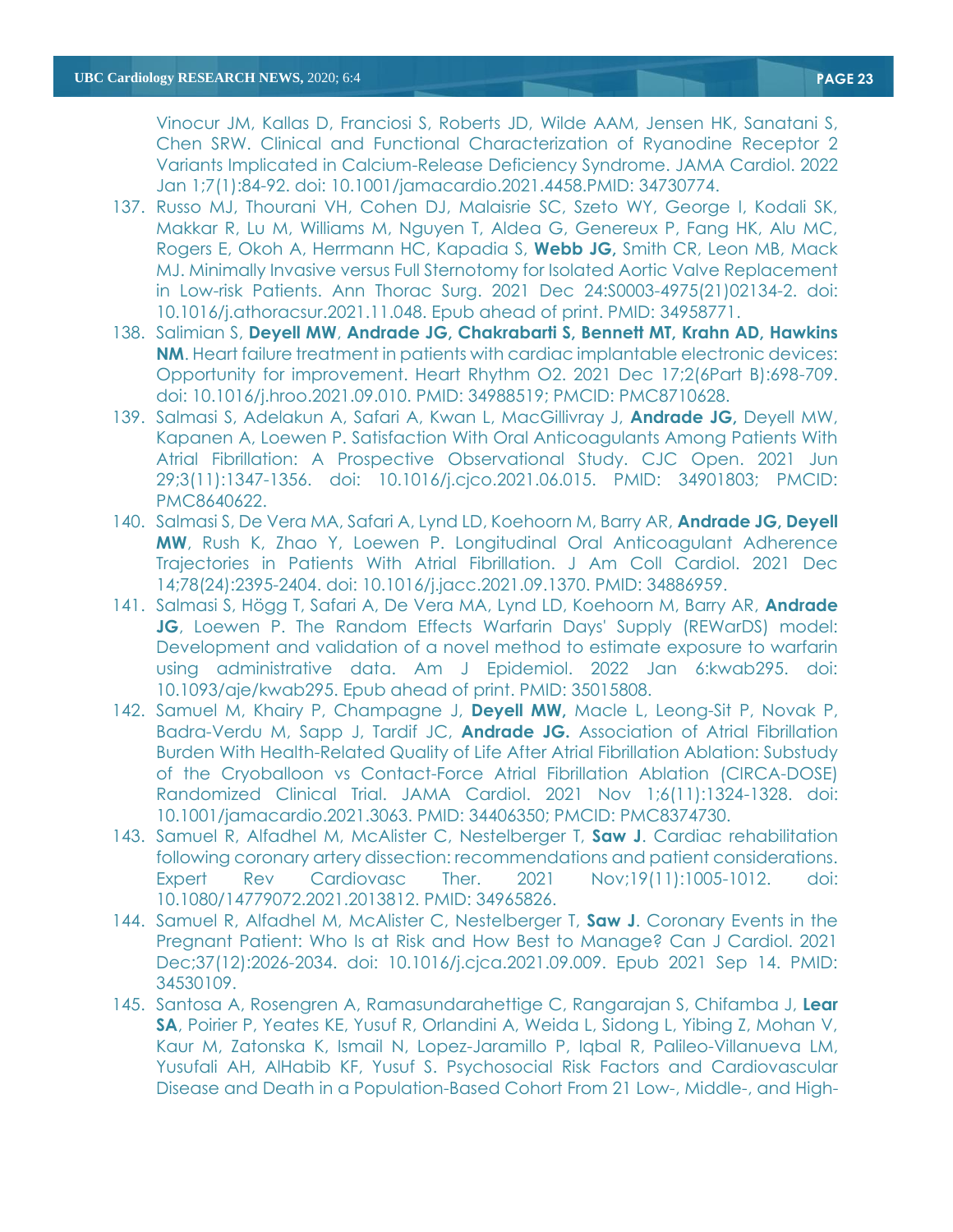Income Countries. JAMA Netw Open. 2021 Dec 1;4(12):e2138920. doi: 10.1001/jamanetworkopen.2021.38920. PMID: 34910150; PMCID: PMC8674745.

- 146. Sapp JL, **Krahn A**, Stevenson WG, Remme CA, Philippon F, Nattel S. [Understanding,](https://pubmed.ncbi.nlm.nih.gov/35183676/)  [Predicting, Preventing, and Treating Ventricular Arrhythmias: Pushing Sudden Death](https://pubmed.ncbi.nlm.nih.gov/35183676/)  [Into Overtime.](https://pubmed.ncbi.nlm.nih.gov/35183676/) Can J Cardiol. 2022 Feb 17:S0828-282X(22)00131-3. doi: 10.1016/j.cjca.2022.02.013. Online ahead of print.PMID: 35183676.
- 147. **Sathananthan G**, Levy RD, Swiston J, **Brunner NW**, Bradley EA, **Kiess M**, **Grewal J**. Evolving Paradigms in the Treatment of Atrial Septal Defects With Pulmonary Arterial Hypertension. Cardiol Rev. 2021 Nov-Dec 01;29(6):305-309. doi: 10.1097/CRD.0000000000000331. PMID: 32956165.
- 148. **Sathananthan J**, Fraser R, Landes U, Rich C, Sellers SL, **Leipsic J,** Blanke P, Lutter G, Frank D, Puehler T, **Wood DA,** Søndergaard L, **Webb JG.** Repeat transcatheter aortic valve implantation and implications for transcatheter heart valve performance: insights from bench testing. EuroIntervention. 2021 Nov 19;17(10):856-864. doi: 10.4244/EIJ-D-20-00697. PMID: 33495142.
- 149. **Saw J,** Perrin N, Nestelberger T, Mondésert B, **Tsang M**, Ibrahim R. First-in-Human Experience With the Amplatzer Steerable Delivery Sheath for Left Atrial Appendage Closure. JACC Cardiovasc Interv. 2021 Oct 11;14(19):2191-2193. doi: 10.1016/j.jcin.2021.07.022. PMID: 34620400.
- 150. Scheuermeyer FX, Hague C, Ellis J, Grafstein E, Christenson J, Grunau B, Innes G, **Leipsic J.** Prognostic long-term value of nonobstructive disease in emergency department chest pain patients who undergo CCTA. J Cardiovasc Comput Tomogr. 2021 Dec 14:S1934-5925(21)00477-9. doi: 10.1016/j.jcct.2021.12.002. Epub ahead of print. PMID: 34930710.
- 151. Sharkey SW, Alfadhel M, Thaler C, Lin D, Nowariak M, Cavalcante JL, Henry TD, **Saw J.** Recognition of acute myocardial infarction caused by spontaneous coronary artery dissection of first septal perforator. Eur Heart J Acute Cardiovasc Care. 2021 Oct 27;10(8):933-939. doi: 10.1093/ehjacc/zuaa036. PMID: 33580787.
- 152. Sharma A, Aziz H, Verma S, Abramson BL, Choi R, Chua GL, Connelly KA, Honos G, **Mancini GBJ**, Ramer SA, Swiggum E, Teoh H, Zieroth S, Leiter LA. Permission to prescribe: do cardiologists need permission to prescribe diabetes medications that afford cardiovascular benefit? Curr Opin Cardiol. 2021 Sep 1;36(5):672-681. doi: 10.1097/HCO.0000000000000892. PMID: 34173772.
- 153. Sheldon R, Talajic M, Tang A, Becker G, Essebag V, Sultan O, Baranchuk A, Ritchie D, Morillo C, **Krahn A**, Brignole M, Manns B, Maxey C, Raj SR; SPRITELY Investigators. [Randomized Pragmatic Trial of Pacemaker Versus Implantable Cardiac Monitor in](https://pubmed.ncbi.nlm.nih.gov/35210082/)  [Syncope and Bifascicular Block.](https://pubmed.ncbi.nlm.nih.gov/35210082/) JACC Clin Electrophysiol. 2022 Feb;8(2):239-248. doi: 10.1016/j.jacep.2021.10.003. Epub 2021 Nov 24.PMID: 35210082.
- 154. Smith J, Abouzaid L, Masuhara J, Noormohamed S, Remo N, **Straatman L**. "I may be essential but someone has to look after my kids": women physicians and COVID-19. Can J Public Health. 2022 Feb;113(1):107-116. doi: 10.17269/s41997-021-00595-4. Epub 2021 Dec 17. PMID: 34919212; PMCID: PMC8678972.
- 155. Steinberg C, Dognin N, Sodhi A, Champagne C, Staples JA, Champagne J, **Laksman ZW**, Sarrazin JF, **Bennett MT**, Plourde B, **Deyell MW, Andrade JG**, Roy K, **Yeung-Lai-Wah JA, Hawkins NM**, Mondésert B, Blier L, Nault I, O'Hara G, **Krahn AD**, Philippon F, **Chakrabarti S**. [DREAM-ICD-II Study.](https://pubmed.ncbi.nlm.nih.gov/34913361/) Circulation. 2022 Mar 8;145(10):742- 753. doi: 10.1161/CIRCULATIONAHA.121.056471. Epub 2021 Dec 16.PMID: 34913361.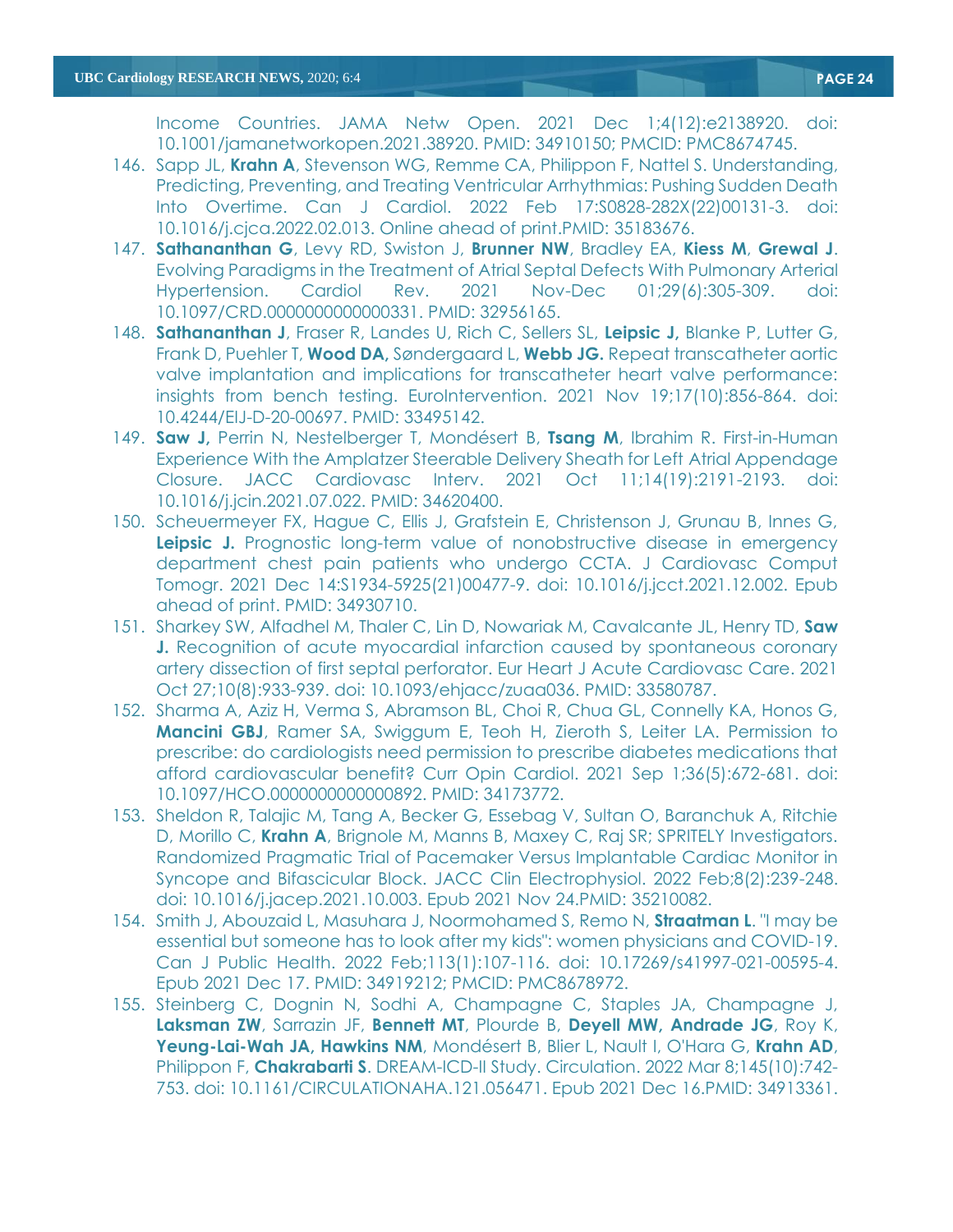- 156. Steinberg C, **Krahn AD.** [Quinidine vs. ICD therapy in short-coupled ventricular](https://pubmed.ncbi.nlm.nih.gov/34480551/)  [fibrillation-is a randomized trial the next logical step?](https://pubmed.ncbi.nlm.nih.gov/34480551/) Eur Heart J. 2021 Oct 7;42(38):3993-3994. doi: 10.1093/eurheartj/ehab614.PMID: 34480551.
- 157. Stocker TJ, Bull R, Buls N, **Leipsic J,** Chow B, Maurovich-Horvat P, Bittencourt MS, Bax JJ, Andreini D, Chen MY, Rubinshtein R, Hadamitzky M, Massberg S, Hausleiter J. Contrast agent volume for coronary computed tomography angiography imaging in current clinical practice. J Cardiovasc Comput Tomogr. 2022 Mar-Apr;16(2):191- 193. doi: 10.1016/j.jcct.2021.10.009. Epub 2021 Oct 30. PMID: 34742666.
- 158. Stocker TJ, **Leipsic J**, Chen MY, Achenbach S, Knuuti J, Newby D, Hausleiter J. Influence of Heart Rate on Image Quality and Radiation Dose Exposure in Coronary CT Angiography. Radiology. 2021 Sep;300(3):701-703. doi: 10.1148/radiol.2021210245. Epub 2021 Jun 15. PMID: 34128722.
- 159. Stocker TJ, Nühlen N, Schmermund A, **Leipsic J**, Grove EL, Deseive S, Bax JJ, Maurovich-Horvat P, Otton J, Hadamitzky M, Chen MY, Naoum C, Andreini D, Rubinshtein R, Massberg S, Hausleiter J. Impact of Dose Reduction Strategies on Image Quality of Coronary CTA in Real-World Clinical Practice: A Subanalysis of PROTECTION VI Registry Data. AJR Am J Roentgenol. 2021 Dec;217(6):1344-1352. doi: 10.2214/AJR.21.26007. Epub 2021 Jun 16. PMID: 34133193.
- 160. Takagi H, **Leipsic JA**, Indraratna P, Gulsin G, Khasanova E, Tzimas G, Lin FY, Shaw LJ, Lee SE, Andreini D, Al-Mallah MH, Budoff MJ, Cademartiri F, Chinnaiyan K, Choi JH, Conte E, Marques H, de Araújo Gonçalves P, Gottlieb I, Hadamitzky M, Maffei E, Pontone G, Shin S, Kim YJ, Lee BK, Chun EJ, Sung JM, Virmani R, Samady H, Stone PH, Berman DS, Narula J, Bax JJ, Chang HJ. Association of Tube Voltage With Plaque Composition on Coronary CT Angiography: Results From PARADIGM Registry. JACC Cardiovasc Imaging. 2021 Dec;14(12):2429-2440. doi: 10.1016/j.jcmg.2021.07.011. Epub 2021 Aug 18. PMID: 34419398.
- 161. Takagi H, **Leipsic JA,** McNamara N, Martin I, Fairbairn TA, Akasaka T, Nørgaard BL, Berman DS, Chinnaiyan K, Hurwitz-Koweek LM, Pontone G, Kawasaki T, Rønnow Sand NP, Jensen JM, Amano T, Poon M, Øvrehus KA, Sonck J, Rabbat MG, Mullen S, De Bruyne B, Rogers C, Matsuo H, Bax JJ, Douglas PS, Patel MR, Nieman K, Ihdayhid AR. Trans-lesional fractional flow reserve gradient as derived from coronary CT improves patient management: ADVANCE registry. J Cardiovasc Comput Tomogr. 2022 Jan-Feb;16(1):19-26. doi: 10.1016/j.jcct.2021.08.003. Epub 2021 Sep 2. PMID: 34518113.
- 162. Tamana SK, Gombojav E, Kanlic A, Banzrai C, Batsukh S, Enkhtuya E, Boldbaatar B, Lanphear BP, **Lear SA**, McCandless LC, Venners SA, Allen RW. Portable HEPA filter air cleaner use during pregnancy and children's body mass index at two years of age: The UGAAR randomized controlled trial. Environ Int. 2021 Nov;156:106728. doi: 10.1016/j.envint.2021.106728. Epub 2021 Jul 2. PMID: 34218184.
- 163. Tammemägi MC, Ruparel M, Tremblay A, Myers R, **Mayo J**, Yee J, Atkar-Khattra S, Yuan R, Cressman S, English J, Bedard E, MacEachern P, Burrowes P, Quaife SL, Marshall H, Yang I, Bowman R, Passmore L, McWilliams A, Brims F, Lim KP, Mo L, Melsom S, Saffar B, Teh M, Sheehan R, Kuok Y, Manser R, Irving L, Steinfort D, McCusker M, Pascoe D, Fogarty P, Stone E, Lam DCL, Ng MY, Vardhanabhuti V, Berg CD, Hung RJ, Janes SM, Fong K, Lam S. USPSTF2013 versus PLCOm2012 lung cancer screening eligibility criteria (International Lung Screening Trial): interim analysis of a prospective cohort study. Lancet Oncol. 2022 Jan;23(1):138-148. doi: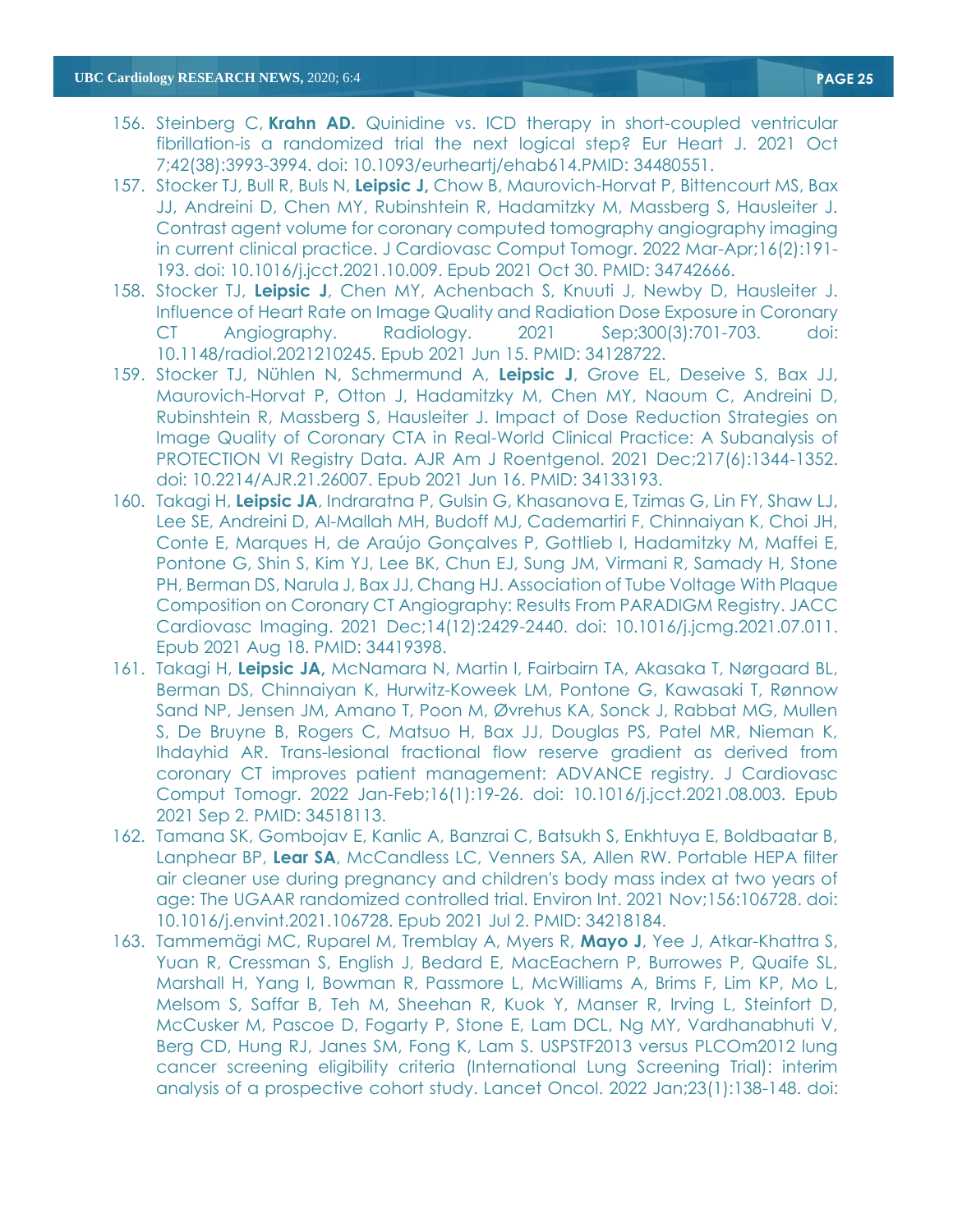10.1016/S1470-2045(21)00590-8. Epub 2021 Dec 11. PMID: 34902336; PMCID: PMC8716337.

- 164. Tang GHL, Hooda A, Chuang MA, Zaid S, Ahmad HA, Goldberg JB, Sharma SK, Kini AS, **Webb JG, Sathananthan J**. Outcomes of SAPIEN 3 Ultra TAVR in Extremely Undersized Versus Equivalent Nominally Sized Anatomies. JACC Cardiovasc Interv. 2022 Feb 28;15(4):463-466. doi: 10.1016/j.jcin.2021.11.032. PMID: 35210055.
- 165. Tang JKK, **Rabkin SW**. Hypocalcemia-Induced QT Interval Prolongation. Cardiology. 2022 Jan 25:1-5. doi: 10.1159/000515985. Epub ahead of print. PMID: 35078204.
- 166. Tang LYW, **Hawkins NM,** Macle L, Ho K, Tam R, **Deyell MW,** Lim M, Khairy P, **Andrade JG.** Predicting Atrial Fibrillation Recurrence After Catheter Ablation: A Comparative Evaluation in the CIRCA-DOSE Trial. Circ Arrhythm Electrophysiol. 2021 Dec;14(12):e010443. doi: 10.1161/CIRCEP.121.010443. Epub 2021 Nov 30. PMID: 34844418.
- 167. Tarakji KG, **Krahn AD**, Poole JE, Mittal S, Kennergren C, Biffi M, Korantzopoulos P, Dallaglio PD, Lexcen DR, Lande JD, Hilleren G, Holbrook R, Wilkoff BL. [Risk Factors for](https://pubmed.ncbi.nlm.nih.gov/34600848/)  [CIED Infection After Secondary Procedures: Insights From the WRAP-IT Trial.](https://pubmed.ncbi.nlm.nih.gov/34600848/) JACC Clin Electrophysiol. 2022 Jan;8(1):101-111. doi: 10.1016/j.jacep.2021.08.009. Epub 2021 Sep 29.PMID: 34600848.
- 168. Taylor AG, **Ignaszewski AI**, Bredin SSD, Hill JS, Shellington EM, Warburton DER. [High](https://pubmed.ncbi.nlm.nih.gov/35211515/)  [Intensity Interval Training Leads to Similar Inflammatory Activation as Seen With](https://pubmed.ncbi.nlm.nih.gov/35211515/)  [Traditional Training in Chronic Heart Failure.](https://pubmed.ncbi.nlm.nih.gov/35211515/) Front Cardiovasc Med. 2022 Feb 8;8:752531. doi: 10.3389/fcvm.2021.752531. eCollection 2021.PMID: 35211515.
- 169. Thibert MJ, Hosseini F, **Andrade JG, Hawkins NM, Deyell MW**. External Validation of the ABC-VT Risk Score for Patients With Frequent Ventricular Ectopy. Circ Arrhythm Electrophysiol. 2021 Nov;14(11):e009952. doi: 10.1161/CIRCEP.121.009952. Epub 2021 Oct 25. PMID: 34689569.
- 170. Trinder M, Vikulova D, Pimstone S, **Mancini GBJ,** Brunham LR. Polygenic architecture and cardiovascular risk of familial combined hyperlipidemia. Atherosclerosis. 2022 Jan;340:35-43. doi: 10.1016/j.atherosclerosis.2021.11.032. Epub 2021 Dec 6. PMID: 34906840.
- 171. Tsui C, Wan D, **Grewal J**, **Kiess M**, Barlow A, Human D, **Chakrabarti S**. Increasing age and atrial arrhythmias are associated with increased thromboembolic events in a young cohort of adults with repaired tetralogy of Fallot. J Arrhythm. 2021 Sep 12;37(6):1546-1554. doi: 10.1002/joa3.12630. PMID: 34887960; PMCID: PMC8637093.
- 172. van den Hoogen IJ, van Rosendael AR, Lin FY, Gianni U, Andreini D, Al-Mallah MH, Budoff MJ, Cademartiri F, Chinnaiyan K, Hyun Choi J, Conte E, Marques H, de Araújo Gonçalves P, Gottlieb I, Hadamitzky M, **Leipsic J**, Maffei E, Pontone G, Shin S, Kim YJ, Lee BK, Chun EJ, Sung JM, Lee SE, Berman DS, Virmani R, Samady H, Stone PH, Narula J, Chang HJ, Min JK, Shaw LJ, Bax JJ. Measurement of compensatory arterial remodelling over time with serial coronary computed tomography angiography and 3D metrics. Eur Heart J Cardiovasc Imaging. 2021 Sep 1:jeab138. doi: 10.1093/ehjci/jeab138. Epub ahead of print. PMID: 34468717.
- 173. van Rosendael AR, Bax AM, van den Hoogen IJ, Smit JM, Al'Aref SJ, Achenbach S, Al-Mallah MH, Andreini D, Berman DS, Budoff MJ, Cademartiri F, Callister TQ, Chang HJ, Chinnaiyan K, Chow BJW, Cury RC, DeLago A, Feuchtner G, Hadamitzky M, Hausleiter J, Kaufmann PA, Kim YJ, **Leipsic JA,** Maffei E, Marques H, de Araújo Gonçalves P, Pontone G, Raff GL, Rubinshtein R, Villines TC, Gransar H, Lu Y, Peña JM, Lin FY, Shaw LJ, Narula J, Min JK, Bax JJ. Associations between dyspnoea,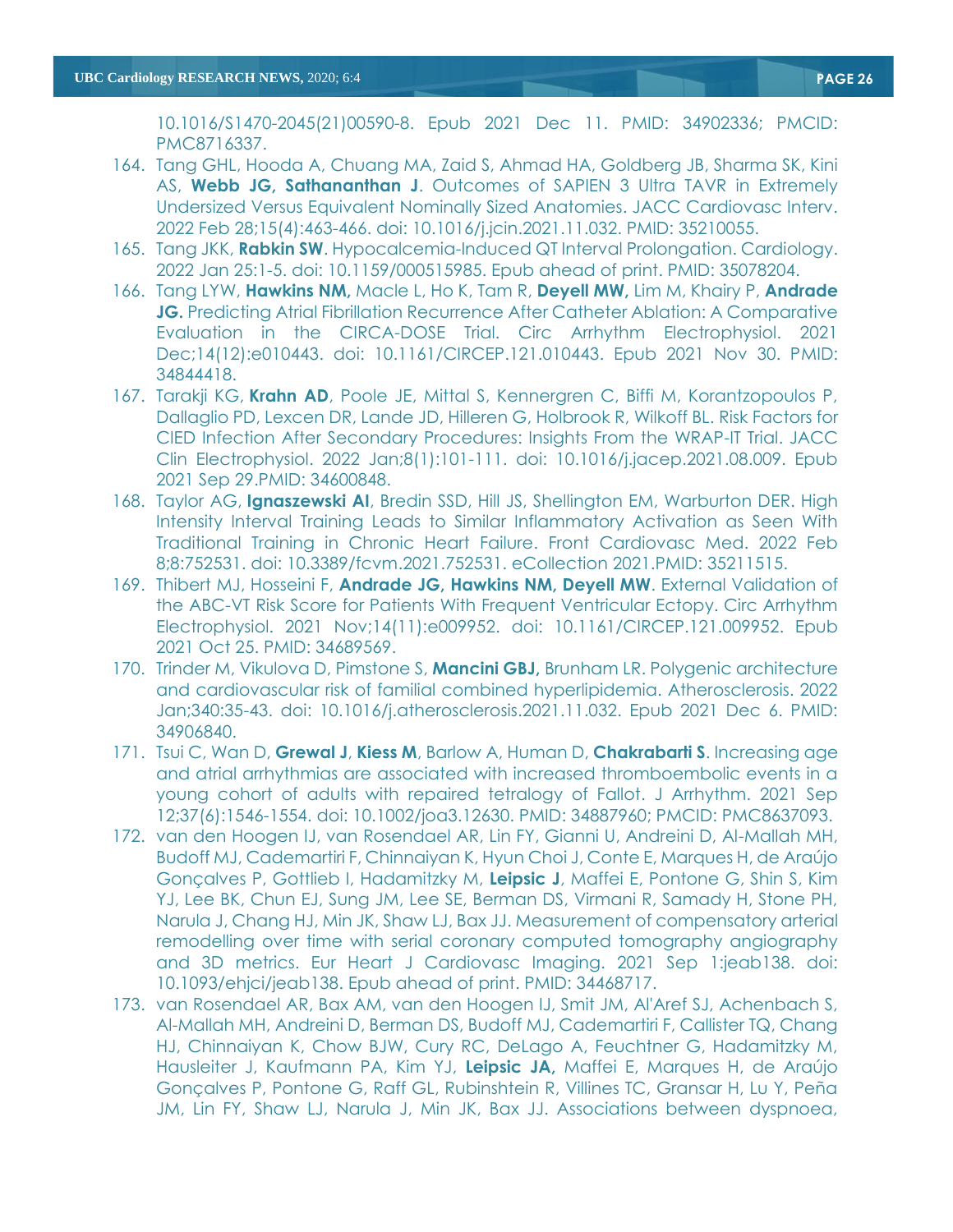coronary atherosclerosis, and cardiovascular outcomes: results from the long-term follow-up CONFIRM registry. Eur Heart J Cardiovasc Imaging. 2022 Jan 24;23(2):266- 274. doi: 10.1093/ehjci/jeaa323. PMID: 33538308.

- 174. van Rosendael AR, van den Hoogen IJ, Gianni U, Ma X, Tantawy SW, Bax AM, Lu Y, Andreini D, Al-Mallah MH, Budoff MJ, Cademartiri F, Chinnaiyan K, Choi JH, Conte E, Marques H, de Araújo Gonçalves P, Gottlieb I, Hadamitzky M, **Leipsic JA**, Maffei E, Pontone G, Shin S, Kim YJ, Lee BK, Chun EJ, Sung JM, Lee SE, Virmani R, Samady H, Sato Y, Stone PH, Berman DS, Narula J, Blankstein R, Min JK, Lin FY, Shaw LJ, Bax JJ, Chang HJ. Association of Statin Treatment With Progression of Coronary Atherosclerotic Plaque Composition. JAMA Cardiol. 2021 Nov 1;6(11):1257-1266. doi: 10.1001/jamacardio.2021.3055. PMID: 34406326; PMCID: PMC8374741.
- 175. Vikulova DN, Trinder M, **Mancini GBJ**, Pimstone SN, Brunham LR. Familial Hypercholesterolemia, Familial Combined Hyperlipidemia, and Elevated Lipoprotein(a) in Patients With Premature Coronary Artery Disease. Can J Cardiol. 2021 Nov;37(11):1733-1742. doi: 10.1016/j.cjca.2021.08.012. Epub 2021 Aug 26. PMID: 34455025.
- 176. Vincent F, Thourani VH, Ternacle J, Redfors B, Cohen DJ, Hahn RT, Li D, Crowley A, **Webb JG**, Mack MJ, Kapadia S, Russo M, Smith CR, Alu MC, Leon MB, Pibarot P. Time-of-Day and Clinical Outcomes After Surgical or Transcatheter Aortic Valve Replacement: Insights From the PARTNER Trials. Circ Cardiovasc Qual Outcomes. 2022 Jan;15(1):e007948. doi: 10.1161/CIRCOUTCOMES.121.007948. Epub 2022 Jan 18. PMID: 35041482.
- 177. Virdee S, Tan WC, Hogg JC, Bourbeau J, Hague CJ, **Leipsic JA,** Kirby M. Spatial Dependence of CT Emphysema in Chronic Obstructive Pulmonary Disease Quantified by Using Join-Count Statistics. Radiology. 2021 Dec;301(3):702-709. doi: 10.1148/radiol.2021210198. Epub 2021 Sep 14. PMID: 34519575.
- 178. Vrinceanu T, Khairy P, Roy D, Payer M, Gagnon C, Kaushal N, Talajic M, Tardif JC, Nattel S, Black SE, Healey J, Lanthier S, **Andrade J,** Massoud F, Nault I, Guertin MC, Dorian P, Kouz S, Essebag V, Ellenbogen KA, Racine N, Nozza A, Bherer L, Rivard L. Pattern of Atrial Fibrillation and Cognitive Function in Young Patients With Atrial Fibrillation and Low CHADS<sub>2</sub> Score: Insights From the BRAIN-AF Trial. Circ Arrhythm Electrophysiol. 2022 Feb;15(2):e010462. doi: 10.1161/CIRCEP.121.010462. Epub 2022 Jan 28. PMID: 35089051.
- 179. Wang C, Hu B, Rangarajan S, Bangdiwala SI, Gulec S, **Lear SA,** Mohan V, Gupta R, Alhabib KF, Soman B, Abat MEM, Rosengren A, Lanas F, Avezum A, Lopez-Jaramillo P, Diaz R, Yusoff K, Iqbal R, Chifamba J, Yeates K, Zatońska K, Kruger IM, Bahonar A, Yusufali A, Li W, Yusuf S; Prospective Urban Rural Epidemiology (PURE) study investigators. 'Corrigendum to "Association of bedtime with mortality and major cardiovascular events: an analysis of 112,198 individuals from 21 countries in the PURE study" [Sleep Medicine 80 (2021) 265-272]'. Sleep Med. 2022 Jan 5:S1389- 9457(21)00590-6. doi: 10.1016/j.sleep.2021.12.012. Epub ahead of print. Erratum for: Sleep Med. 2021 Apr;80:265-272. PMID: 34996707.
- 180. Weatherald J, Thakrar MV, Varughese RA, Kularatne M, Liu J, Harper L, Kiamanesh O, Fine N, Orlikow E, Nwaroh C, Thornton C, Swiston J, Kolkman L, **Brunner NW**, Helmersen D, Hirani N. Upfront riociguat and ambrisentan combination therapy for newly diagnosed pulmonary arterial hypertension: A prospective open-label trial. J Heart Lung Transplant. 2022 Jan 10:S1053-2498(22)00002-X. doi: 10.1016/j.healun.2022.01.002. Epub ahead of print. PMID: 35090807.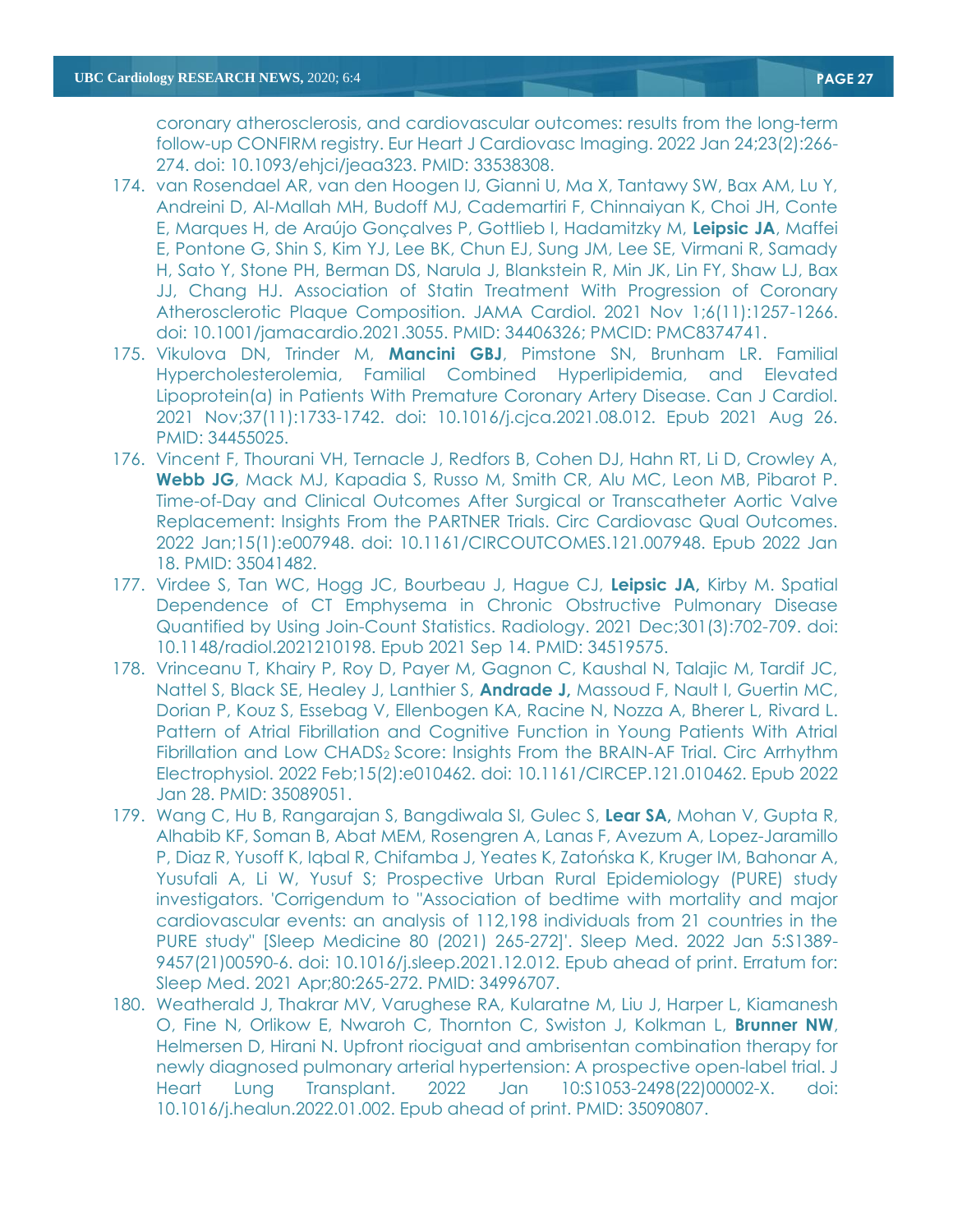- 181. **Webb J, Sathananthan J**. Is it Time for Bespoke TAVR? JACC Cardiovasc Interv. 2021 Nov 22;14(22):2516-2518. doi: 10.1016/j.jcin.2021.09.005. Epub 2021 Oct 27. PMID: 34756540.
- 182. Williams CB, Choi JI, Hosseini F, Roberts J, **Ramanathan K**, **Ong K**. Acute Myocarditis Following mRNA-1273 SARS-CoV-2 Vaccination. CJC Open. 2021 Nov;3(11):1410- 1412. doi: 10.1016/j.cjco.2021.07.008. Epub 2021 Jul 14. PMID: 34308326; PMCID: PMC8278869.
- 183. Wilton SB, **Bennett MT**, Parkash R, Kavanagh K, Jolicoeur EM, Halperin F, Jolly U, Leong-Sit P, Sas R, Chew DS, Singh S, Frisbee S, MacLachlan R, Manlucu J; Acute Myocardial Infarction Quality Assurance (AMIQA) Canada Investigators. Variability in Reassessment of Left Ventricular Ejection Fraction After Myocardial Infarction in the Acute Myocardial Infarction Quality Assurance Canada Study. JAMA Netw Open. 2021 Dec 1;4(12):e2136830. doi: 10.1001/jamanetworkopen.2021.36830. PMID: 34854904; PMCID: PMC8640891.
- 184. Windram J, **Grewal J**. Cardiovascular Imaging and Pregnancy. Can J Cardiol. 2021 Dec;37(12):2080-2082. doi: 10.1016/j.cjca.2021.09.018. Epub 2021 Sep 24. PMID: 34571167.
- 185. Yee R, Karim SS, Bashir J, **Bennett MT**, Exner DV, Guerra PG, Healey JS, Korkola S, Manlucu J, Parkash R, Philippon F, Rinne C. Canadian Heart Rhythm Society Task Force Report on Physician Training and Maintenance of Competency for Cardiovascular Implantable Electronic Device Therapies: Executive Summary. Can J Cardiol. 2021 Nov;37(11):1857-1860. doi: 10.1016/j.cjca.2021.09.017. Epub 2021 Sep 25. PMID: 34571165.
- 186. Yeo TJ, Wang M, Grignani R, **McKinney J**, Koh LP, Tan FHY, Chan GCT, Tay N, Chan SP, Lee CH, Oxborough D, Malhotra A, Sharma S, Richards AM. Electrocardiographic and Echocardiographic Insights From a Prospective Registry of Asian Elite Athletes. Front Cardiovasc Med. 2022 Jan 3;8:799129. doi: 10.3389/fcvm.2021.799129. PMID: 35047579; PMCID: PMC8761771.
- 187. Yeung P, Phulka J, Morrison B, Moulson N, **McKinney J**. Automated external defibrillator and emergency action plan preparedness amongst masters athletes. Phys Sportsmed. 2022 Feb 11:1-7. doi: 10.1080/00913847.2022.2036079. Epub ahead of print. PMID: 35088628.
- 188. Zelt JGE, Sugarman J, Weatherald J, Partridge ACR, Liang JC, Swiston J, **Brunner N,** Chandy G, Stewart DJ, Contreras-Dominguez V, Thakrar M, Helmersen D, Varughese R, Hirani N, Umar F, Dunne R, Doyle-Cox C, Foxall J, Mielniczuk L. Mortality trends in pulmonary arterial hypertension in canada: a temporal analysis of survival per ESC/ERS Guideline Era. Eur Respir J. 2021 Oct 21:2101552. doi: 10.1183/13993003.01552-2021. Epub ahead of print. PMID: 34675044.
- 189. Zhang X, Puehler T, Seiler J, Gorb SN, **Sathananthan J,** Sellers S, Haneya A, Hansen JH, Uebing A, Müller OJ, Frank D, Lutter G. Tissue Engineered Transcatheter Pulmonary Valved Stent Implantation: Current State and Future Prospect. Int J Mol Sci. 2022 Jan 10;23(2):723. doi: 10.3390/ijms23020723. PMID: 35054905; PMCID: PMC8776029.